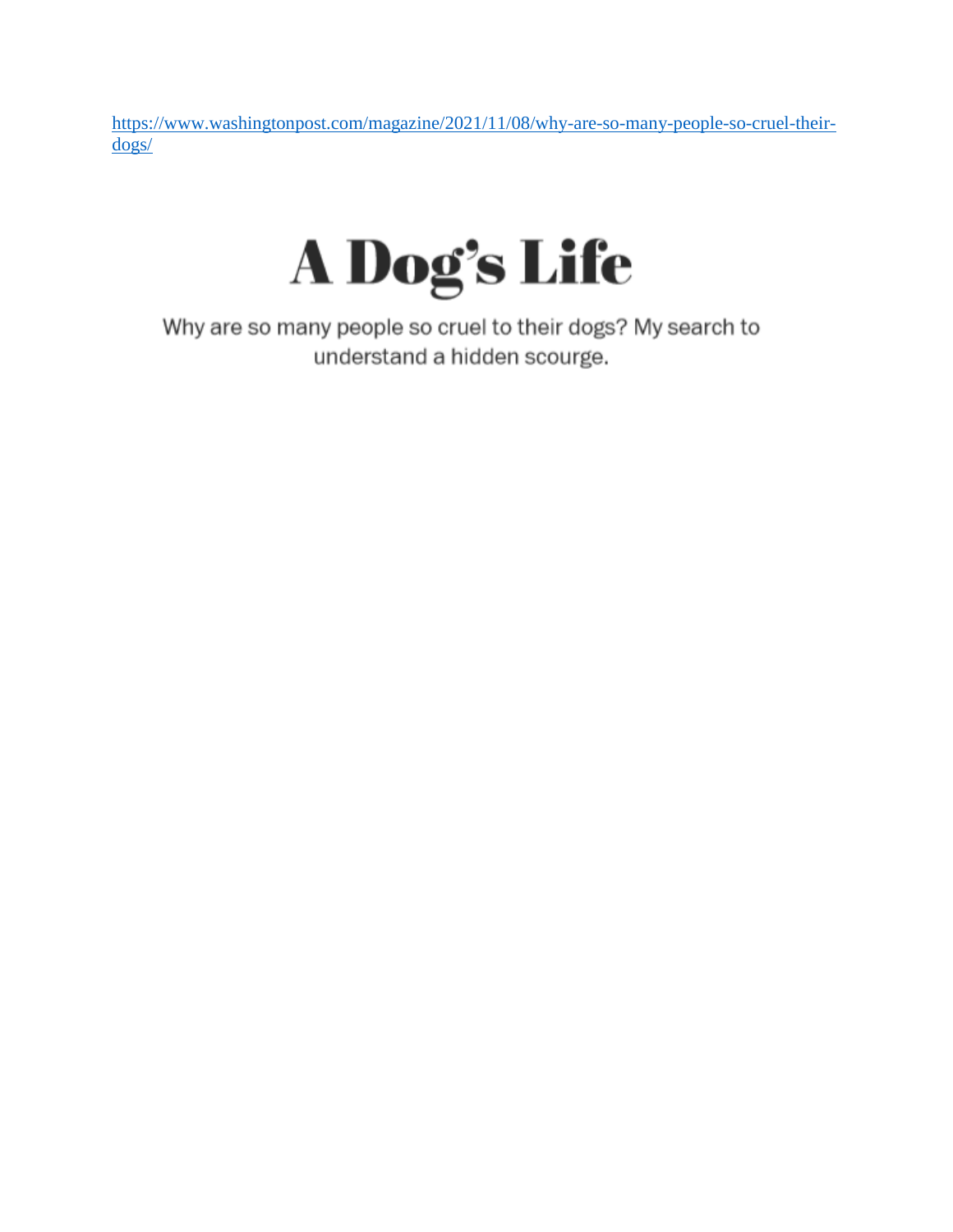

Wearing a heavy chain, Gucci pants from the heat outside her doghouse in North Carolina. By Gene Weingarten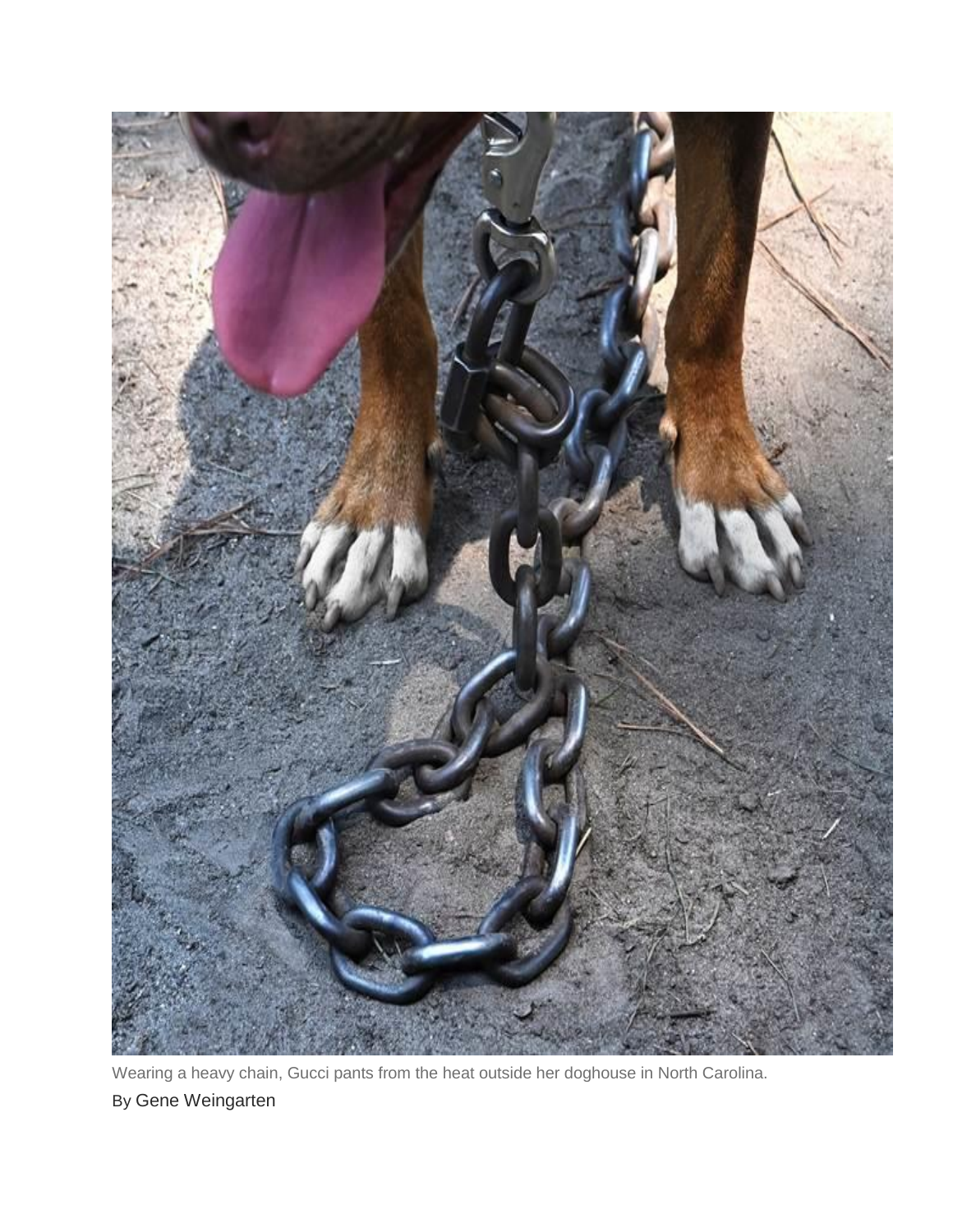### NOVEMBER 8, 2021

From the front, the one-story clapboard house looks dingy and dilapidated, and the lawn is cluttered with crap. The backyard makes the front look like Versailles.

The wooden stairs from the back door to the yard are rotted through and have collapsed. In the grass is a rusted-out 1990s-era Camaro. There are tangles of scrap metal, discarded car parts, a sodden mattress, corroded appliances, a deceased push mower, a toolshed boarded up with plywood. There are ripe piles of garbage and moldering pits of ashes where trash and food scraps have been burned. As a portrait of desperation, destitution and decay, the tableau is almost literary. Faulkner's Snopeses, meet Steinbeck's Joads.

No person lives in this house, which is in rural northern North Carolina, a financially annihilated area where many people are living thin. Let's call it No-No Land. The house has been abandoned since January, when the owner, an elderly man, died of covid-19. We are here in late July. The squalor seems lifeless, but, terribly, it isn't.

You hear the three dogs baying before you see them, and then you see them and recoil. Each is tethered to a metal cable, which is tethered to its own primitive wooden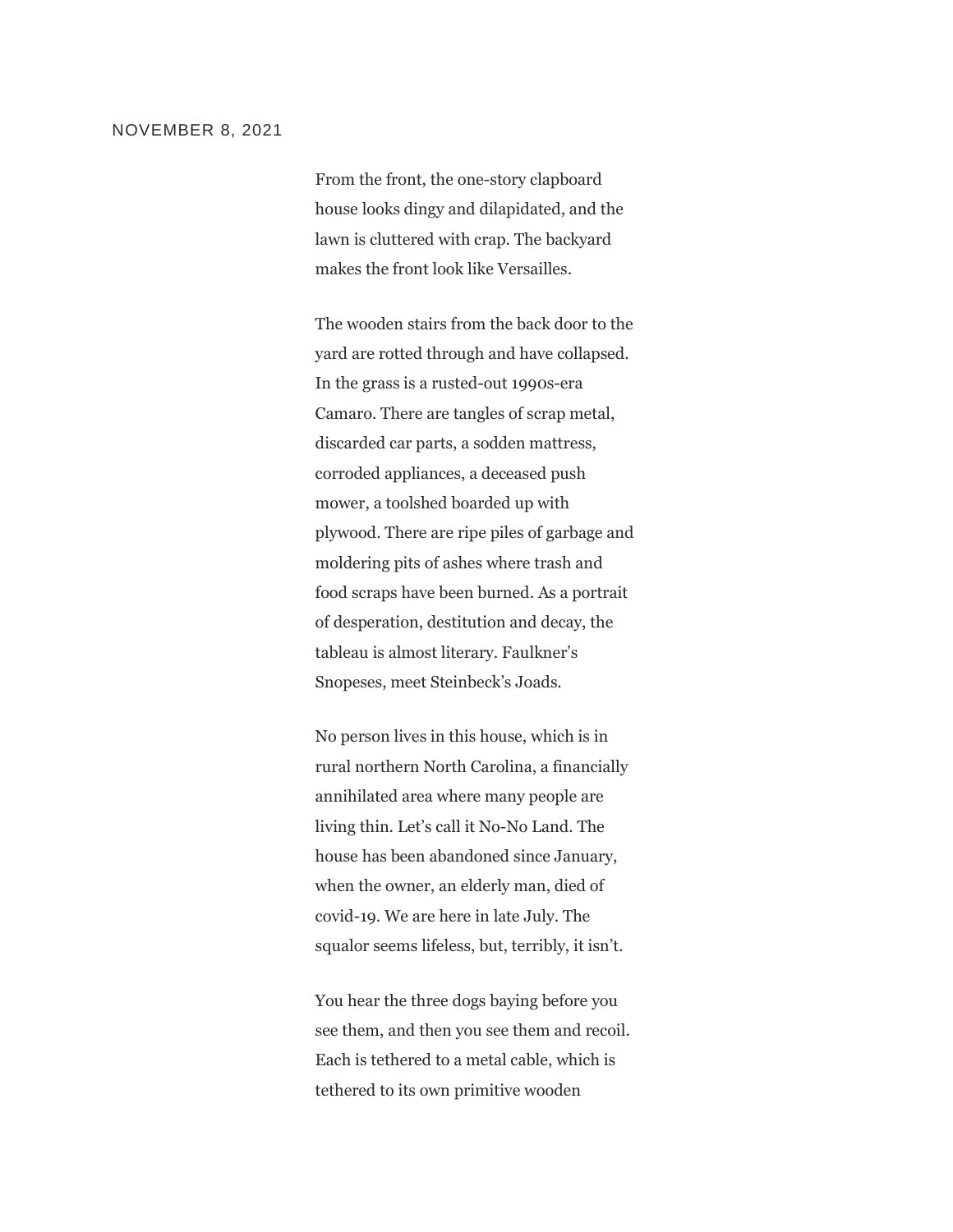doghouse. Each animal has only a few dozen square feet within which to move. The dogs can see and hear the others, but it is a tantalizing cruelty — they are so far apart they cannot touch or play. Neighbors never stop by. These three females have been alone outside, imprisoned apart in the same spots in this rotting place, day and night, for six months. Today it is 85 in the shade. They are panting. To Faulkner and Steinbeck you might have to add some Dante.

When the owner died, the house and animals were inherited by his daughter, who lives in another state. She has a relative who is supposed to stop in every once in a while to replenish the dogs' food and water, but his visits appear to be intermittent and momentary. For reasons that defy common sense and decency, the daughter has chosen this heartless system rather than adopt the dogs herself or surrender them to someone who will care for them.

People for the Ethical Treatment of Animals knows about this place, and, with the grudging consent of the new owner, the animal rights organization sends a team of field workers to visit from time to time. They clean and refill the bowls and distribute flea meds and chew toys and straw for bedding and skritches under the neck, but they can't alleviate the big problem, and they can't come here often. Their headquarters are in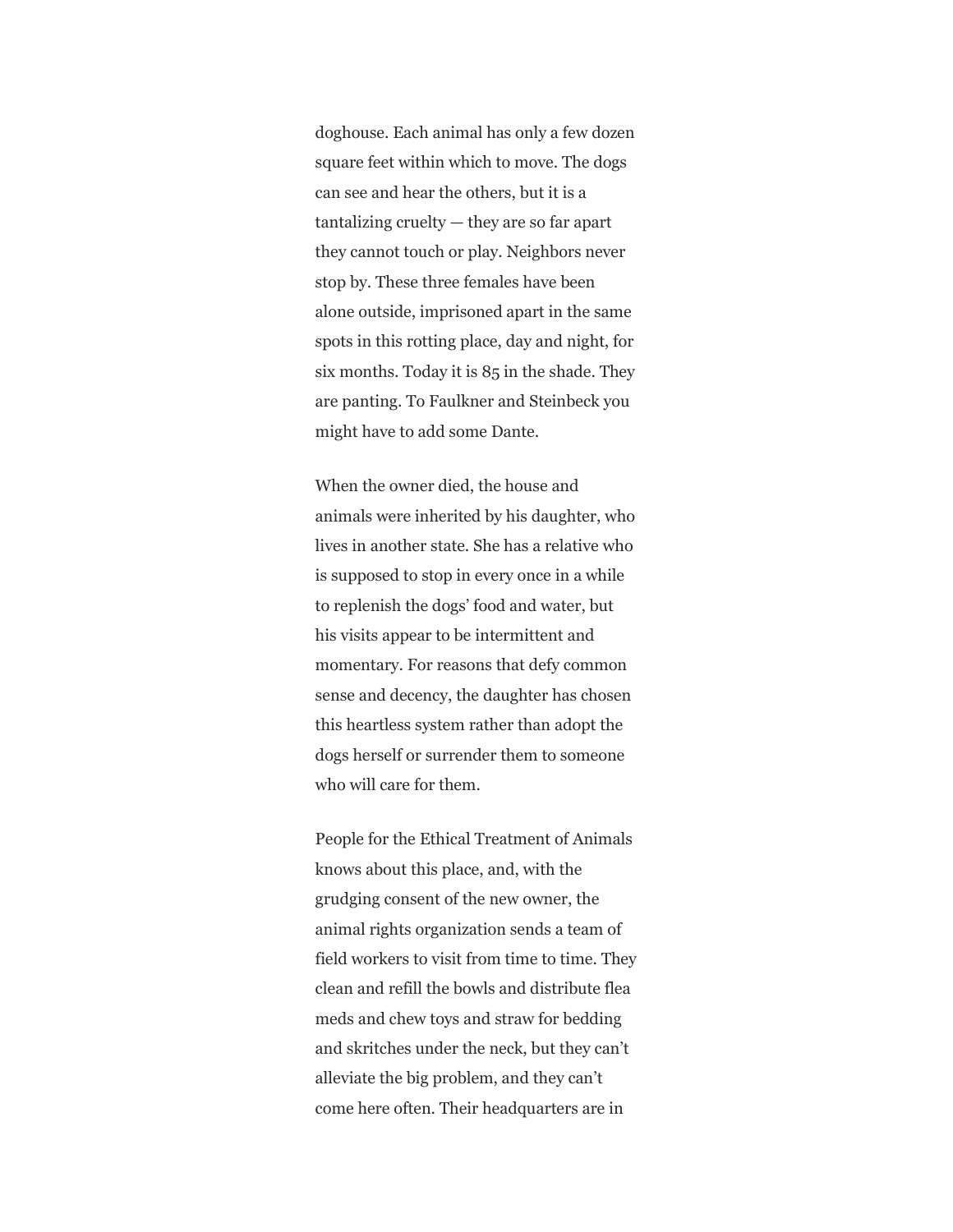Norfolk, 100 miles away, and they have hundreds of other mistreated animals to check in on, and new ones to find. And now the conditions here have deteriorated to this.

The three PETA workers fan out to take a look. The first dog, a youngish black hound and border collie mix, is named Sharon. Sharon is exuberant. Somehow her spirit is not yet broken. But her water bowl is filled with a noisome black, brackish liquid what has fouled it, and for how long, is anyone's guess. Her food bowl, a big plastic pail, contains soggy, rain-drenched kibble, and roaches, maggots and snails. This squirming swill is her only sustenance. Still, she's wagging, starving not so much for protein but for affection.

The second dog, 100 feet away across the yard, is Lady, a small mixed breed with a tricolor, patchwork face. Her body is rat gray, but that's deceiving. The  $\overline{PETA}$  $\overline{PETA}$  $\overline{PETA}$  people know she is mostly mashed-potato white; among the few things nearby is an ash pit, in which she rolls obsessively to ease the torment of fleas. Even from several feet away you can see she is a wriggling carpet of parasites. The PETA workers have nicknamed her Pancake because when she greets people she playfully flattens herself against the ground. This dog's spirit is also not broken, but her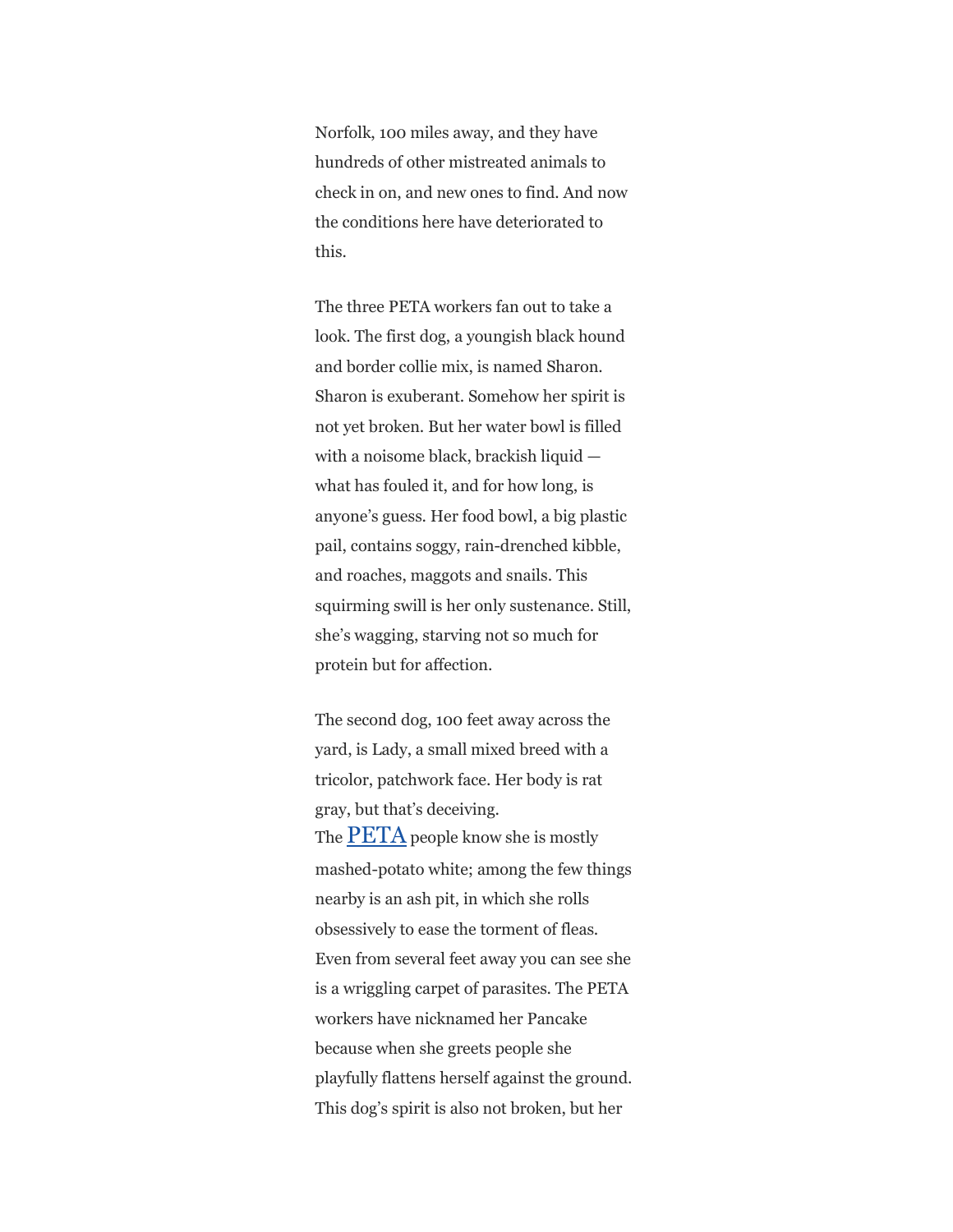body is. She is emaciated. There is no food within reach. Her ribs protrude like barrel staves. In a photo PETA had taken just a month before, she was still adequately fleshed.



Roxy wears a heavy chain in North Carolina. Some dog owners use big chains to thicken dogs' neck muscles, making the dogs look bigger and tougher.

"She's lost a quarter of her body weight!"

This is Daphna Nachminovitch, PETA's senior vice president of cruelty investigations. Her domain is a part of PETA that is less familiar to the public than the organization's more notorious side, the provocateur side that has historically reveled in public confrontations and flamboyant stunts.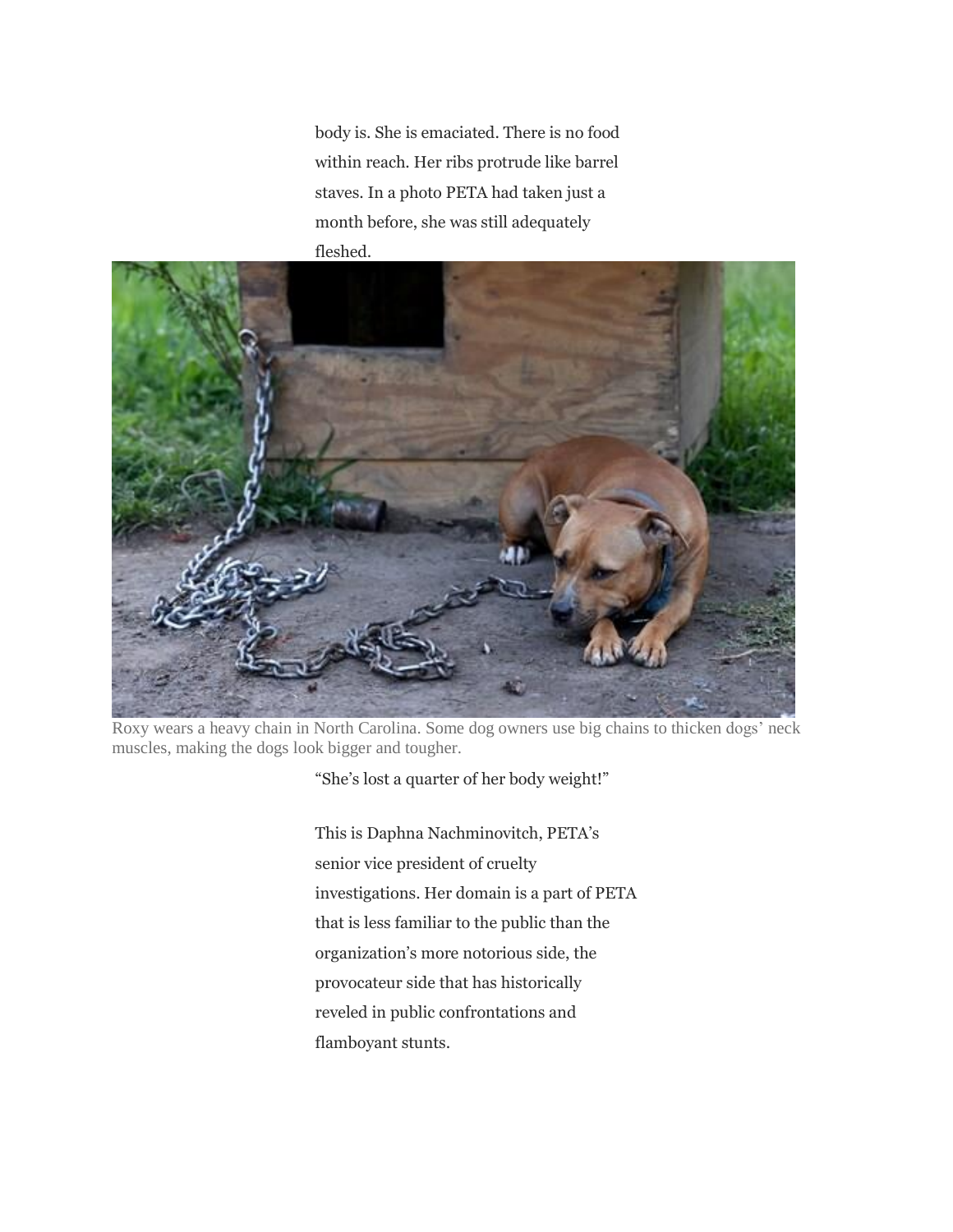Nachminovitch is 50, a native Israeli with fine features, a faintly sibilant accent and weary, seen-everything eyes. As a PETA executive, she sometimes is a speaker at fancy fundraisers, where she rocks the evening-wear look under lush, shoulderlength silver hair. But in the field she mashes that hair into a bun and dresses in T-shirts, cargo pants and sturdy waterproof boots for trudging through turds, puke, pee, slop, chiggers, mosquito larvae, soil fungus and septic-tank runoff, so that she can get to animals trapped in grievously inhospitable places.

Nachminovitch walks on to find the third dog, Shortie, a little black and brown mutt. In the past year, in this place, Shortie has lost her heart and her mind. The deterioration has accelerated since she's been trapped here 24/7. She is hiding under a rusted automobile drive train and muffler, an aggressive snarl of weeds, and a big curved metal frame that might once have been a hotel luggage cart. When Nachminovitch approaches, the dog cowers and shrinks deeper into the junk.

Nachminovitch is a firebrand by nature, a diplomat by necessity. Her teams must try to work with the cooperation of the pet owners; if an owner orders them off the property, legally PETA must leave and cannot return, which means the animals are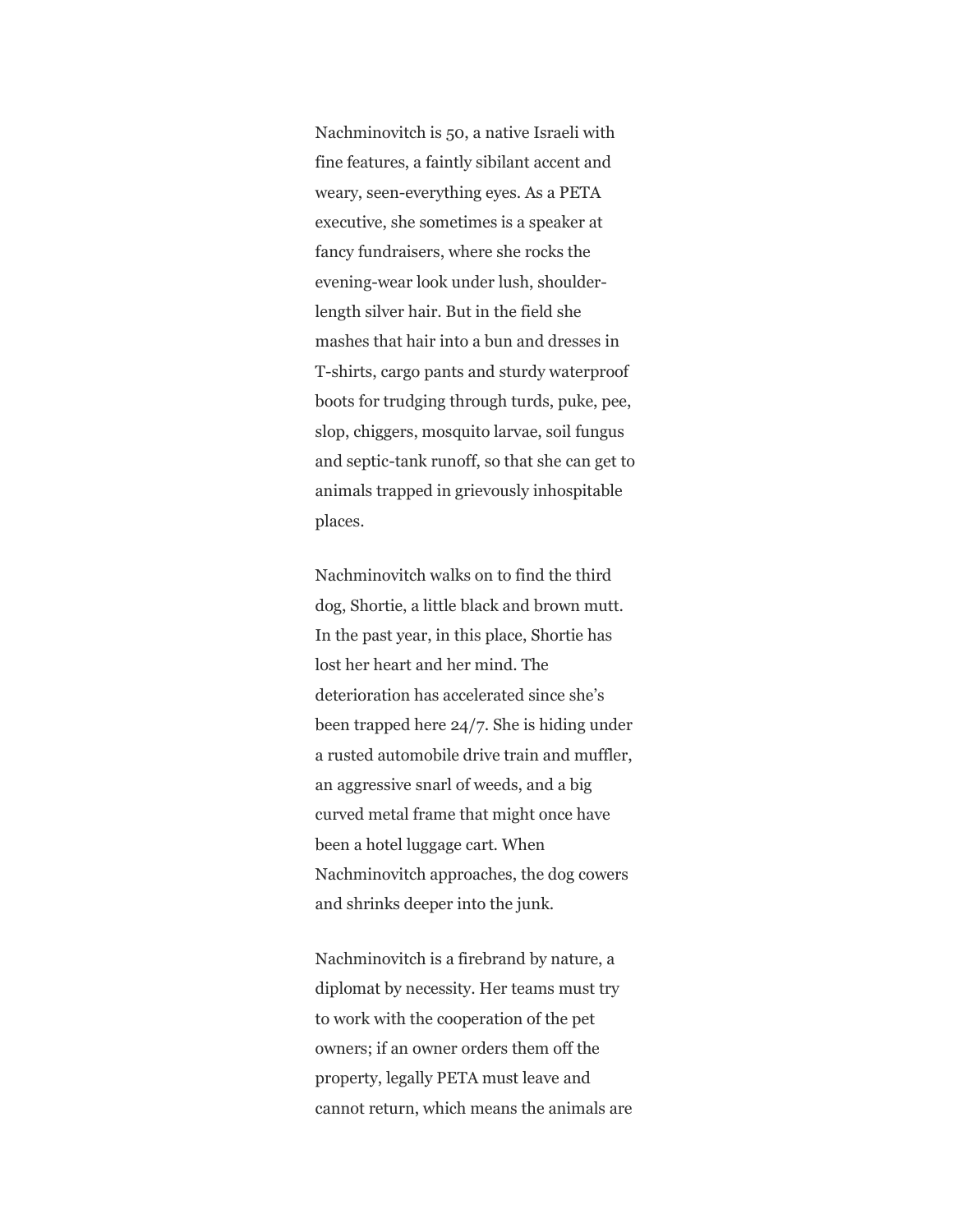often goners unless the organization can wheedle the cooperation of the local authorities. That is never a given, even where the conditions are unambiguously illegal — which, often, they are not. Local ordinances do not tend to favor the nonhuman. So Nachminovitch and her workers are unfailingly polite and ingratiating, even when confronting the obstinate, the ignorant, the hostile, the unapologetically inhumane. But right now, with this situation, and with the homeowner elsewhere, she is white-knuckled, popveined and ominously silent.

"I am not leaving these dogs today," she says quietly to Jenny Teed, her deputy.

Teed, who is from Baton Rouge and whom everyone calls Gator, tells her boss that she has tried to phone and email the owner for permission to extract the dogs, with no luck, and the woman probably would refuse anyway. She has refused before.

"I. Am. Not. Leaving. These. Dogs. Today." Nachminovitch repeats.

She means she is going to steal them.

And she does, after a brief cover-your-ass phone call with Ingrid Newkirk, PETA's founder and president.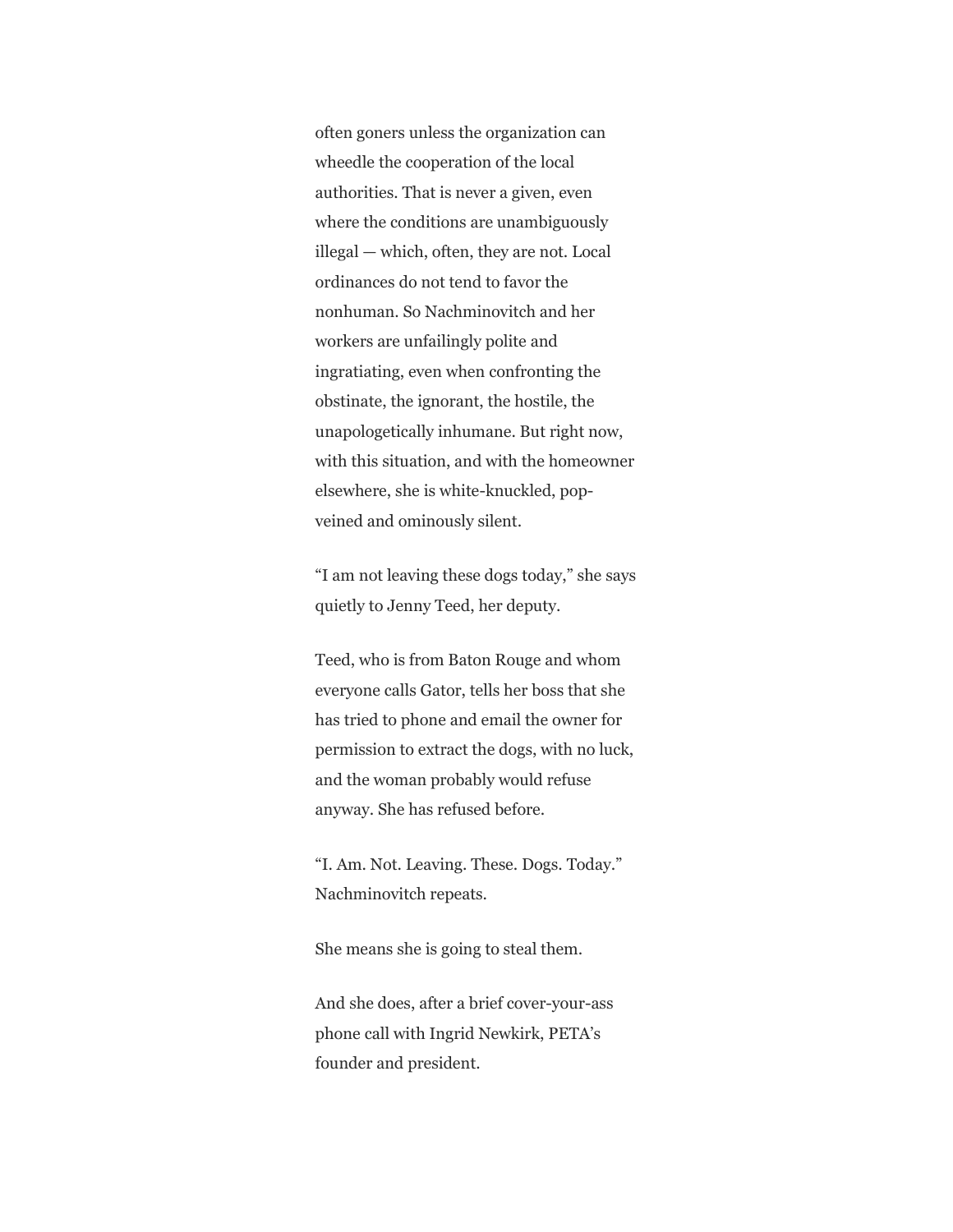The chains are unlatched. Sharon is walked to the PETA van. Nachminovitch carries Pancake, the starving one. She looks at the two dogs, in cages in the air-conditioned vehicle, and says, "They'll be more comfortable than they ever have been in their lives." It is true; almost as soon as they are in they fall into untroubled sleep.

Nachminovitch has freed Shortie from the debris and is carrying her to the van; the dog seems too palsied by fear to make it on her own. The PETA exec's face is stricken. She whispers into Shortie's ear: "We're not going to let you die here, honey." The dog has gone limp from terror, scared beyond sanity, and empties her bladder and bowels all over her rescuer, who doesn't even flinch.

When Shortie is secured in the van, Gator the PETA staffer who has made the most trips to this benighted place and has witnessed the dogs' deterioration firsthand — is crying with relief. Nachminovitch looks satisfied but still grim.

On other days her teams have found dogs dead of thirst or heatstroke, still chained, with their owners inside their airconditioned homes. Her teams once rescued a tethered dog who neighbors said was beaten daily with a hacksaw, a belt and a broom handle. PETA workers once found a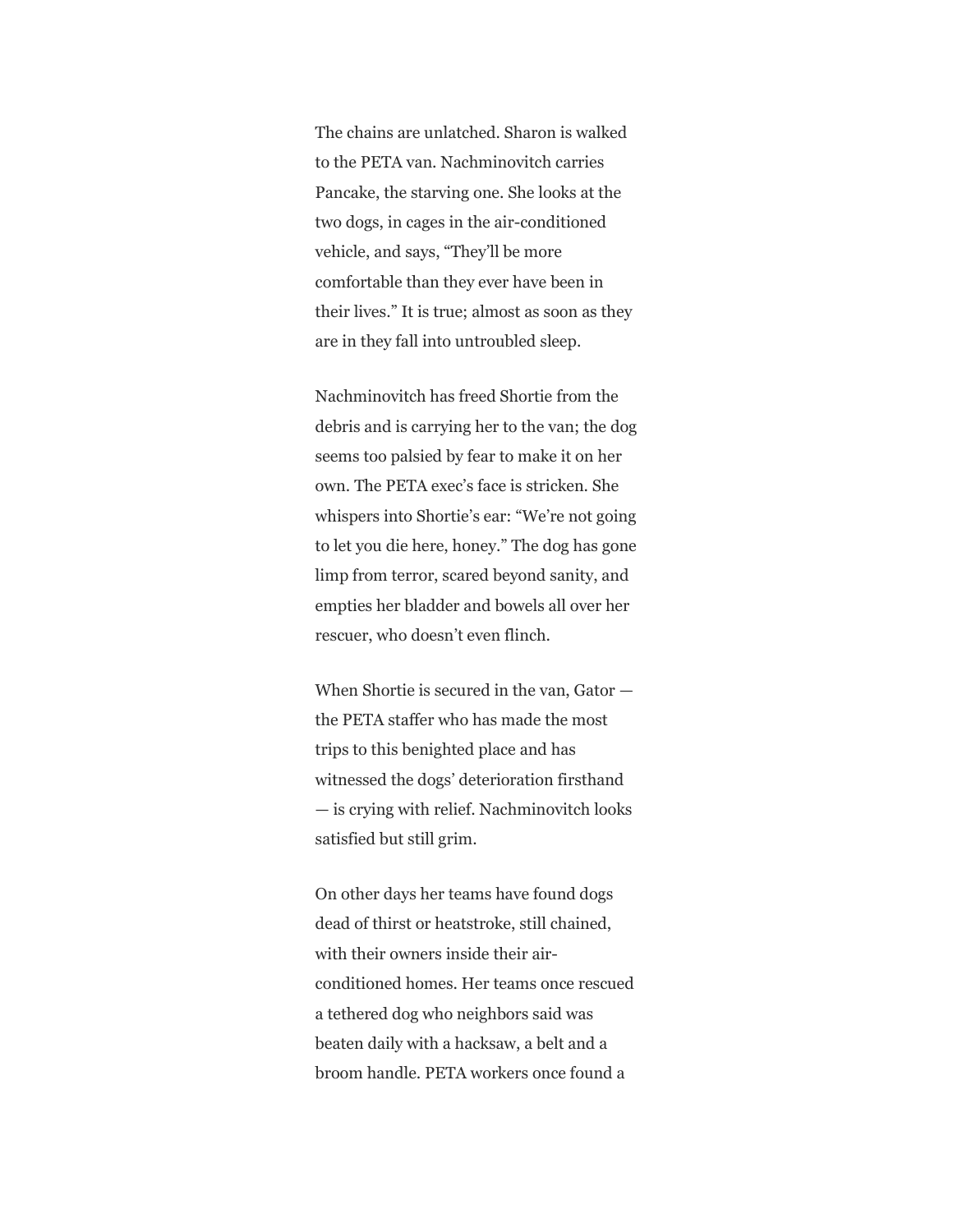dog skeleton — almost no flesh remained still on the chain.

The simple, dismal truth: Nachminovitch knows that what she has just witnessed might not even be the worst thing she will see *today.*



Daphna Nachminovitch, PETA's senior vice president of cruelty investigations, with Pancake, an emaciated dog in North Carolina.

It occurs all over the country, the pitiless 24 hour-a-day chaining of dogs to lifelong sentences of misery and madness. The practice is not the province of any race or any age or any nationality or any region of the country, though it is most prevalent, by far, in areas of rural America where resources are limited and opportunities are slender. Many states have enacted laws that attempt to limit how many hours a day it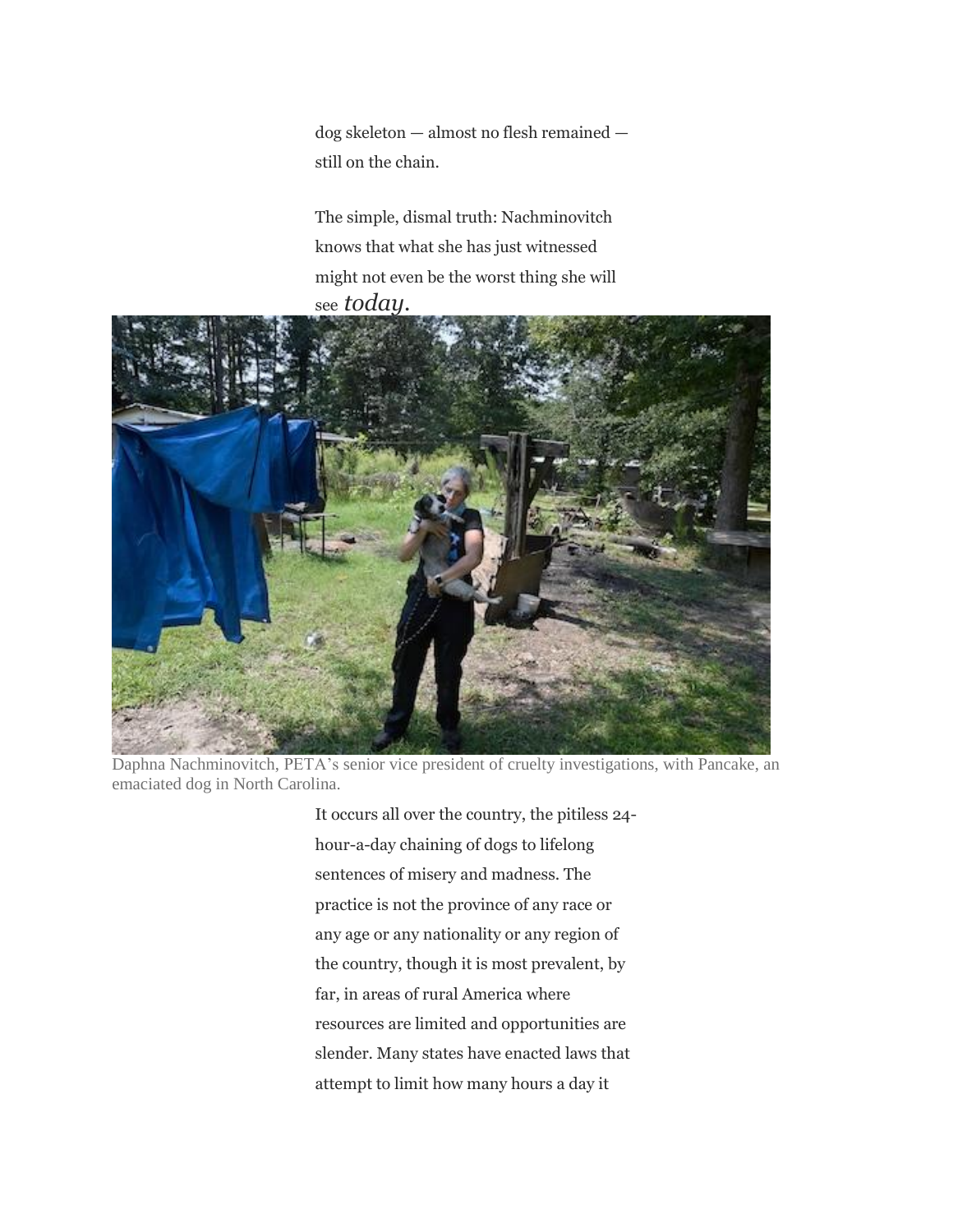may be done and under what circumstances, but none bans it entirely. Most of these compromise laws are halfhearted halfmeasures that are difficult to enforce. In the majority of states, there are no laws at all. Some municipalities have banned dogtethering on their own, but they represent less than 1 percent of all cities, towns and counties in the country.

It would be tempting to call this an epidemic, except epidemics usually have a clear starting point, and they eventually end. This particular cruelty has been going on as long as anyone can remember, and no one knows when it will stop, or if it ever will. If you've never heard of it, or had no idea of its ubiquity, that's probably because humanity has ample tragedies of its own to report on, and because news organizations prefer to avoid these depressing, nonessential stories. They repel readers and listeners and viewers.

# *[\[Sweeping](https://www.washingtonpost.com/science/2019/11/25/most-animal-cruelty-isnt-federal-crime-that-changes-monday-when-bipartisan-bill-becomes-law/) federal ban on [animal](https://www.washingtonpost.com/science/2019/11/25/most-animal-cruelty-isnt-federal-crime-that-changes-monday-when-bipartisan-bill-becomes-law/) cruelty signed into [law\]](https://www.washingtonpost.com/science/2019/11/25/most-animal-cruelty-isnt-federal-crime-that-changes-monday-when-bipartisan-bill-becomes-law/)*

Paradoxically, the chained dogs often have grandiose names, suggesting they are valued, even worshiped — Diamond, Precious, Princess, King, Glory, Angel — or names with perceived prestige, like Dior, Gucci, Lexus or Cash. These Preciouses, Diamonds and Lexuses tend to be tethered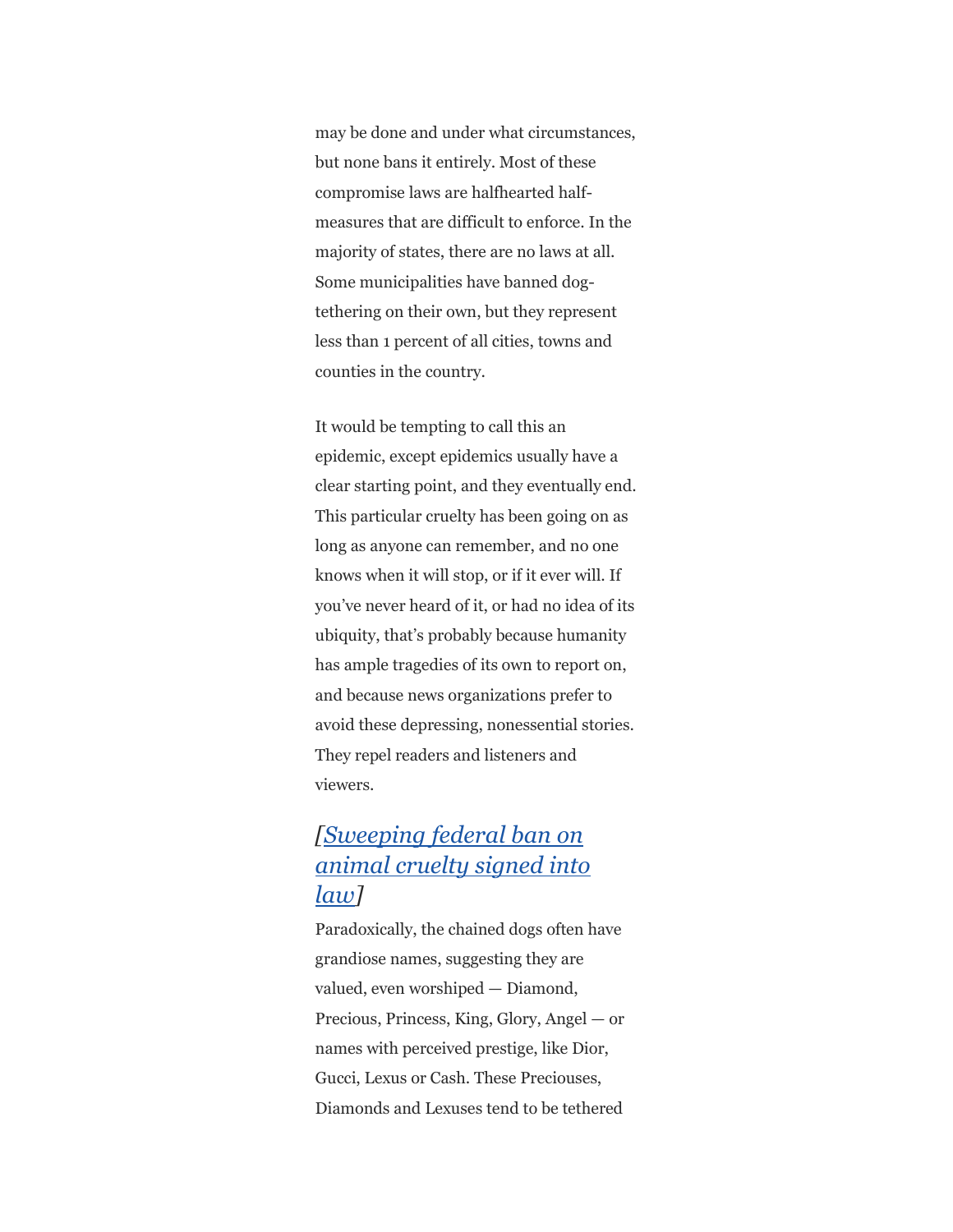to the cheapest unyielding thing that is available. With smaller dogs it's often just a cinder block. For larger dogs, a tree or a car carcass.

These rural neighborhoods are physically flat and economically attenuated. The least approachable homes, the homeliest ones, are the ones most likely to have "No Trespassing" signs. That's also where most of the tethered dogs in No-No Land seem to be.

The dogs' imprisonment often is located in what Nachminovitch calls "the backyard of the backyard"  $-$  as far from the house as possible, as though their existence is a disagreeable inconvenience. They tend to live at the center of a dirt circle with a diameter twice the length of the chain around their neck, which is often 10 feet or less. That's their world — the dirt universe they've carved out with their paws as they run in circles, testing centrifugal force, straining futilely to escape, like a moon corralled by gravity. Beyond the circle is grass they seldom if ever get to touch or sniff. Most of these dogs have been deemed unworthy of entering the family home.

The tethered dogs have common patterns of behavior. If you approach, they will joyfully run toward you, full speed until their chain snaps taut and yanks them back with a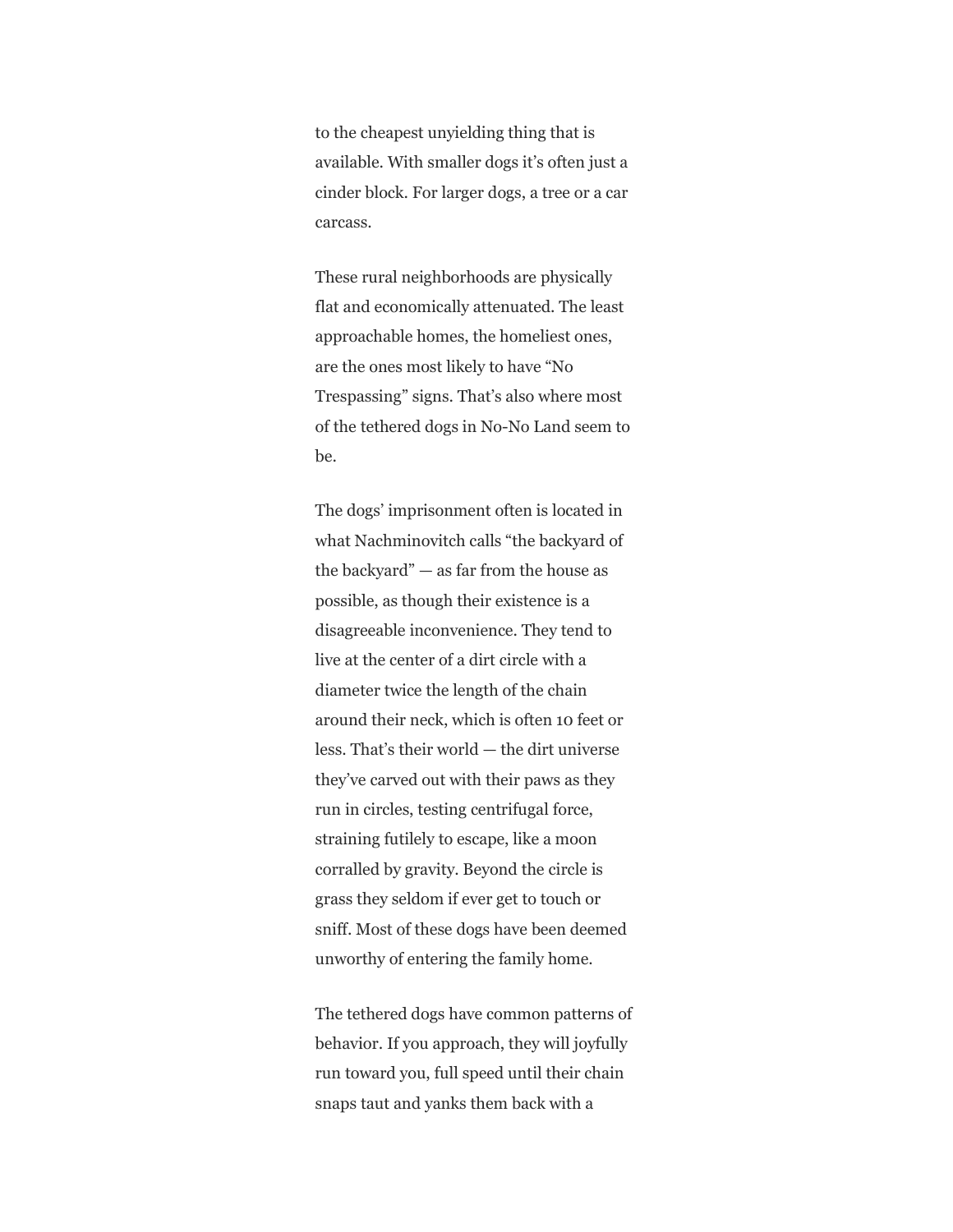stranglehold. They know it is coming, and that it will hurt, but are frantic for connection.

They are literally and figuratively at the end of their rope. Some are sullen and vicious, but most are filled with anxiety, and unnaturally needy: When you are there, they don't want you to leave. They will hold on to you with their front legs in a bear hug that seems to defy the natural limitations of a dog's skeleton and musculature. Unprotected by preventive medicines, they have fleas. They have heartworm. They swarm with maggots and flies, which opportunistically attack the softest and most vulnerable portions of their bodies — ears, eyes, mouth — and eat away the tissue, which swells and bleeds and rots. Many have open sores, and the necrotic flesh makes them stink. Sometimes you'll smell them before you pet them.

They will sometimes consume their doghouses, if they have one — gnaw off and digest the wood — simply because it is something to do during their stultifying days. The wood often grinds their incisors the front, nibbling teeth  $-$  down to painful pulp.

It is not uncommon to find a dog in a collar that is slowly garroting him or her. No one has bothered to let it out a notch or three as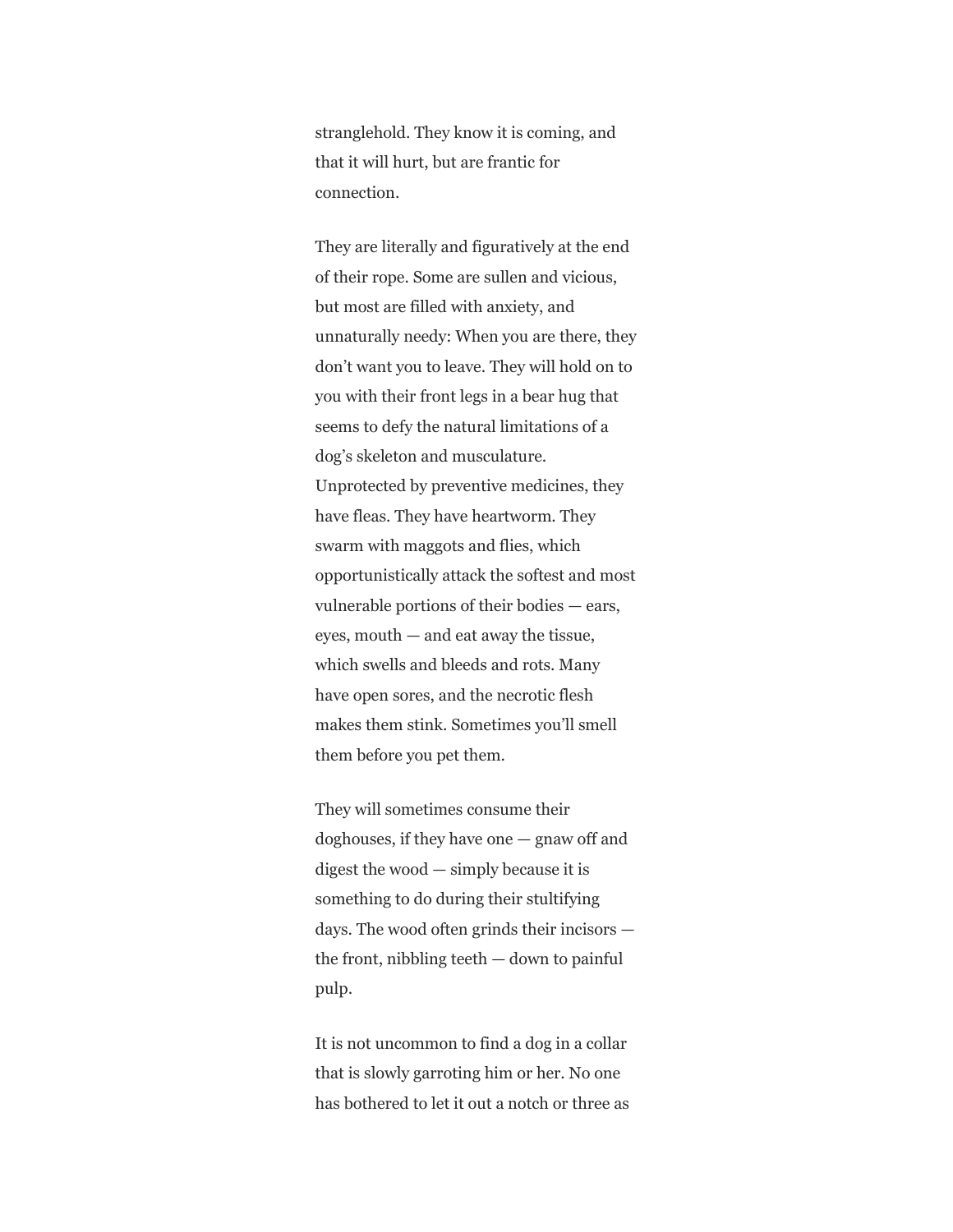the animal grew. Sometimes you can barely fit a pinkie under the collar. Those are the better cases. In others, the collar has fused with the skin and must be surgically excised.

The dogs will walk back and forth along the circumference of their pitiable circle, compulsively, like death-row inmates pacing their cells. At some point, inevitably, the chain will upend their water bowl, a mishap that can go unnoticed for hours or days, which is particularly perilous because they can't get to the early-morning grass and its dew.

You learn to keep your voice low; they tend to cringe at raised voices, which, in their experience, are often followed by discipline, and discipline can be corporal. Many cower at raised hands — even the pit bulls, shepherds and mastiffs, who could dispatch a tormentor with one strategic chomp and neck-whip but don't. They are too broken.

You can learn all of those things and witness each and every one of them, as I did, in just three days with the PETA team.

The "what" is manifest. It's the "why" that is mystifying.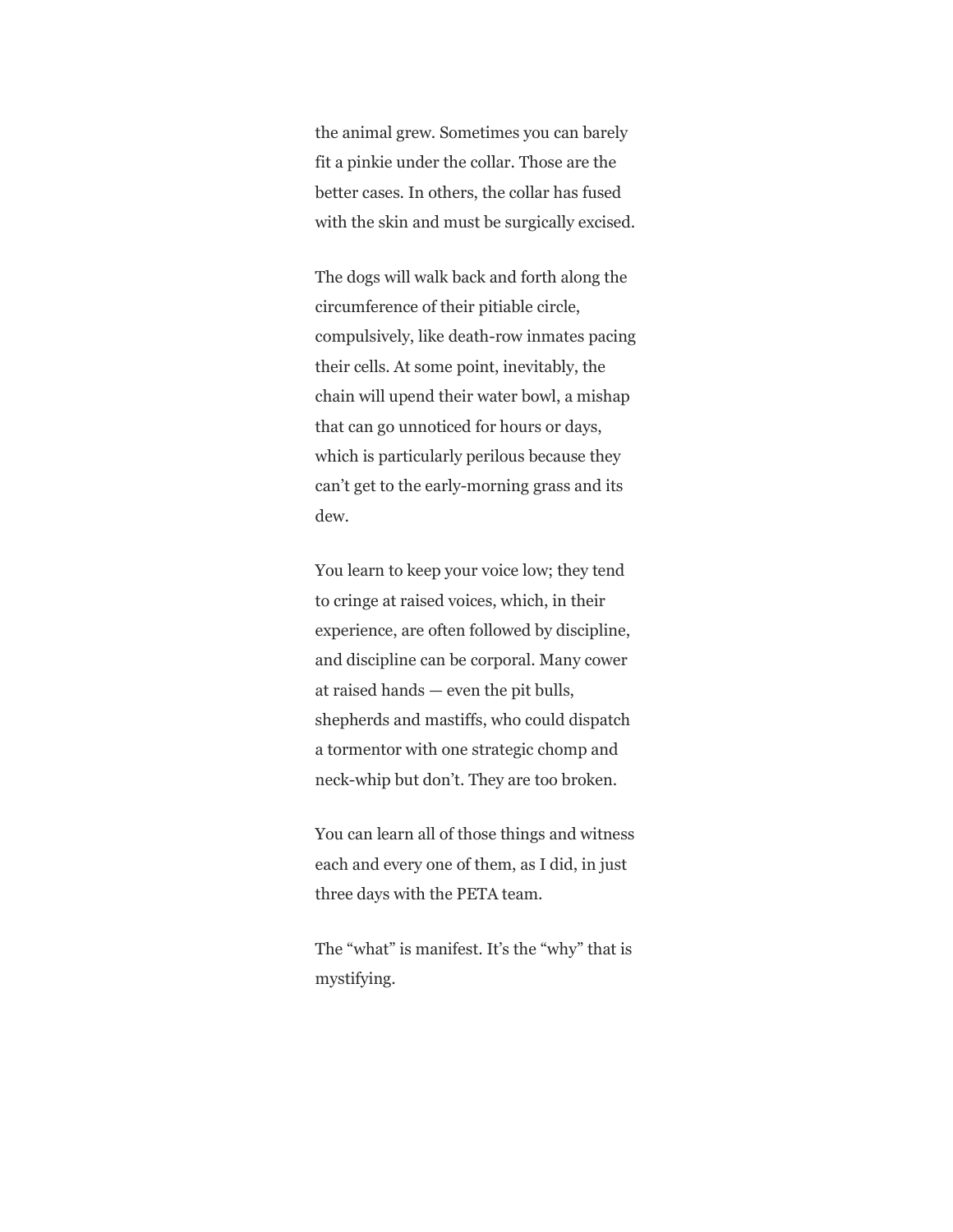

Nachminovitch, left, and her deputy, Jenny Teed, head to Norfolk after working a 12-hour day in the field helping abused and neglected dogs in North Carolina.

About a year and a half ago in Northeast Washington, D.C., a family brought home a 3-month-old puppy they had named Lexi. She had no papers but appeared to be all or mostly a Plott hound — a handsome, affectionate, winningly headstrong, blackand-brown brindle, lop-eared hunting breed that happens to be the state dog of North Carolina. Lexi's new owners were a nice family; their children seemed well loved and well adjusted. But from day one, this puppy was mistreated.

Every morning at 6:30 she was let out into the small urban backyard and usually was not allowed back in until 8 p.m. She would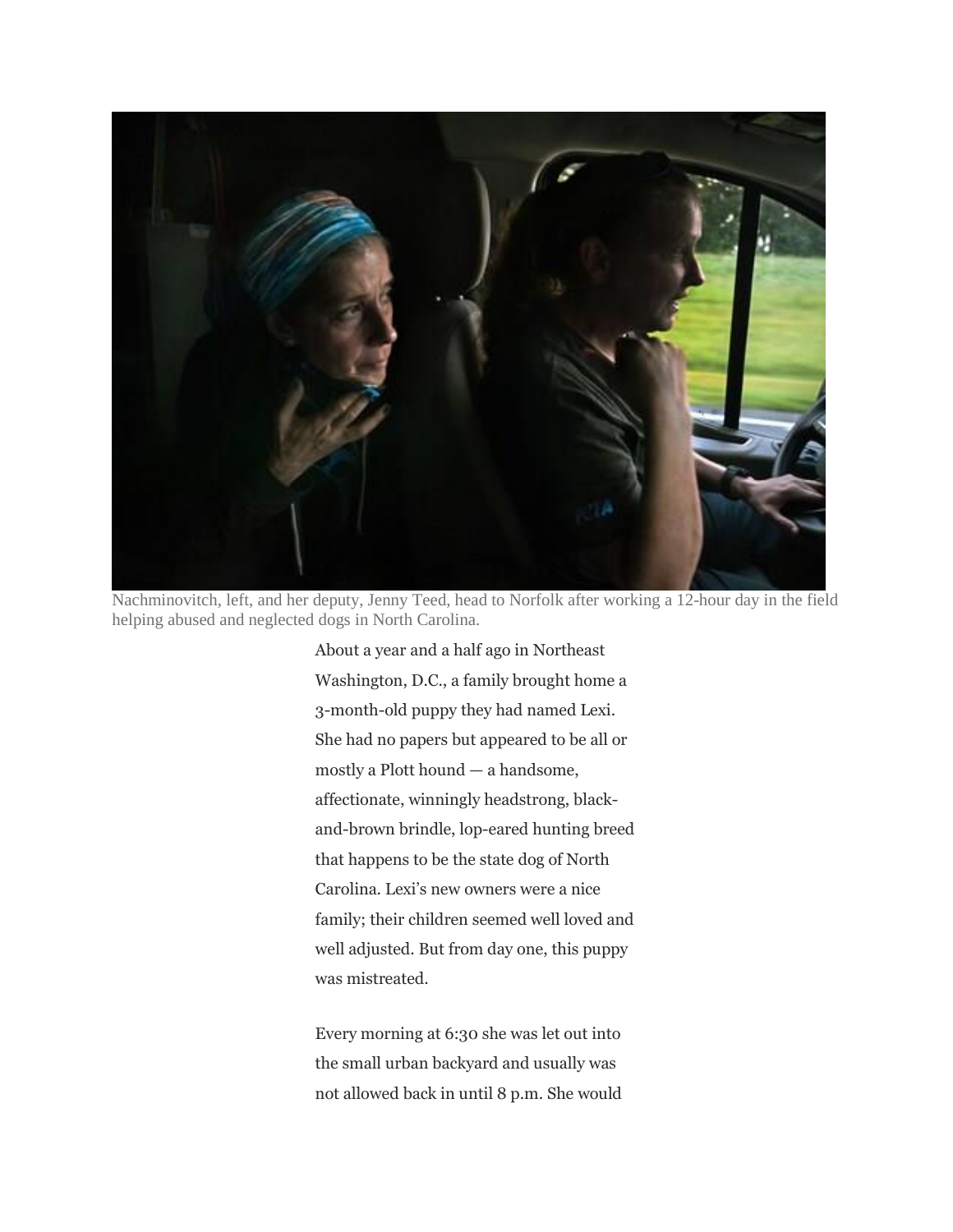spend the day mostly alone, in summer and winter and in between, barking and wagging and begging for attention from passersby walking in a back alley. Lexi was unfailingly sweet-natured, and some neighbors who pitied her would throw treats over the fence that confined her: dog snacks they'd brought, sandwich meat, Cheez Doodles, whatever. Lexi, a gourmand, snarfed them all down. At least two neighbors watched Lexi's plight and telephoned animal control to report this benign neglect, but the complaints came to nothing; the legal threshold for abuse of animals is pretty high.

Over the months, Lexi grew into a sleekly muscled 55-pound adult. She never had the opportunity to run, was seldom if ever walked and got no real exercise except for bouncing up and down the back stairs from her yard to the second floor of the house, up and down, up and down. The woman who lived in the adjacent rowhouse turned this into a game to give Lexi something to do. In her backyard, the woman, whose name is Rachel, would stand at the bottom of the stairs. Fifteen feet away, Lexi would align herself the same way. They paused, watching each other, bodies taut, like sprinters at the starting line. Suddenly Rachel would bolt for the top. Lexi would do the same. Lexi always won the race, wagging and triumphant. Rachel and her boyfriend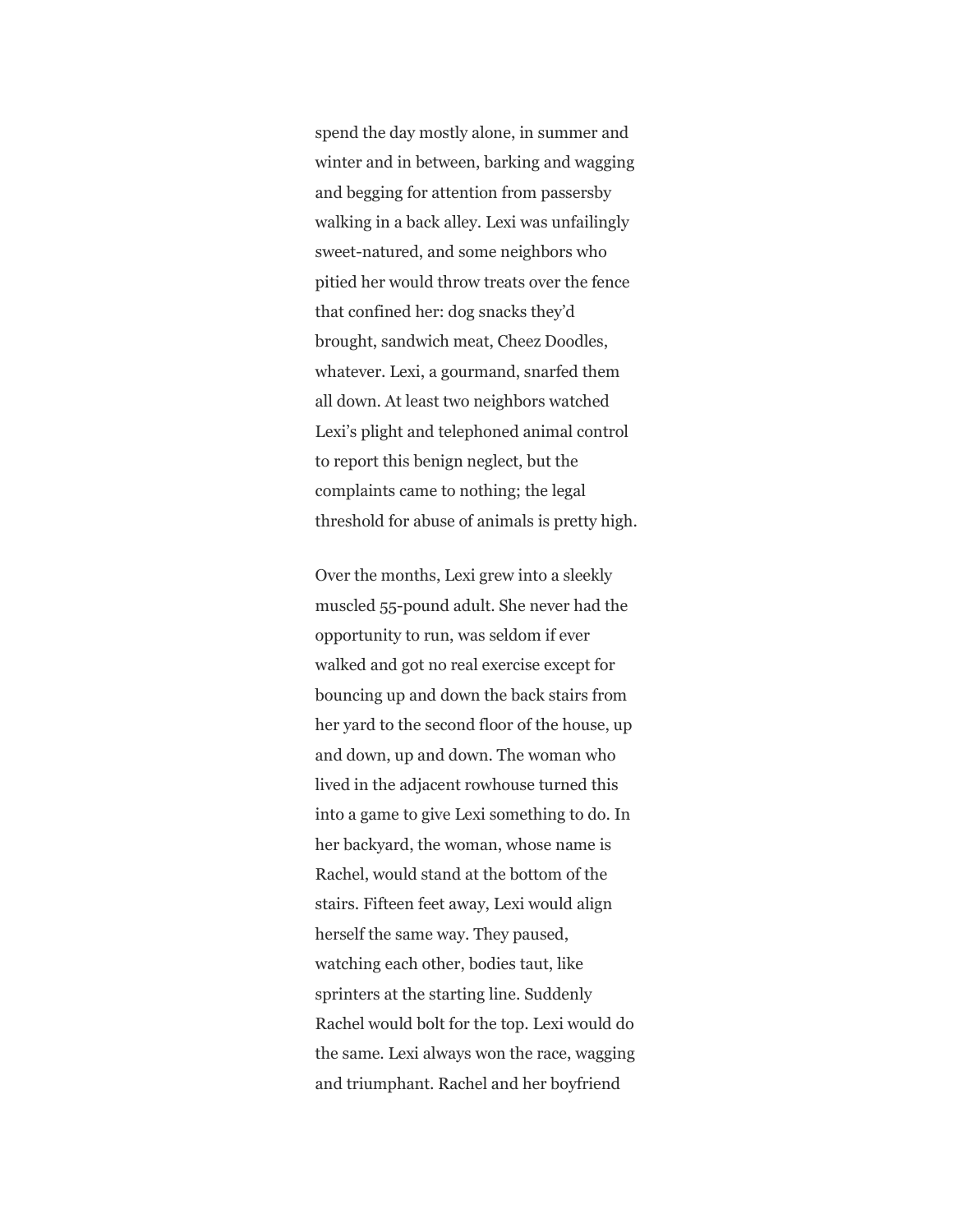would sneak two-fingered belly rubs to the dog through the diamond-shaped holes in the chain-link that divided the two properties. Lexi had learned to petition for this small intimacy by standing on her hind legs and bellying up to the fence.

I know all this because I am that next-door boyfriend.

I felt shame. With my silence, I decided, I had been complicit in abuse, and for months it gnawed at me until, one day, I went to the bank. Then I knocked on my neighbor's door and offered to buy Lexi — an unspayed, undisciplined, unhousebroken animal of unprovable pedigree and no commercial value — for a thousand bucks, cash, no questions asked. Lexi's owner understood the implication of the offer, and was offended and declined.

Months later, the family had to move out. Stiffly, the owner asked if I still wanted the dog. This time, with the leverage of his time pressure, I offered \$500 and he accepted.

Two months later, in late July, I left for Norfolk to report this story. I decided to take Lexi. I could not have told you why, exactly, except that I suspected that her presence and Yes-Yes personality might somehow help me better understand what I was seeing out there in No-No Land.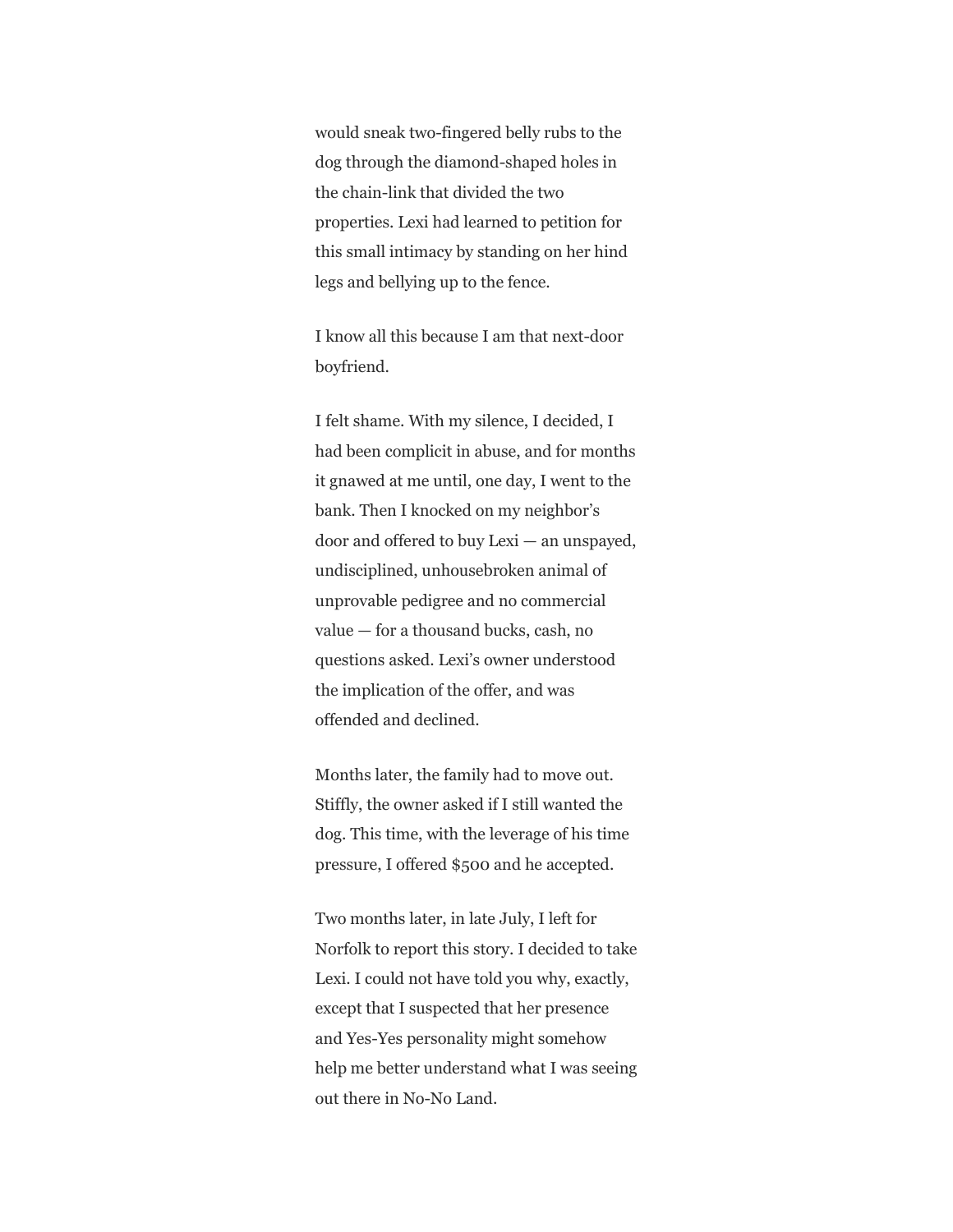Sometimes, people are so lacking in savvy, and so unaware of what constitutes animal abuse, that they inadvertently turn themselves in. On this day a woman has telephoned to ask PETA for help with a dog named Dora, who, the caller says, lives outdoors because her child has allergies, but is well cared for. She says Dora is scabby with fleas, and has lost chunks of fur, and the owner has little money, and is asking for free medical assistance. That is something that PETA does.

The PETA people arrive. Dora is a boxer mix. She is in a cage in a carport behind the house. She is in direct sunlight. It is 90 degrees. She has no water.

"Oh my God, she's dying," Nachminovitch says.

Dogs cannot sweat; they cool themselves by panting. Flat-nosed, short-tongued breeds like boxers are especially susceptible to death by heatstroke. Dora could not have lasted much longer.

She is spitting mad, locked in the cage, fleabitten and sweltering and snarling. As the PETA people get water to her, one of them notices something on the periphery of this scene.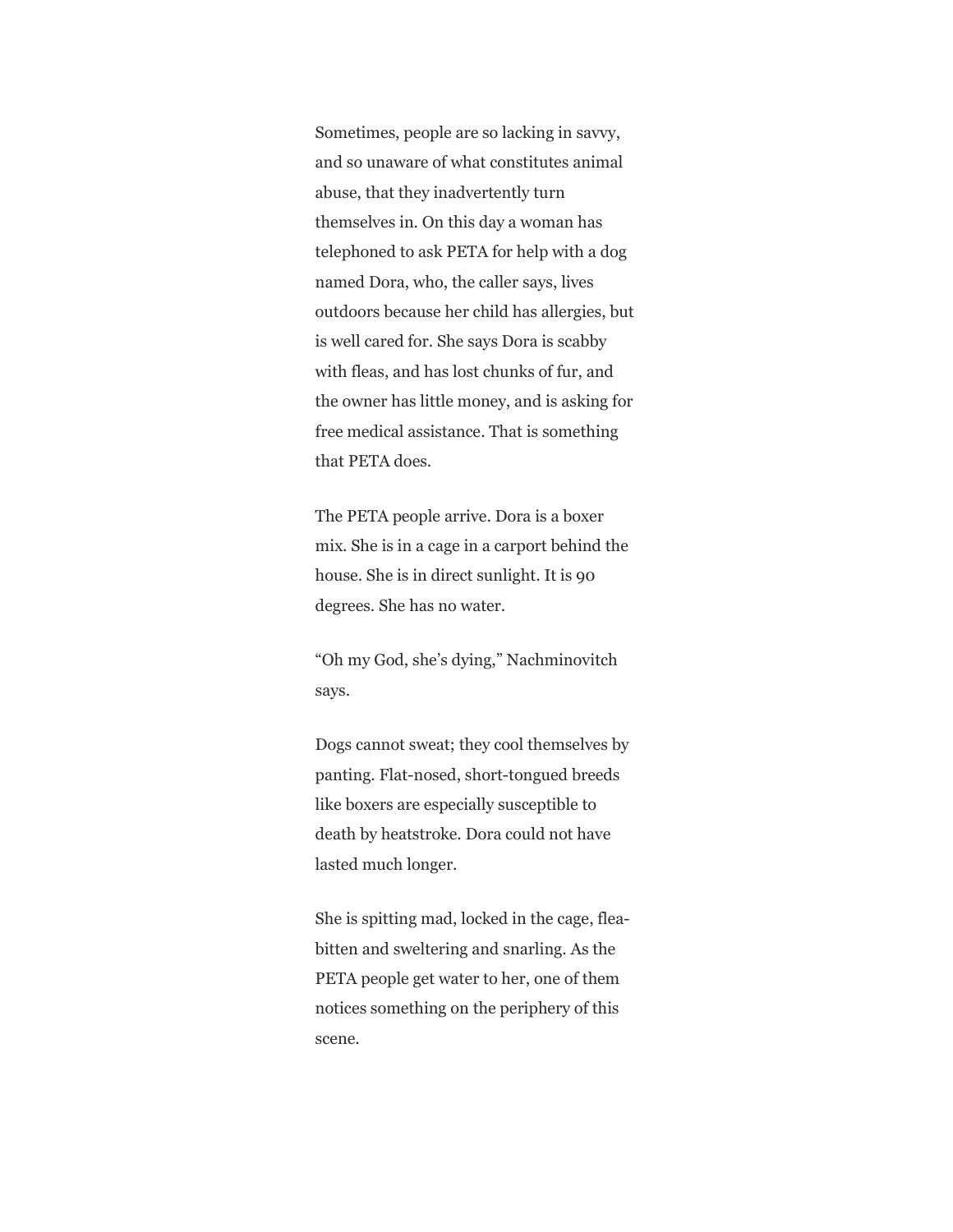The house has a commodious enclosed porch, and on that porch are two dog crates — the sort of carriers you might use to take a dog on a plane or transport to the vet. In each crate is a dachshund. The wiener dogs, already low to the ground, can barely stand in there. But that is where they live 23-plus hours a day, according to Gabriel, 18, the only family member who is home. For a few minutes a day, he says, the dogs are allowed to trot in the yard to relieve themselves.

Jes Cochran, a PETA worker with a gentle voice, a soothing demeanor and a ring in his nose, leans in to look. Each dachshund has a spit of warm water in a dish, a tablespoon, maybe. Each growls. Like Dora, they also seem, not surprisingly, angry.

Gabriel is a well-spoken, polite young man. He explains, matter-of-factly, the circumstances: The dogs had once been tethered on chains outside, but this particular area — Halifax County, N.C. has now outlawed constant tethering (PETA had lobbied for that for years and eventually won a rare local legislative victory). The family realized they were now in a pickle. They didn't want to get fined, so they decided to keep all three dogs outside but untethered.

Why not let them live in the house? Because Dora's blood stained the furniture when she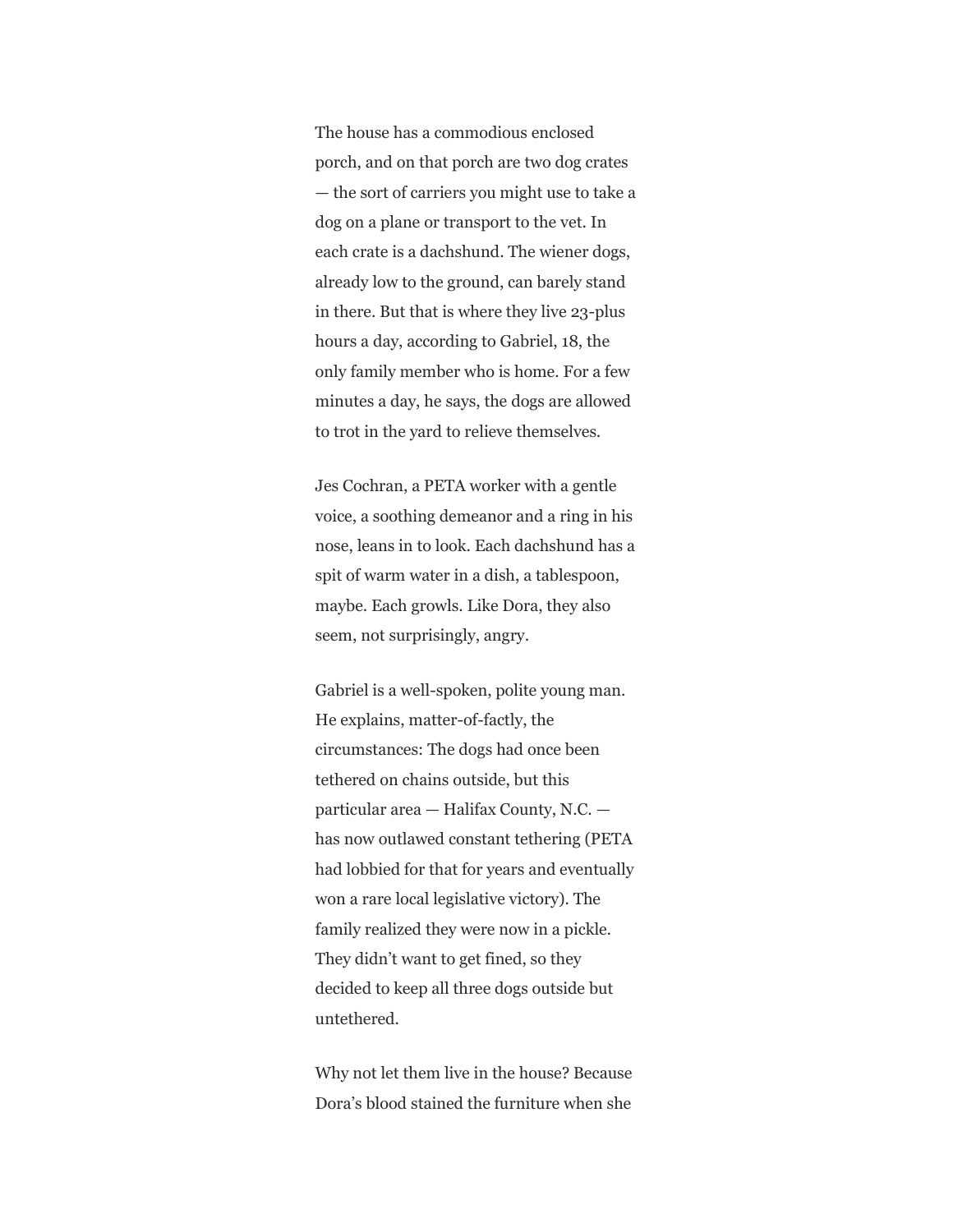was in heat, Gabriel explains, and all three dogs destroy furniture. Ergo, Dora is in a pen in the carport, with the dachshunds on the porch.

Nothing about any kid with allergies.

But … why the crates?

Well, Gabriel says, that is because the door to the porch has fallen off, so the enclosure is now open to the yard, and unless they are caged, the dachshunds would run away. But it's okay, he says — they'll be freed from the crates when the porch is re-doored.

Does the family need a new door? "No, it's right there," Gabriel says, pointing. And there it is, propped up against the carport. The original screen door.

How long has it been standing there? Jes asks.

"Uh …"

Just a nanosecond of hesitation.

" … about a year."

For a moment, nobody says anything.

Then a deal is worked out, with everyone remaining nice and reasonable and nonjudgmental and non-accusatory. Just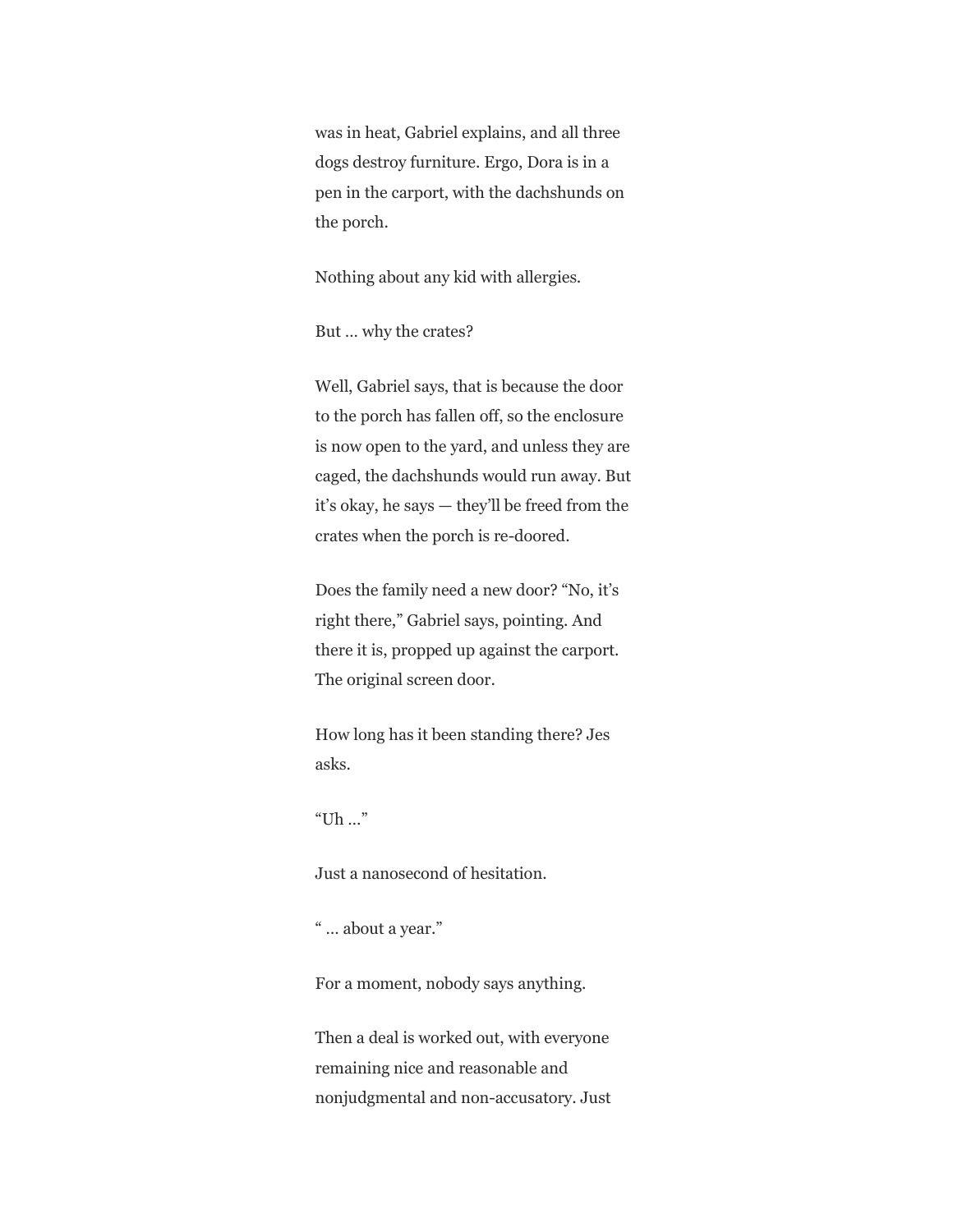people working together to solve a problem that is apparently no one's fault.

### **Dora is a boxer mix. She is in a cage in a carport behind the house. She is in direct sunlight. It is 90 degrees. She has no water. "Oh my God, she's dying," Nachminovitch says.**

PETA will take Dora and spay her for free, and then return her if she is healthy enough and emotionally sound. (For the family, no more staining problems, and the dog could, theoretically, live inside. For PETA, one fewer animal on Earth producing unwanted puppies.) Then, PETA workers — they are jacks-of-all-trades, by necessity — will return with hinges and power tools and rehang the door. No charge. The dachshunds will at least get their porch space back. It is a shaky deal and depends on voluntary compliance, which is never assured, but it is *something.* On-site triage. A situation presents itself, and PETA solves it as best they can. The PETA people are improv artists. I witness this constantly. Every day in the field they change course when events arrange themselves differently from what they anticipated. That is what happened, eventually, with Sharon, Pancake and Shortie, the three abandoned dogs in the backyard strewn with garbage. There was an unexpected turn: The dogs had been loaded into the PETA van, and the team was about to drive off with them, and Nachminovitch was telling me that she would take her chances with the courts and stand trial for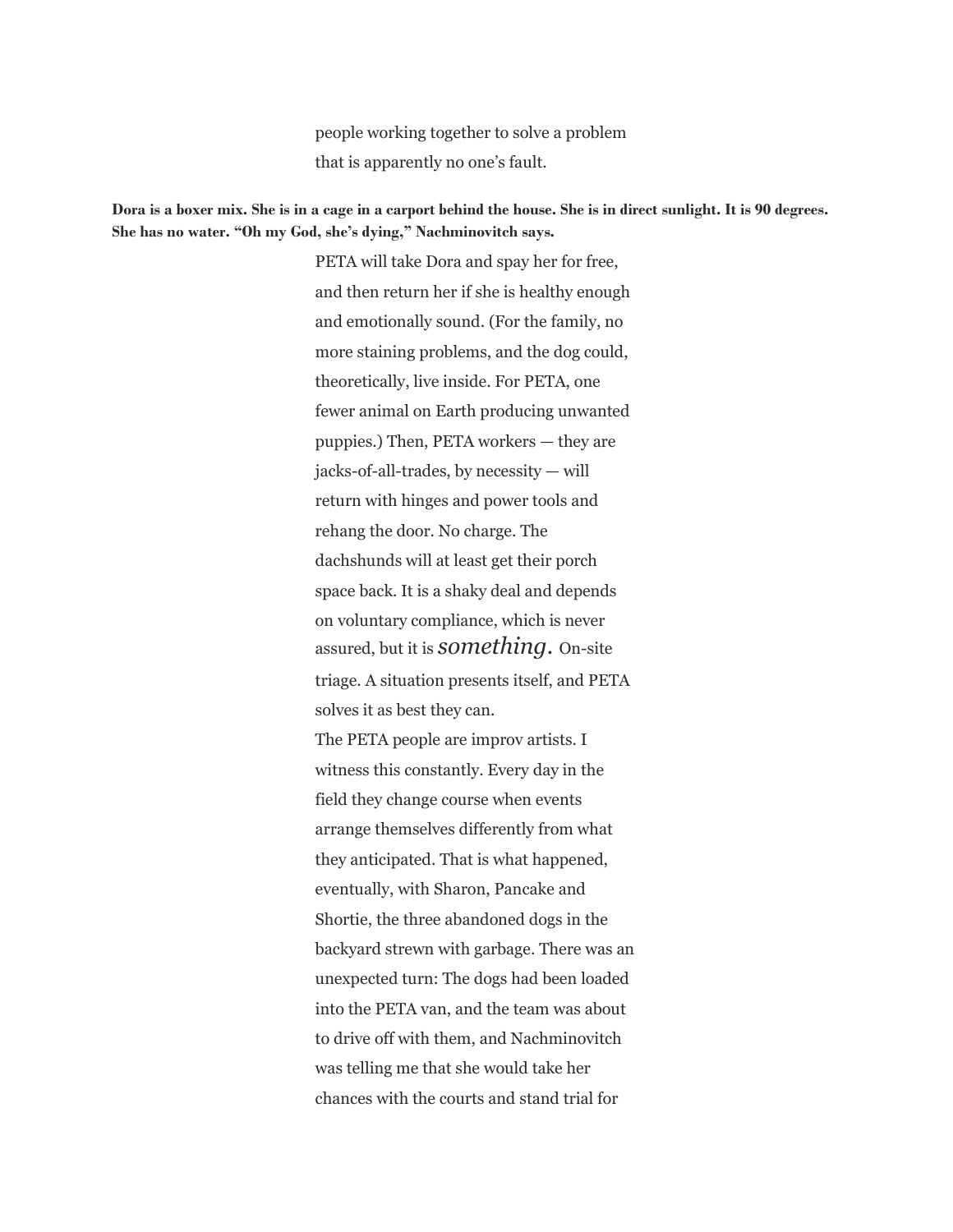theft, if need be. She trusted judges to be compassionate and wise. And just then, the owner of the home, the one who lived in another state, checked in. The house was equipped with a front-door voice camera, and she saw her animals were being carted away, and, bingo, she was there, over the intercom. Wanted to know what the heck was going on.

Nachminovitch said she was taking the dogs.

The owner bristled.

This was the critical moment. Here is how it played out:

First, the stick. Nachminovitch declared that what she had seen qualified as animal abuse, and that it was criminal behavior. Her people were behind her, on camera: Obviously, there were many witnesses, and also some guy with a Nikon who was working for The Washington Post and was, presumably, documenting this. It would be a strong case. For Nachminovitch, the firebrand by nature was stepping out from behind the diplomat by need.

Next, the carrot: Nachminovitch told the homeowner that if she gave permission to take the animals — verbal first, right now, then written, along with a solemn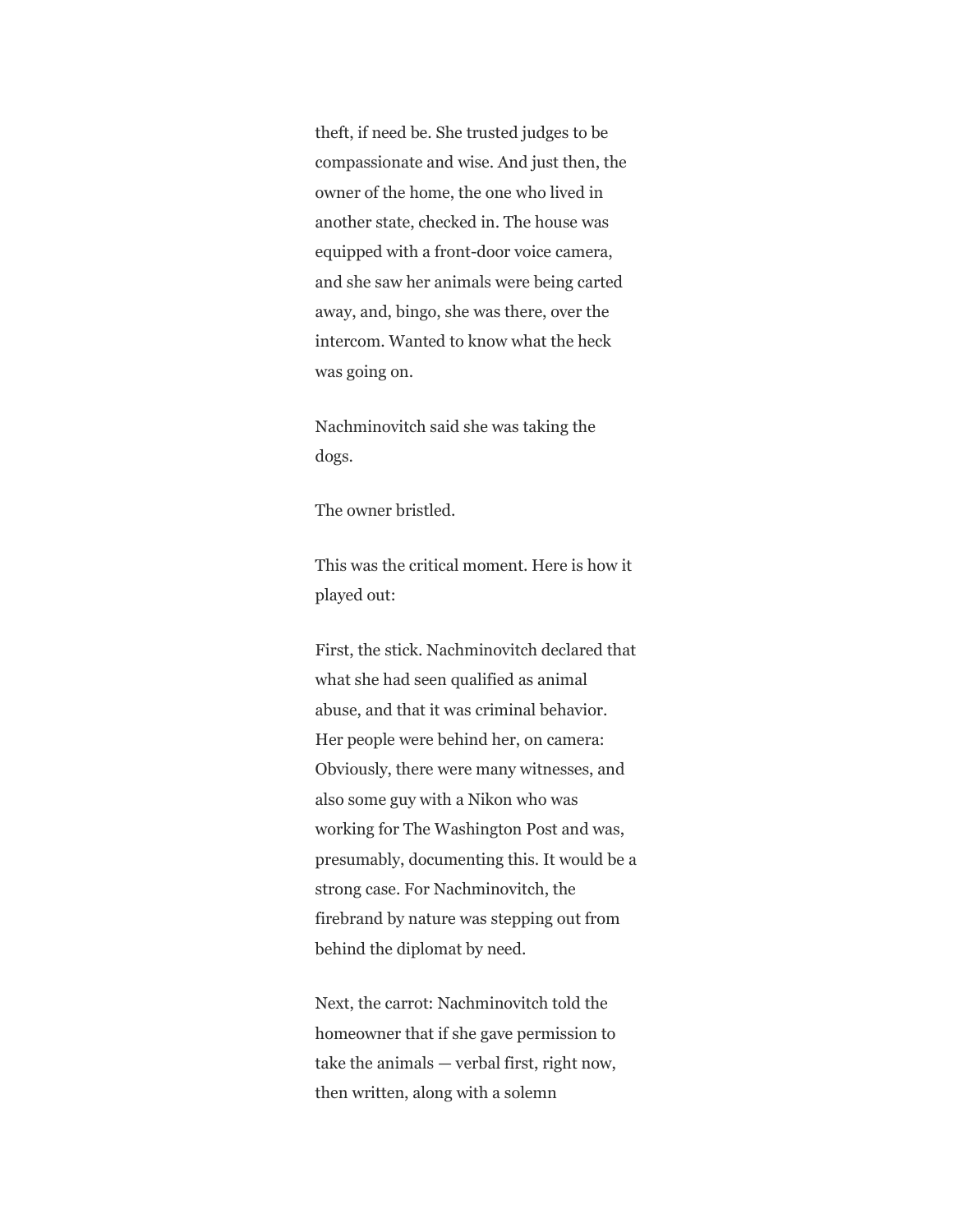agreement that she would get no new animals for this location, ever again — there would be no need to involve the police. "Our next step is to call the sheriff, but if you say 'okay,' we say 'thank you,' and that will be the end of it." No complaints would be made to anyone, by anyone, over anything. It's like nothing happened; no animals were starved or tormented or left to survive on maggots and snails and swill.

Only static over the intercom. Then a resigned okay. "I'll sign the paperwork."

So this was no longer a sort of heist. Instead, it was a sort of extortion. Sharon, Pancake and Shortie were out of the hellhole and on the road to Norfolk, asleep.



Tee Tee is so underfed the outlines of her bones are visible through her coat.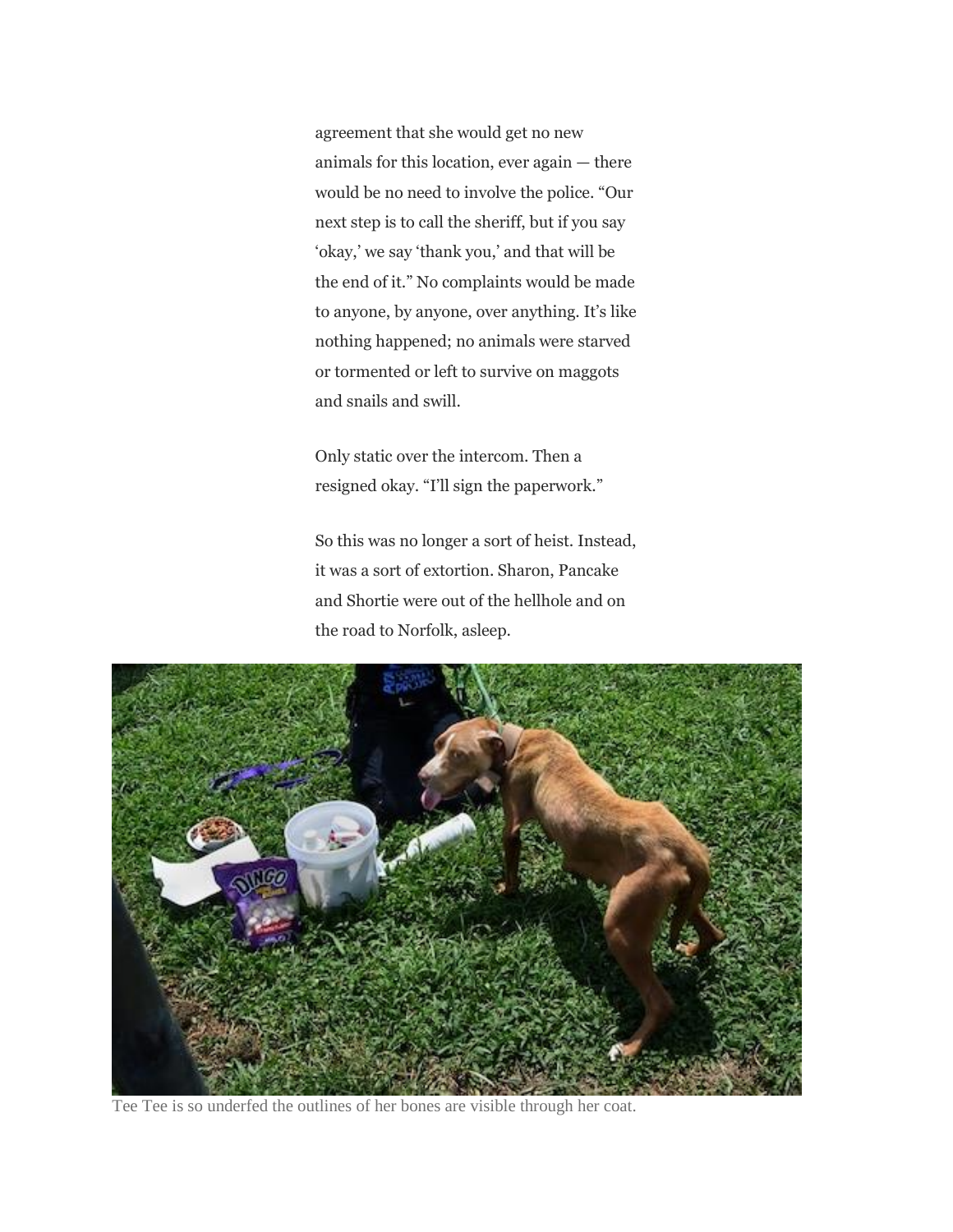Anthropologists believe they understand the origins of the bond between humans and dogs. It is an ancient alliance, forged from mutual need in Paleolithic times. There is debate over the specifics, but, simplifying ruthlessly:

Prehistoric human couples had each other's backs, meaning you would sleep back to back, so you had eyes in the back of your head and a few extra seconds of warning from invading predators. But it proved mighty helpful to also have a wolf near the entrance of your yurt, one with fangs that was motivated to like and protect you.

Primitive people fed the wolves; the wolves stuck around. In time, a bond developed. You can call it taming, which sounds a little cold and manipulative, but you can also call it love. [Modern science has](https://www.science.org/lookup/doi/10.1126/science.1261022)  [shown](https://www.science.org/lookup/doi/10.1126/science.1261022) that when people and their dogs look into each other's eyes, oxytocin levels spike in both species. Oxytocin is a hormone linked to positive emotional states. This bond came naturally: Humans and wolves are both pack animals. We are both built to team up with others to survive.

How has this relationship gotten so corrupted, then, and so profoundly, and so often? Is it about promiscuous anger: lack of resources and social powerlessness, leading to impotent rage — the kick-the-dog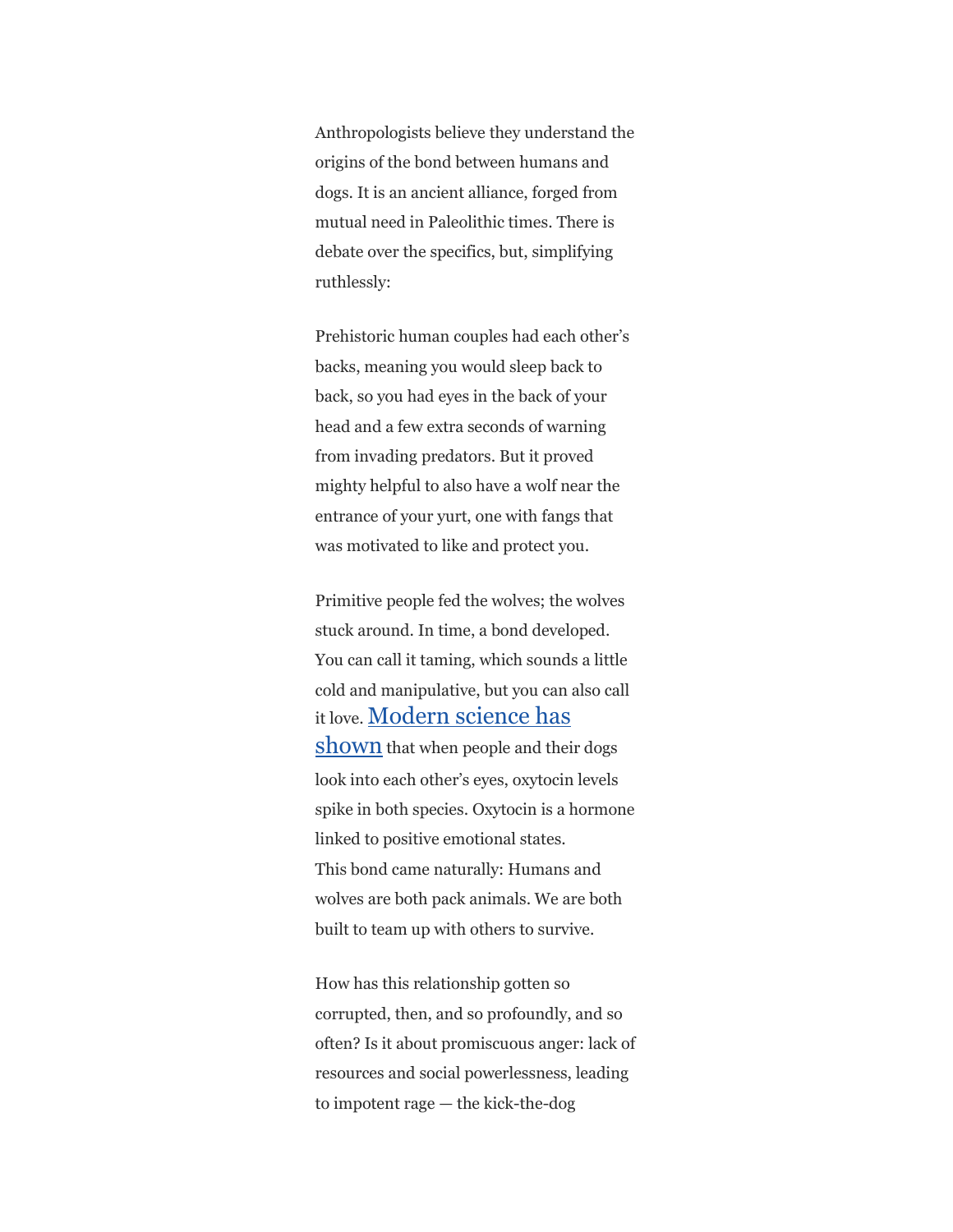phenomenon? Are the dogs an emotional tool — something people can control in a life otherwise almost empty of control?

Maybe. Sociological studies have tended to confirm that as a factor. But it's a tenuous connection. Privileged people do cruel things to dogs, too. Some examples are notorious: [Michael Vick](https://www.washingtonpost.com/sports/2019/09/24/story-behind-story-michael-vicks-dogs/), NFL star and multimillionaire, ran an illegal dogfighting ring and hanged dogs who underperformed; he served 21 months in federal prison and, upon his release, became a spokesperson and lobbyist for organizations that oppose animal fighting. Jay Fabian, a NASCAR exec, was recently arrested at his home and charged with killing a dog and nearly killing another, by willfully starving them. He has temporarily stepped down from his job to deal with the charges.

John P. Gluck, professor emeritus of psychology at the University of New Mexico, knows firsthand about the ability of anyone, at all social statuses, to rationalize cruelty. As a scientist, he once tormented monkeys for a living.

They were rhesus monkeys, kept in little cages, subjects of experiments in human behavior. One day Gluck noticed that one monkey — known to him as  $G-49$  — was oddly energized, intent on examining a back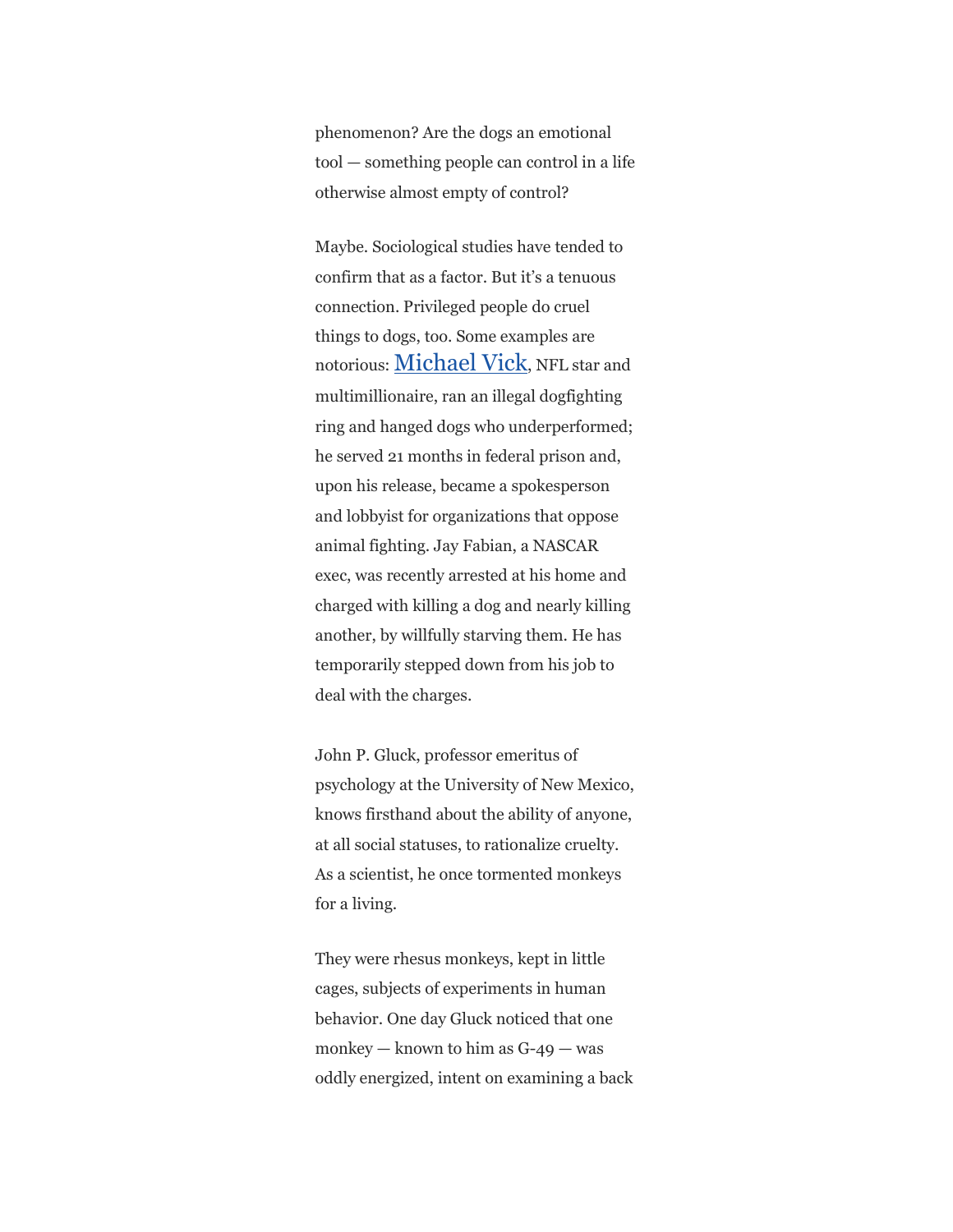corner of her cage, which was a solid steel wall.

"She would run up to it, make facial expressions, then pull back, then run up again," he told me. Gluck says he investigated, and it turned out that a bolt had fallen out of the rear wall, leaving a halfinch hole. Gluck looked through it, and he saw that it had turned into a peephole to other monkeys in other cages, animals G-49 couldn't ordinarily see. "She was fighting hard against her limitations," he says. "Monkeys are highly social."

Gluck pauses. Many years later, this is still not easy for him.

"I recognized how much I was crushing a life. I had built an intellectual and emotional structure that allowed me to escape what I was doing." Gluck is now an author and lecturer in human abuse of animals.

Some behavioral scientists see all of this as a Darwinian misfire, a hiccup in the system an unfortunate side effect of meeting primal needs. Human brains are hard-wired to concentrate on one thing at a time and block out other things. We compartmentalize. We couldn't really exist without this because it allows us to filter out distractions that could otherwise be crippling.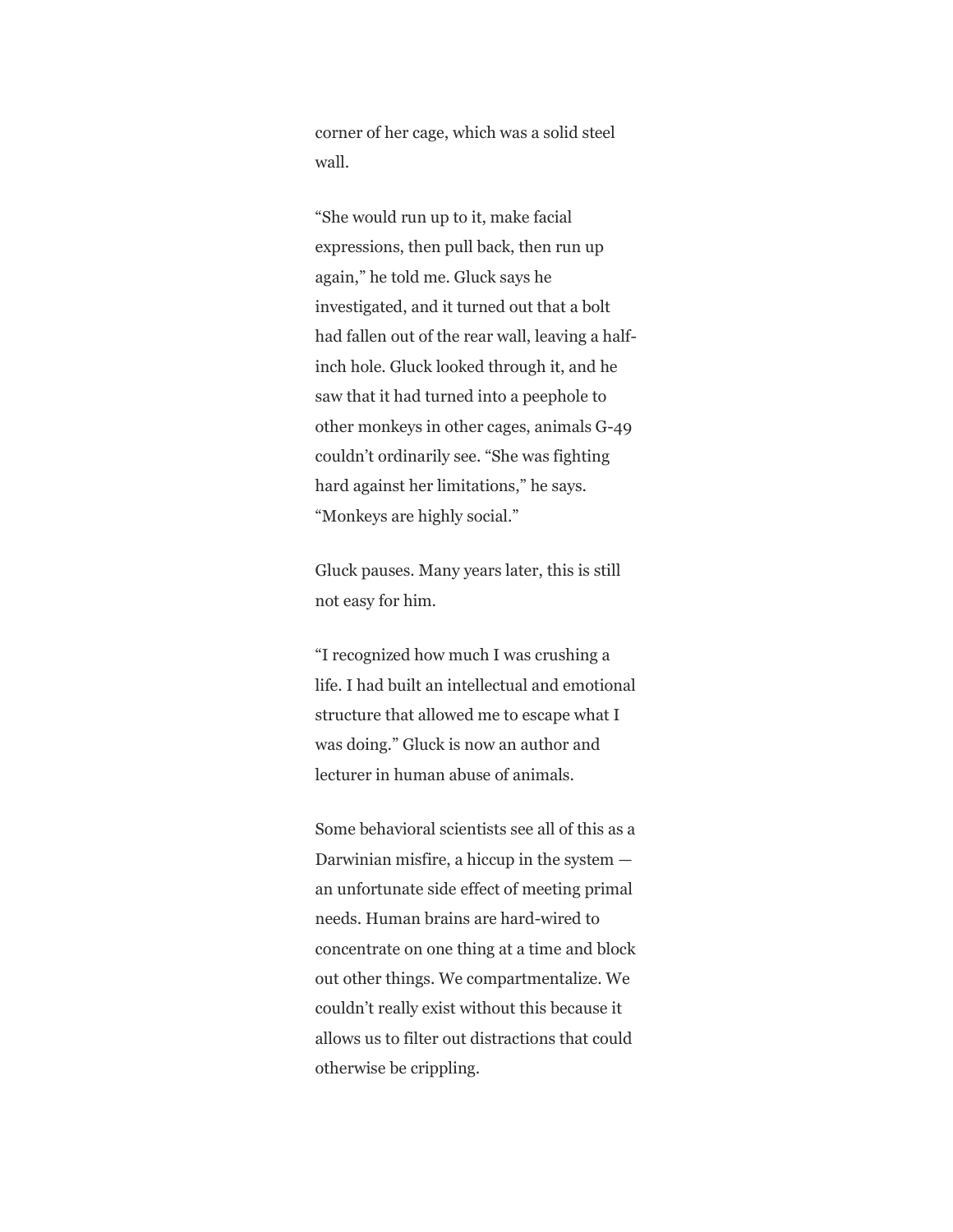"If we couldn't do it, we'd never get on an airplane or into a car," says Melanie Joy, a social psychologist who writes about how humans rationalize cruelty. "We'd be focused on how vulnerable we are. So we have to engage in a degree of psychic numbing. It is an adaptive trait but can become maladaptive when it results in violence."

She says: "People will go to a petting zoo. They would never dream of harming a piglet or a chick. If they saw an animal suffering there, they'd leap over the pen to help. Then they'll go to a grocery store and leave with bags of bacon and eggs."

This, of course, identifies only the propensity for cruelty — but having a pet is elective. Why get a dog just to abuse it? If you talk to experts, and to the abusers, you get a constellation of answers, none entirely satisfying. To some people of limited means and meager possessions, dogs become a piece of property. If you think of an animal  $impersonally - as$ , say, a sofa  $-$  you are less likely to see it as being capable of physical suffering or having an emotional life. As property, they are something to be accumulated and guarded and abandoned at will, out there in the yard, among the rusty old cars, air conditioners, washing machines and toilets. That explains those "No Trespassing" signs in No-No Land. There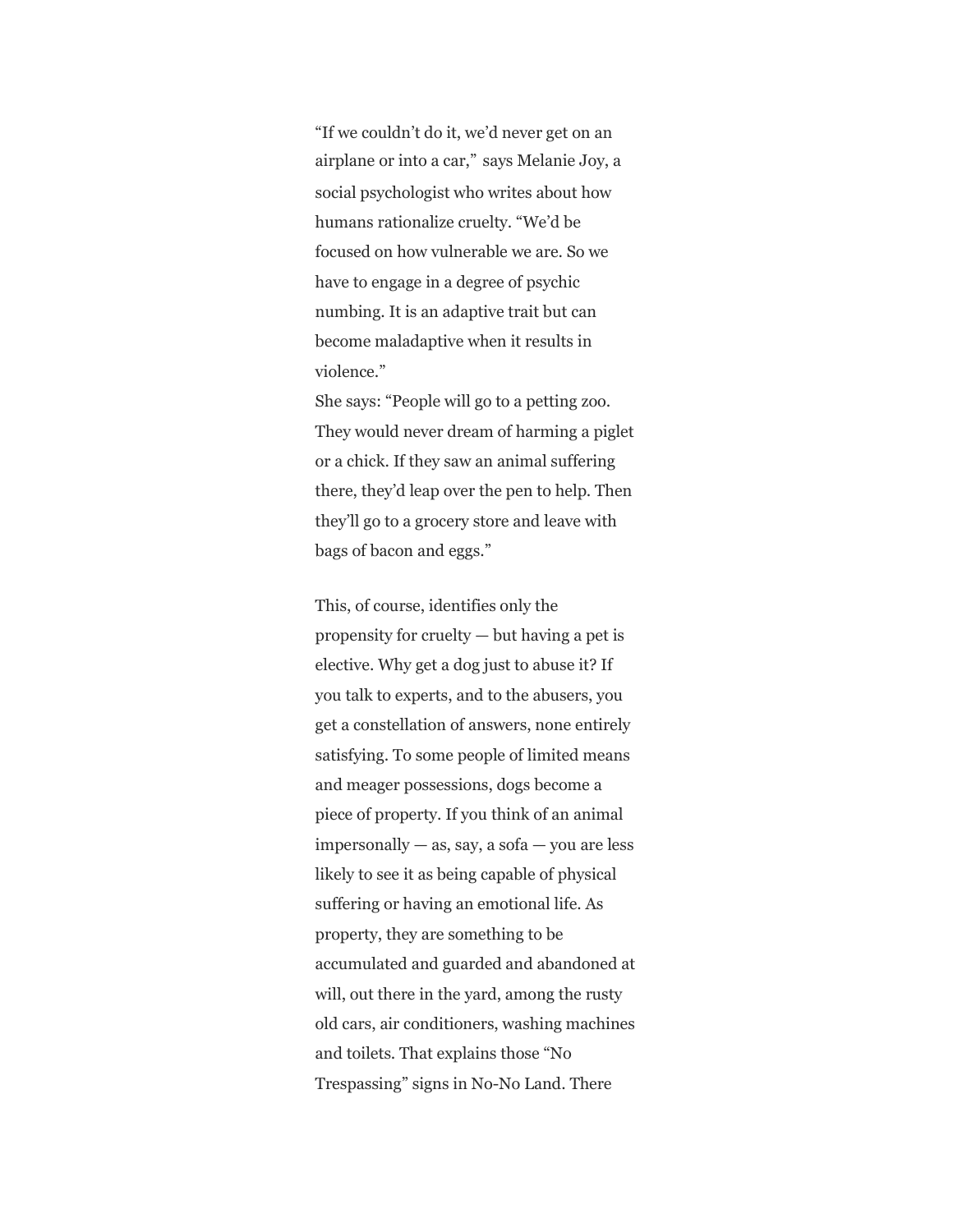are eerie echoes here, I realized: Tethered dogs, rendered desperate and neurotic, tend to do the same thing. The phenomenon is called "resource guarding" — they'll defend their possessions ferociously, however modest they are. Abused dogs will sometimes resource-hoard their water.

Some other owners see their dogs as protection, but when you point out to them that the animals, restrained by eight-foot tethers, are pretty useless as protection, they'll tell you, without guilt or apparent self-awareness — or further explanation that at least they can be a burglar alarm.

Some tetherers breed dogs for status: Supposedly fierce breeds, like **[pit bulls](https://www.washingtonpost.com/photography/2021/04/19/gameness-sport-that-harnesses-power-pit-bull/)**, convey power. And finally, some people tether because their dads and granddads did, too. You tend not to question it. No malice is intended.

Nicholas Dodman, a veterinary behaviorist who co-founded the Center for Canine Behavior Studies at Tufts University, doesn't buy the Darwinian argument, or all the ancillary explanations, which he sees as excuses for the inexcusable. This sort of cruelty, he says, is, at its dark core, a heartless character flaw: Some people suck.

"There are people," Dodman says, "who sell their home and move out and deliberately leave a dog behind. Days later someone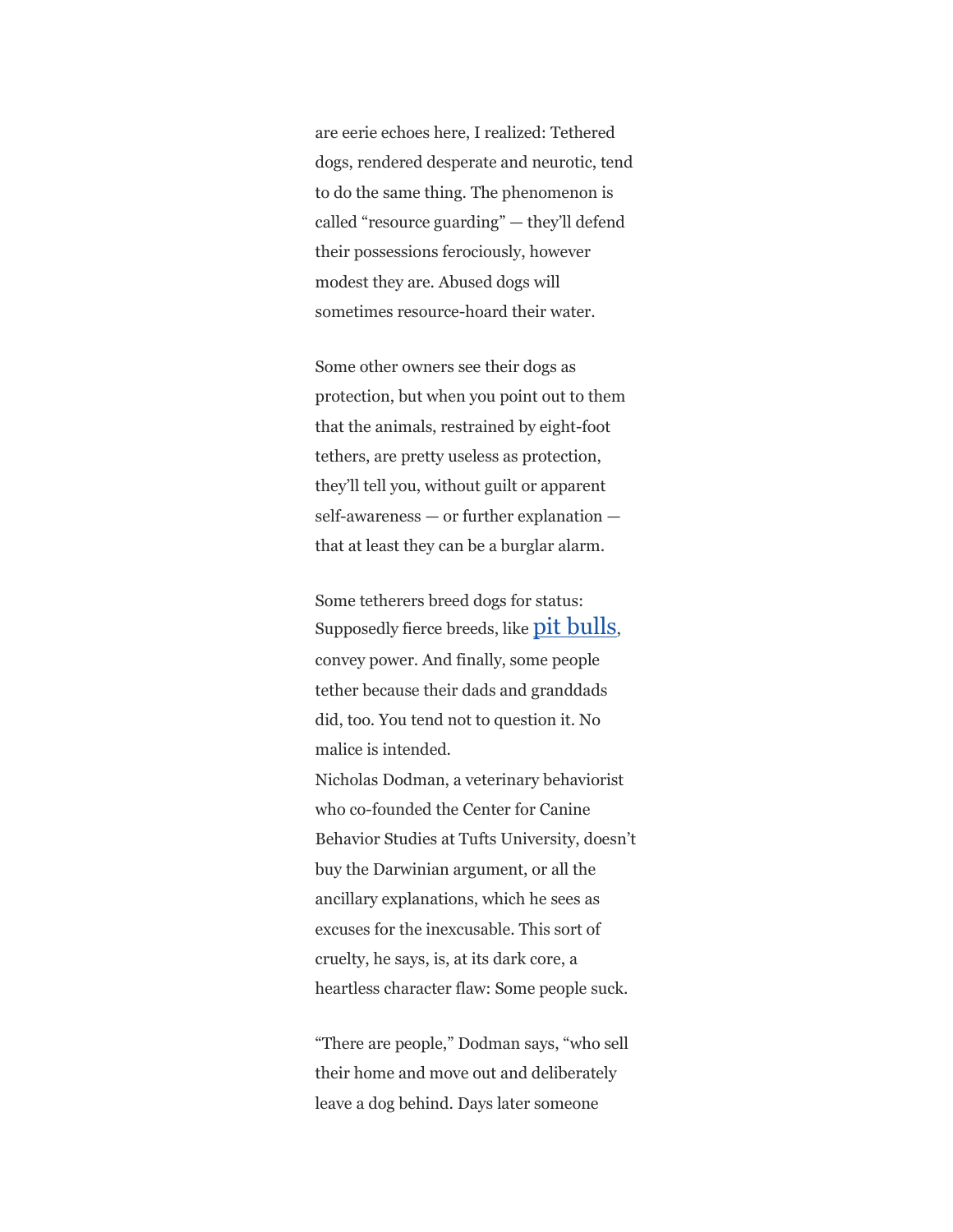comes in and finds the dog starved." It's happened enough, he told me, that Maryland has legislation outlawing it. "The fact is," Dodman says, "there are people who have empathy and people who don't."

Dodman believes there is also a political component to this: Red states are more likely to have no laws against tethering, or laws that wanly attempt to limit the practice without addressing its inherent cruelty. Purple states, too: Pennsylvania "limits" tethering to an excruciating nine hours a day and primly stipulates that the tether must be at least "three times the length of the dog as measured from the tip of its nose to the base of its tail or 10 feet, whichever is longer."

The whole thing is sadly familiar  $-$  even universal. Under the rubric of being righteous and compassionate, some countries institute laws limiting how hard you can strike your wife to discipline her.

"People who mistreat animals," Dodman concludes, "are the same ones who mistreat people."

We are at a woman's trailer. Her name is June. She is on a back porch, holding an infant boy she is apparently babysitting. A second child, a toddler girl, is there. Three dogs mill at her feet. Two look okay, but there is something wrong with the third.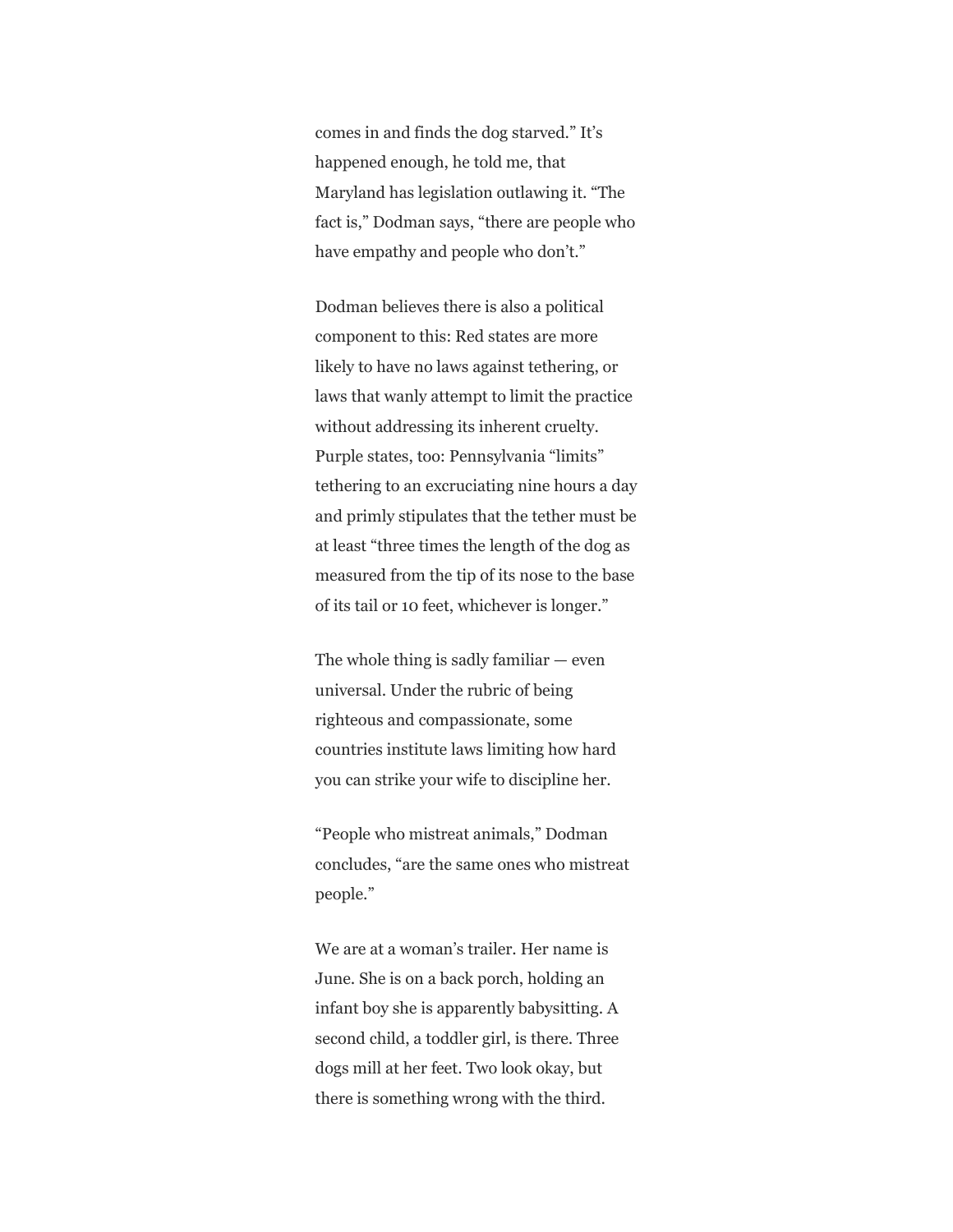Brandy is mostly boxer. She looks too … scant.

The PETA team had gotten a report that the dogs in the house are perpetually penned and are being mistreated, and that one of them is "skin and bones."

Virtually no accused abuser admits to wrongdoing, even where the evidence is palpable; it is one of the most routine and distinctive features of these cases. June denies it, too, though acknowledges that Brandy has been under the weather and not eating well, and has not been seen by a vet. The PETA team tells her that the dog needs immediate medical attention. Unconvincingly, June agrees to do this. But — this is another commonality — she is angry. She feels beset, furious that she has been ratted out. She decides that it is a neighbor who dislikes her. Just as June proclaims that Brandy is fine, the dog leaps out of the porch, through the vertical railing, thudding three feet to the ground, landing on her side. She then runs to Nachminovitch and snurfles furiously at her pants pocket, which has dog treats in it. It is obvious that Brandy is not off her food, she is famished. The rails she has easily wriggled through to get to the food are five inches apart. The boxer's coat gave an illusion of some body mass. Under the fur, this dog is skeletal.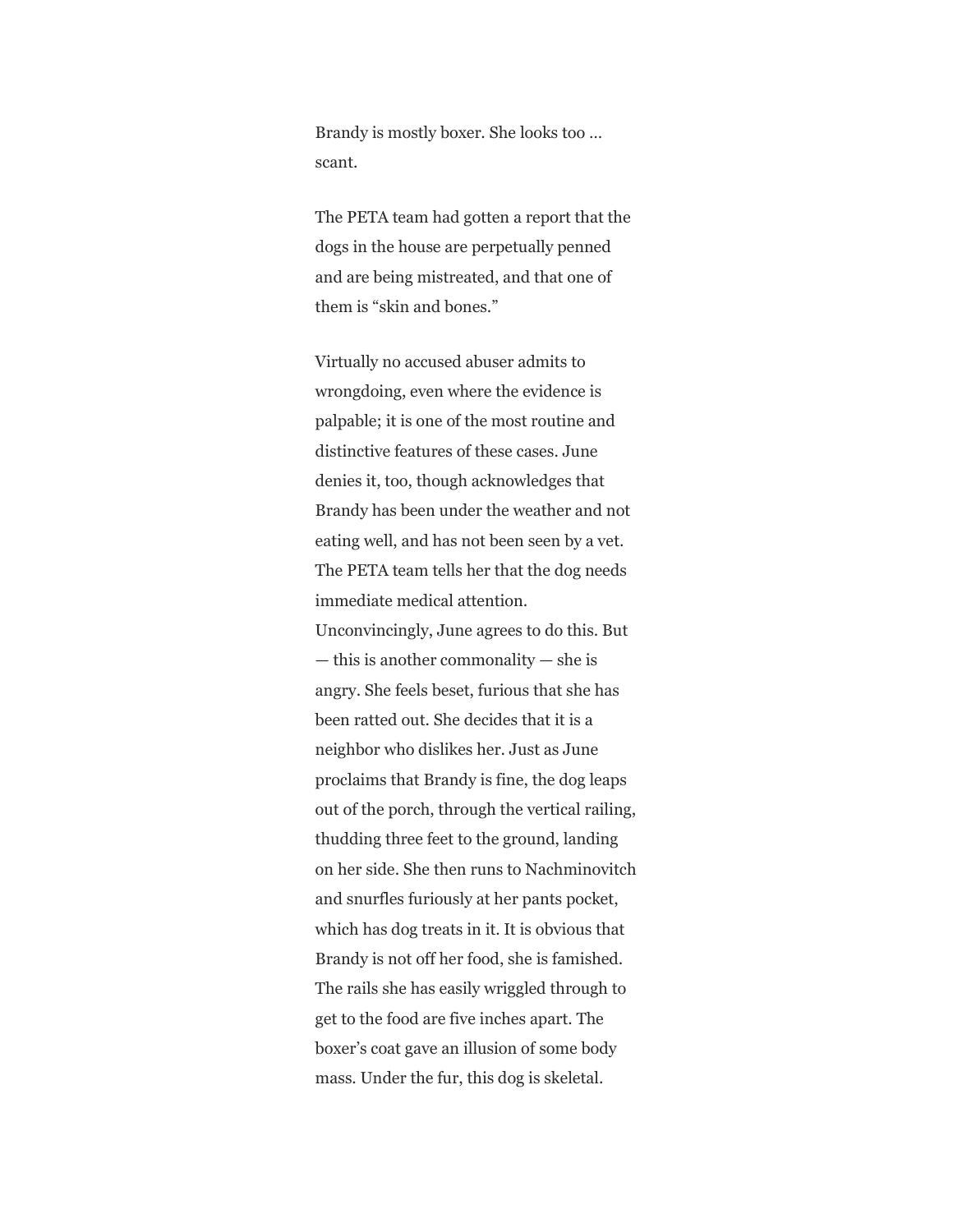Nachminovitch tells June her choice is to surrender Brandy to PETA or to deal with animal control, which PETA would summon, which could result in criminal charges.

"Take her! Just go!" June snarls.

They take her and go. "She's my favorite dog, the most loving dog I've got," June tells me, tearfully, as they leave. Then, through gritted teeth: "My neighbors are going to pay for this, and they take drugs, and I am going to report them."

In the van, PETA personnel pet Brandy and check her mouth. Her gums are not red or pink. They are chalk white. She is fatally anemic.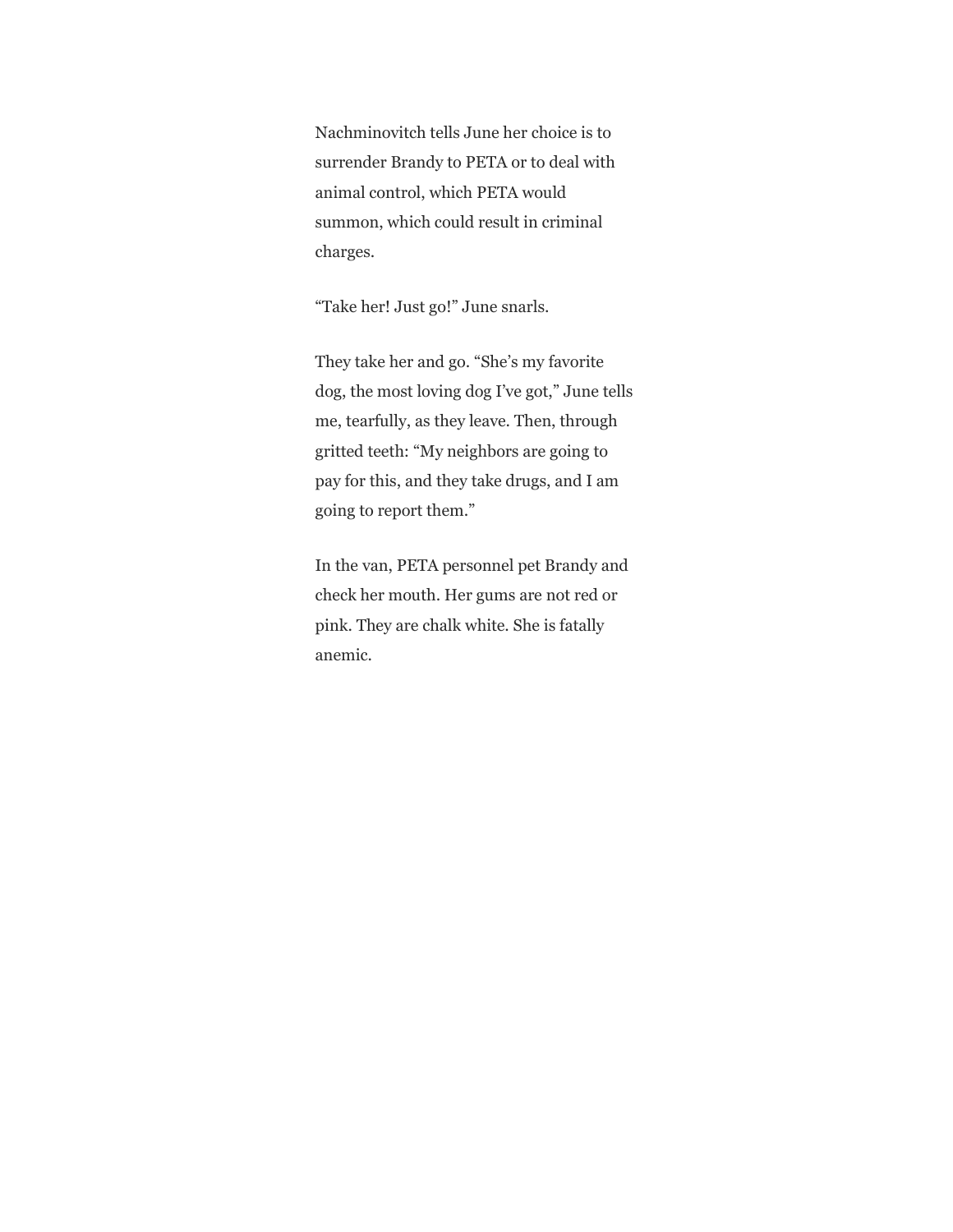

Kanan, one of several dogs that were kept separate from one another, PETA workers found, on a property in North Carolina.

We are gassing up and grabbing lunch at a place called Champs Chicken. As the PETA team walks in, a 30-ish woman walks out. The PETA people are instantly recognizable: They all wear PETA T-shirts. Their van, parked a few feet away, has huge signage urging kindness to animals. The woman coming toward them is smiling venomously. As she passes, she says, "Still killing animals in the back of your truck?"

"Have a nice day," Nachminovitch calls back.

PETA is among the most controversial nonprofit organizations in the world, which may be an amusing qualification, but it is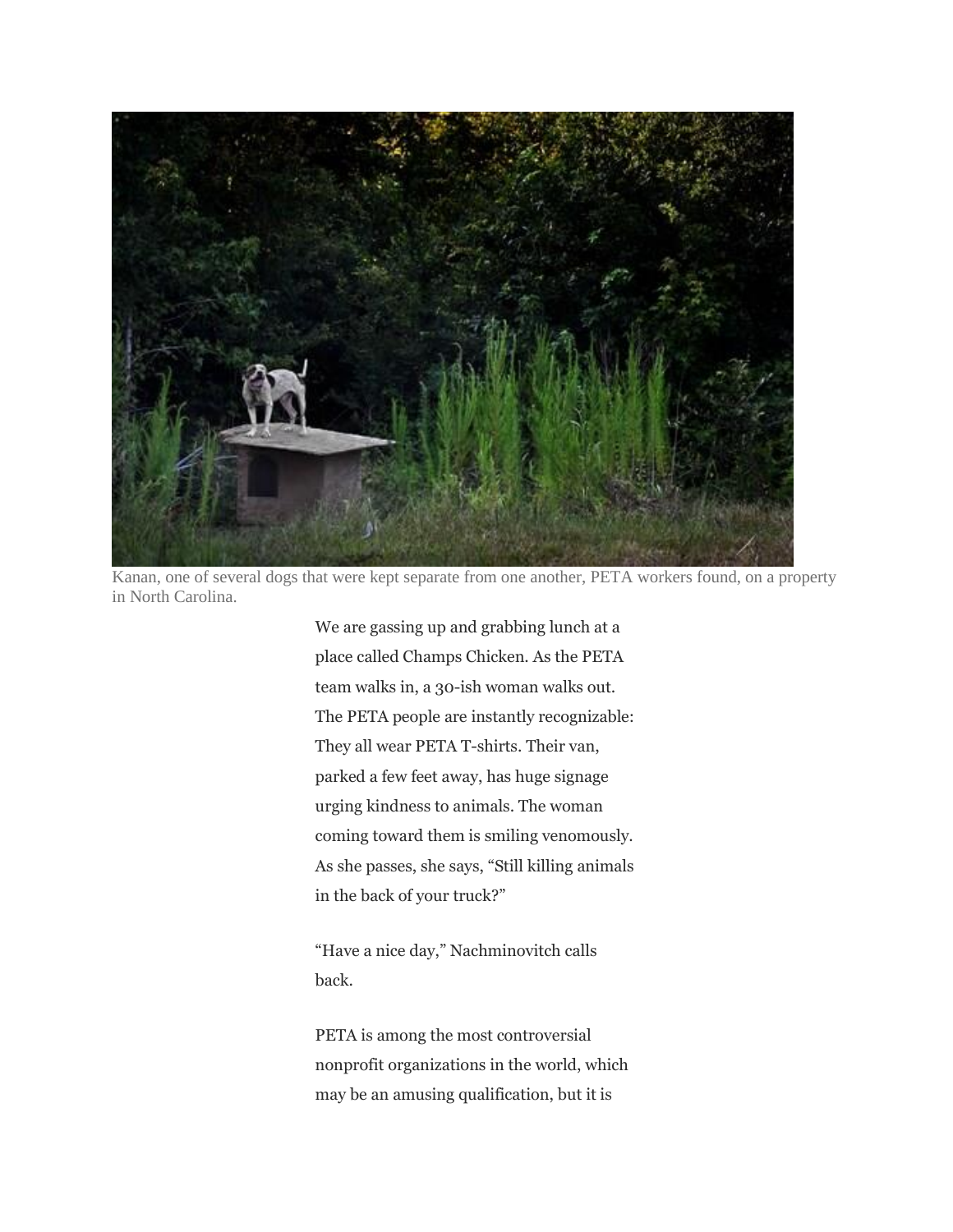hard to argue with. PETA tweezes people's guilt mercilessly to raise awareness in others, and money for itself, to do what it is convinced — with sometimes maddening certitude — is right.

Reasonable people can reasonably find PETA's actions to be sanctimonious, even obnoxious. Their audacious public campaigns, while emotionally effective, are often impolite, attention-grabbing, gratuitously sexualized, self-righteous, smug, outrageous. PETA has informed children that their parents assassinate animals when they go fishing or wear furs. In one notorious commercial, PETA tells a child that because her family bought a puppy from a breeder, they have murdered a dog in a pound; to the child's horror, the body, in a body bag, is thudded onto the table. PETA has un-smilingly compared meat eaters to the cannibal murderer Jeffrey Dahmer because both are known for storing corpses in the freezer. On Mother's Day, PETA once displayed naked pregnant women in gestation crates to demonstrate the cruelty of the factory farming of pigs.

Plus, PETA people tend to be young and healthy looking, trim vegans with clear complexions and a spring in their step. It's irksome!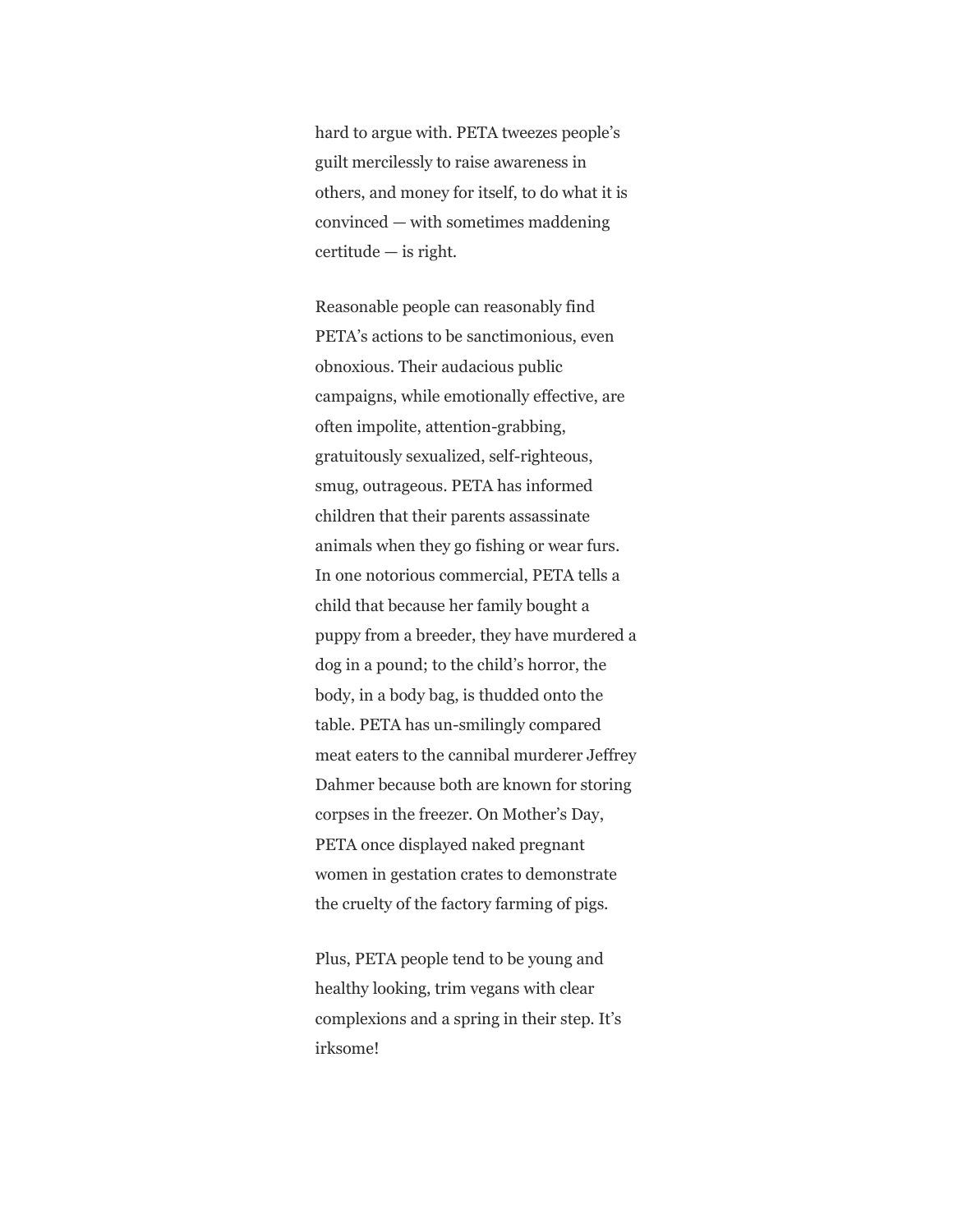On lunch breaks, I ordered ham or turkey sandwiches, and they ate meals like mashed chickpea and avocado on pita bread which they said was delicious. They work on *my* guilt, too. Intolerable! PETA members remain consistent to their philosophy, regardless of whether it will cost them support in hearts and minds. They want to shutter zoos. They hate circuses that use animals for entertainment, and publicly hectored the Ringling Bros. and Barnum & Bailey Circus until [it ended its](https://www.washingtonpost.com/sf/style/2016/10/27/the-big-exit/?hpid=hp_rhp-top-table-main_elephants-935a%3Ahomepage%2Fstory)  [popular elephant acts](https://www.washingtonpost.com/sf/style/2016/10/27/the-big-exit/?hpid=hp_rhp-top-table-main_elephants-935a%3Ahomepage%2Fstory). PETA has expressed opposition to medical experimentation on animals,  $ever - yes$ , even theoretically if it could cure cancer. PETA embraces euthanasia because it believes that there are too many animals in the world sentenced to live dreadful lives, and that in many cases humane death is preferable. Each year PETA kills a lot of animals.

The woman outside the Champs Chicken — Jennifer Smyth, a public school teacher thinks PETA people are world-class hypocrites, animal murderers masquerading as animal lovers. She was referring to an incident in 2005 when two PETA workers were caught shoveling trash bags of dead dogs into a public dumpster in North Carolina. The animals had been humanely killed to prevent worse fates at the hands of poorly run local kill shelters, but the means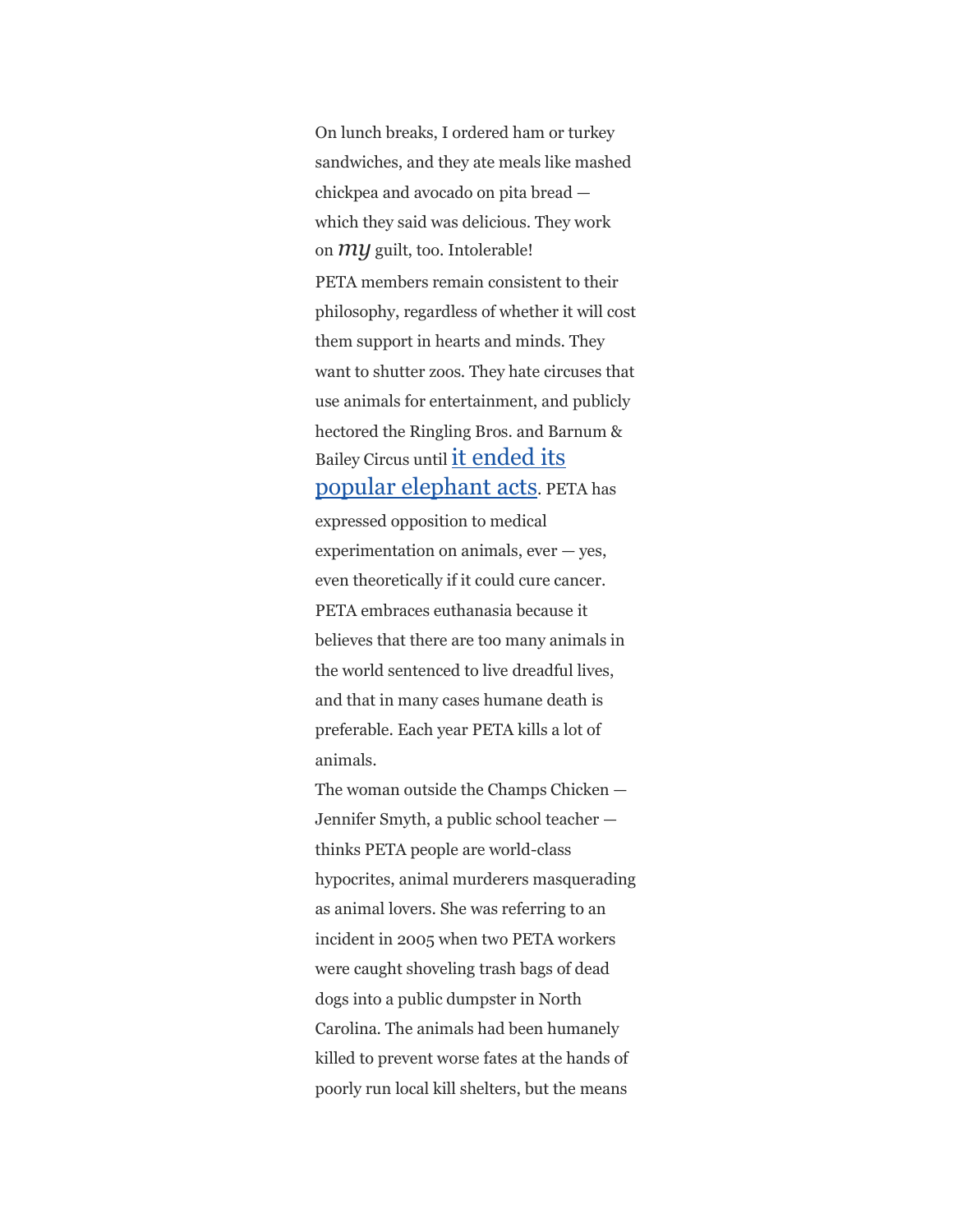of disposal was cold and horrific, a very public error in judgment, and resulted in a lasting stain on the organization's reputation.

Nachminovitch defends widespread euthanasia, and it is one of those stances you can either respect or abhor. She says that on any given day, she'd make a deal where, in return for being allowed to free every deeply abused animal she found, she'd have to kill all of them. She knows how this sounds but doesn't care. Ending their pain — psychic and physical — is the point, she says, bluntly: "The lives they are being forced to live are not worth living."

As the PETA people walk back to their van, a man approaches. Big guy. Toughie. His gait seems purposeful. Nachminovitch braces herself for another confrontation.

"You're doing a great job," he says. "Keep it up."

Guy's name is Randy Robtoy. He's 64. Out of PETA's earshot, I ask him why he feels the way he does.

"I drive an 18-wheeler," he says. "I go on all the roads here. I see so many animals and how they're treated. In the heat." He nods toward the PETA van. "These people are heroes."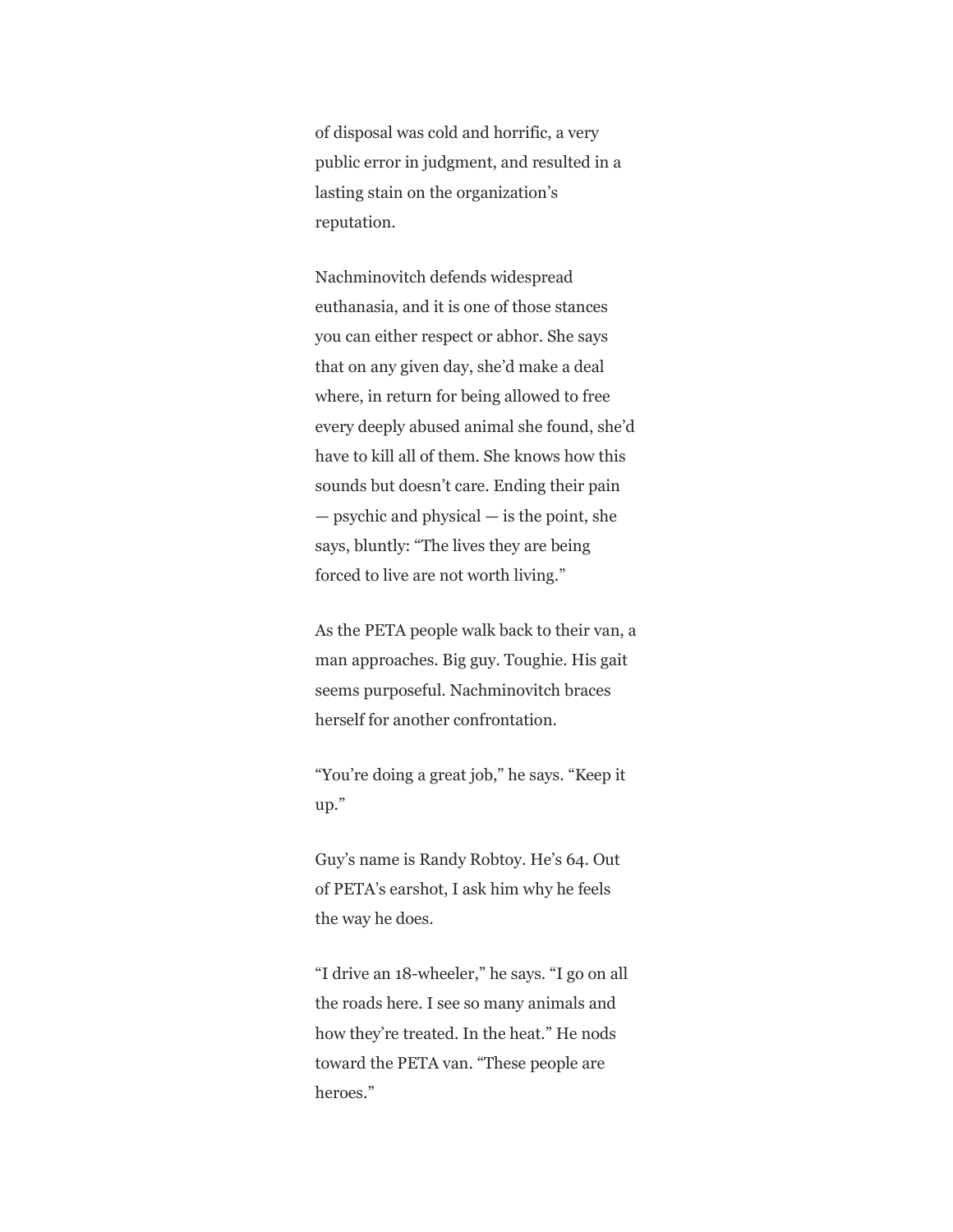

Diamond suffers from fly strike dermatitis that has resulted in the edges of her ears being eaten away by flies. She was treated with anti-fly strike medicine by PETA staff and given water and food.

Three tethered pit bulls — big, horizontal heads and huge jaws with those broad, goofy smiles — are in one large yard, 60 feet apart from each other in a near equilateral triangle, not able to touch or play. The PETA people have arrived to deliver a doghouse. This is something the organization does, free of charge. Being consigned to a doghouse is crappy but better than being out in the elements 24/7. It's a complex continuum of suffering: Penning of dogs, usually in 10-foot-square enclosures, is marginally better than tethering them to a tree.

The first dog already has a PETA doghouse, but he has wrapped his chain around a tree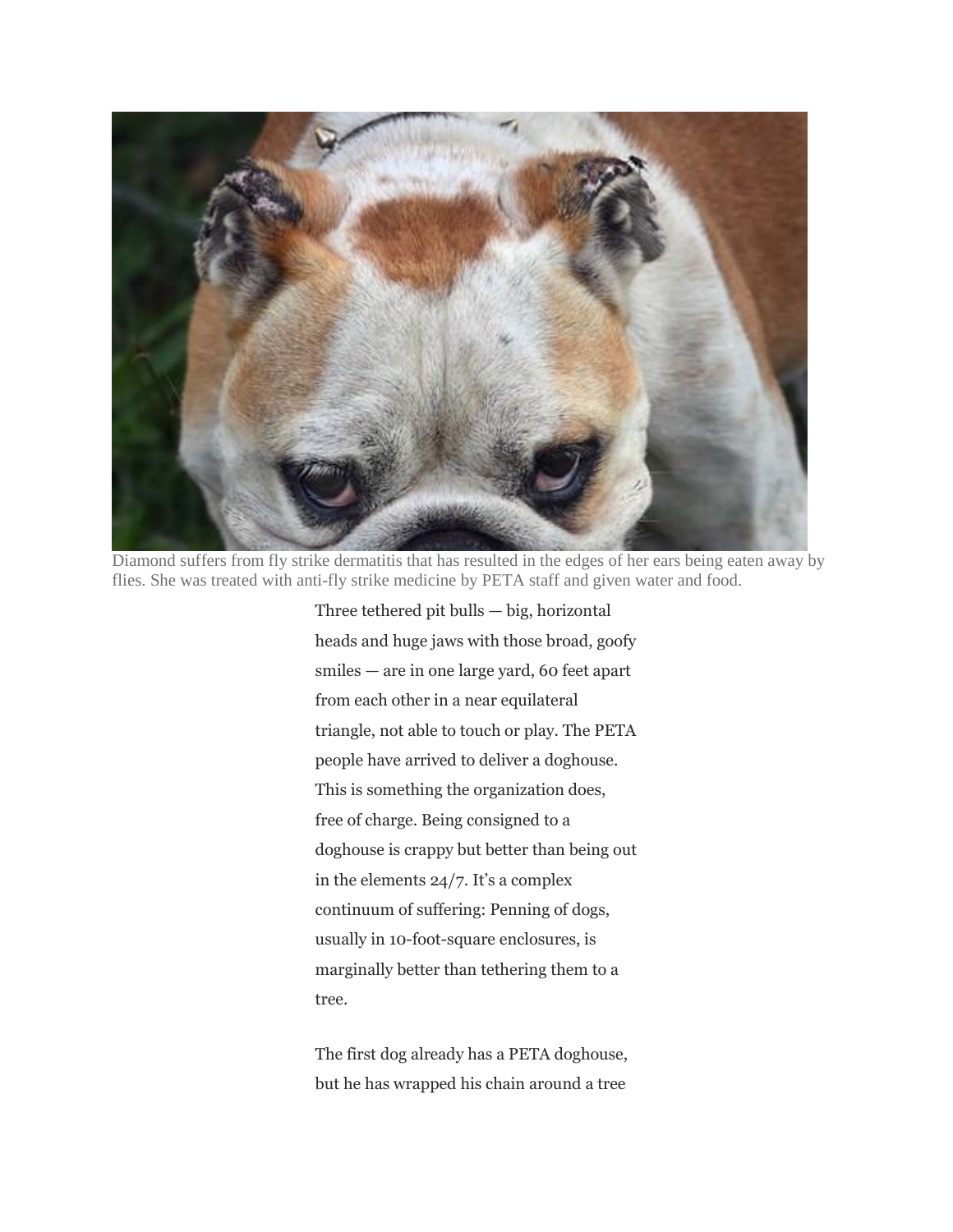and cannot get to it. It is unclear how long he's been in that situation. The PETA people untangle him and give him a new chain, increasing its length from 10 feet to 15. "We've doubled his world," Nachminovitch says, sadly. Do the geometry. It's true.

Another doghouse has been upended and is on its side and unusable. For how long? Who knows. The PETA people wrestle it upright.

The third pit bull, named Gucci, is standing at the end of a huge chain anchored in the ground. This dog might weigh 60 pounds. The chain is elephantine; it might weigh 25 pounds. Gucci is lugging it around, trying to say hi to us. Big chains are something that some owners of pit bulls use to thicken the neck muscles, making the dogs look bigger and tougher. In No-No Land, pit bulls are sometimes seen as status symbols. That's what's behind some of the names: Gucci has a friend, Dior. They cannot touch but are chained near each other. I ask the teenager on the property about it: "It's because they're fashion dogs," he explains. It's cool, he says. They are on Instagram.

There are many reasons dogs are mistreated. One is some grotesque embodiment of status.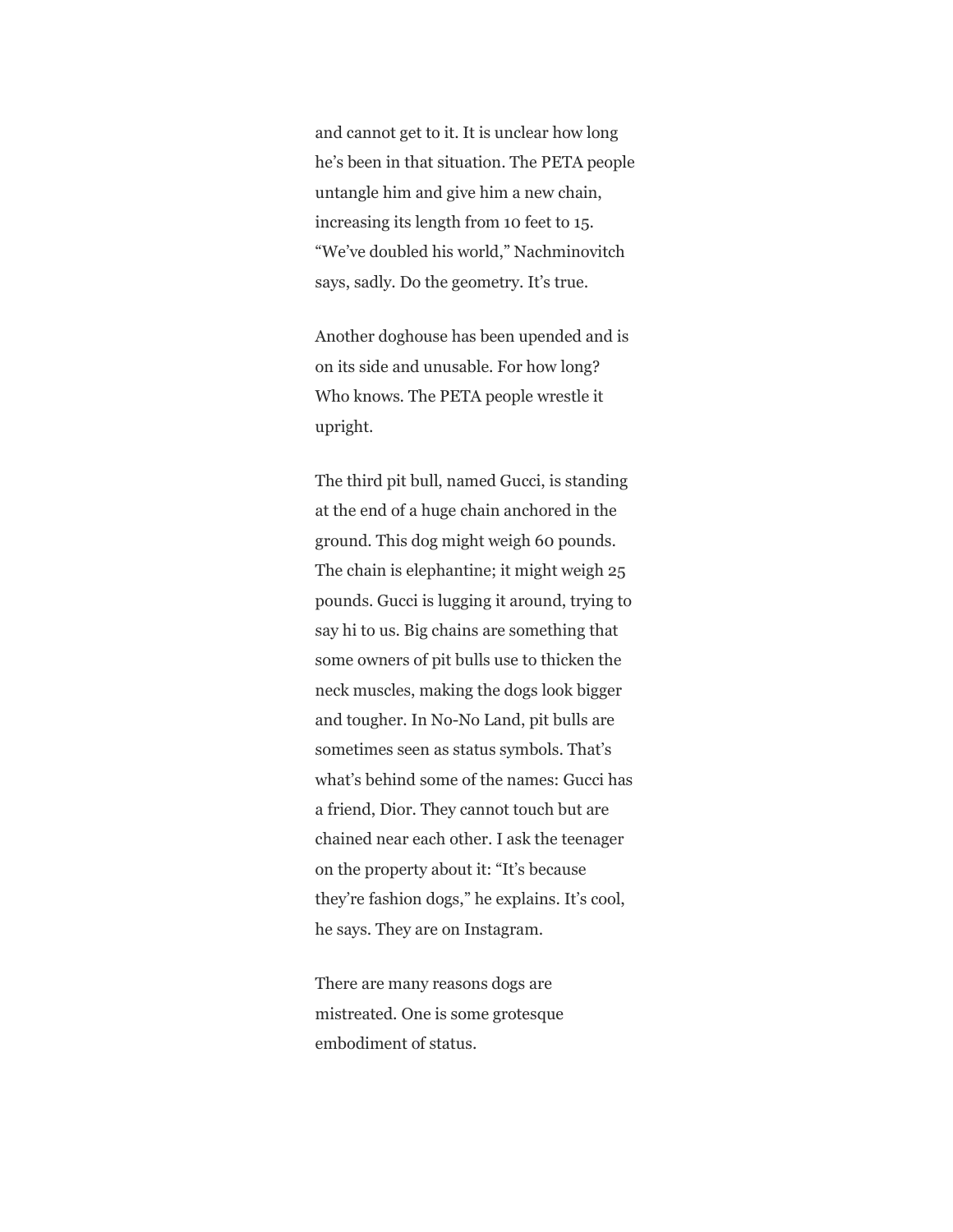Gucci keeps whapping his head around, with the ears flapping loudly. Nachminovitch checks it out. Flies. Maggots. That's ordinary for a tethered dog, but something else is anomalous. His ears are raw and red and nasty and … scalloped. Nachminovitch has seen this before.

Pit bulls often have their ears cropped, a surgery many veterinarians refuse to do. It's unnecessary, purely elective, usually if the dog is being groomed to illegally fight, or if the owners want him to *look* like a fighting dog. Tissue is removed so the ear is smaller and stands erect. It makes the ear less of a target in a scrap or scrum. It looks tough. Ear cropping is major surgery, to be performed by professionals, with scalpels, behind masks, under general anesthesia, usually followed by two weeks' convalescence with antibiotics and painkillers. "This was done with scissors," Nachminovitch says.

There is no sign any of these pit bulls has been a fighter. But there is status in making them look like they *might* be. Iam back from a long day, and dinner with Rachel, who has been with Lexi all day, taking her on trips around Norfolk. I am typing up notes, and Rachel goes to sleep. When I am done, I go into the bedroom. Lexi has her head on my pillow, next to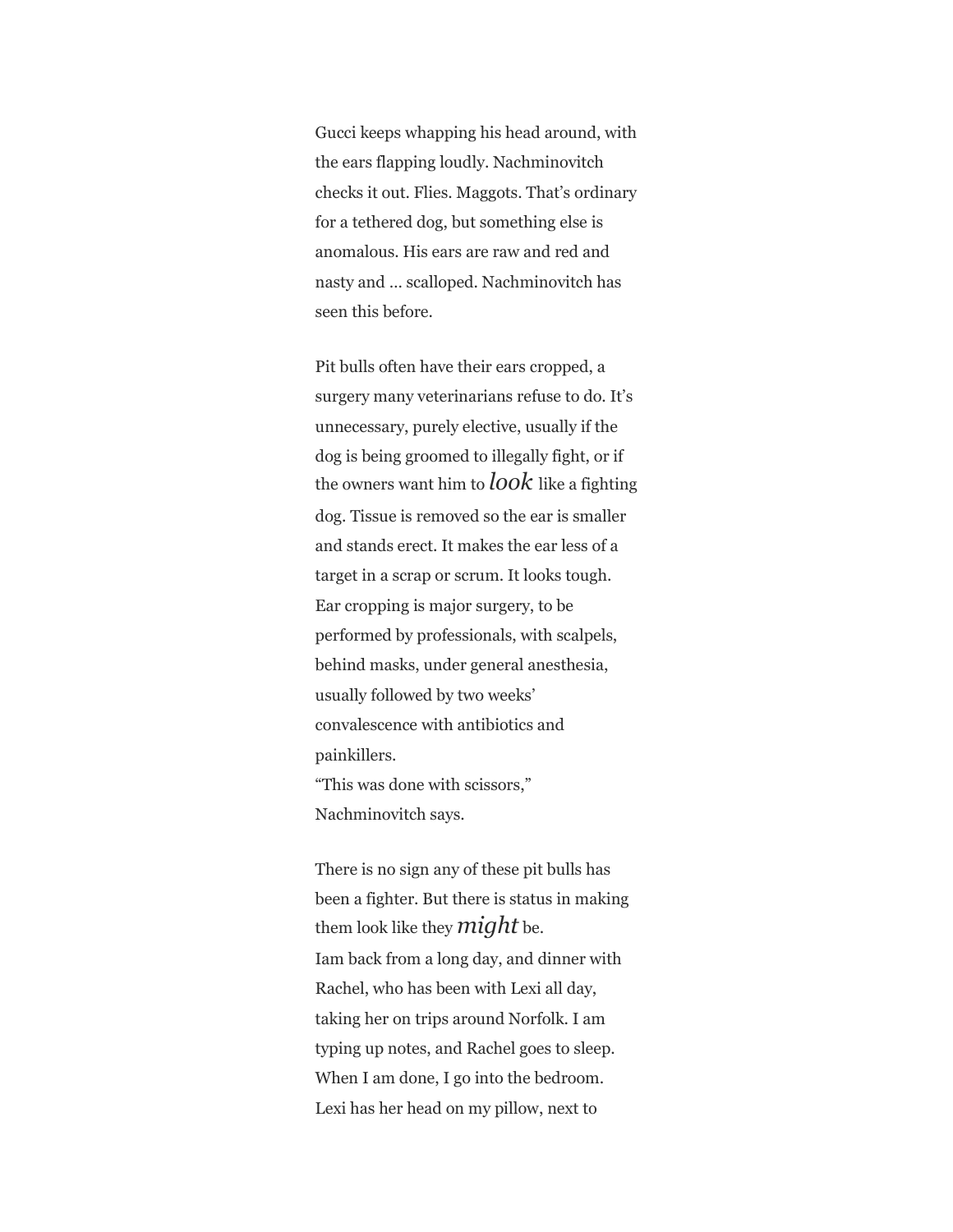Rachel's head, asleep. She has taken my place.

I go, *ahem*. Lexi opens one eye, then closes it.

## I go, *ahem*.

Lexi nestles deeper into her spot. This is a hotel bed, king-size. There is clearly room at the foot of the bed, she seems to be saying, ample room for me to curl up.

After two days in No-No Land, I now understand that Lexi had not been abused, as I had thought. She had been neglected, which is a less awful circumstance in the sad hierarchy of animal mistreatment. Lexi had been well fed and medically cared for. She was not fearful of a raised hand. Yes, in her new home she found a degree of affection and respect — even deference — that she hadn't known before, and was showing more confident, less neurotic behavior. We had freed her to be a pain in the ass, which should be every pet's birthright.

So here she is, informing me that I should go take my place at the foot of the bed.

I laugh to myself and try to move her. She opens both eyes now and baps me in the nose with her big, spatulate, silly Plotthound foot. Then she rolls over, back onto my pillow, the nice pillow I have paid for.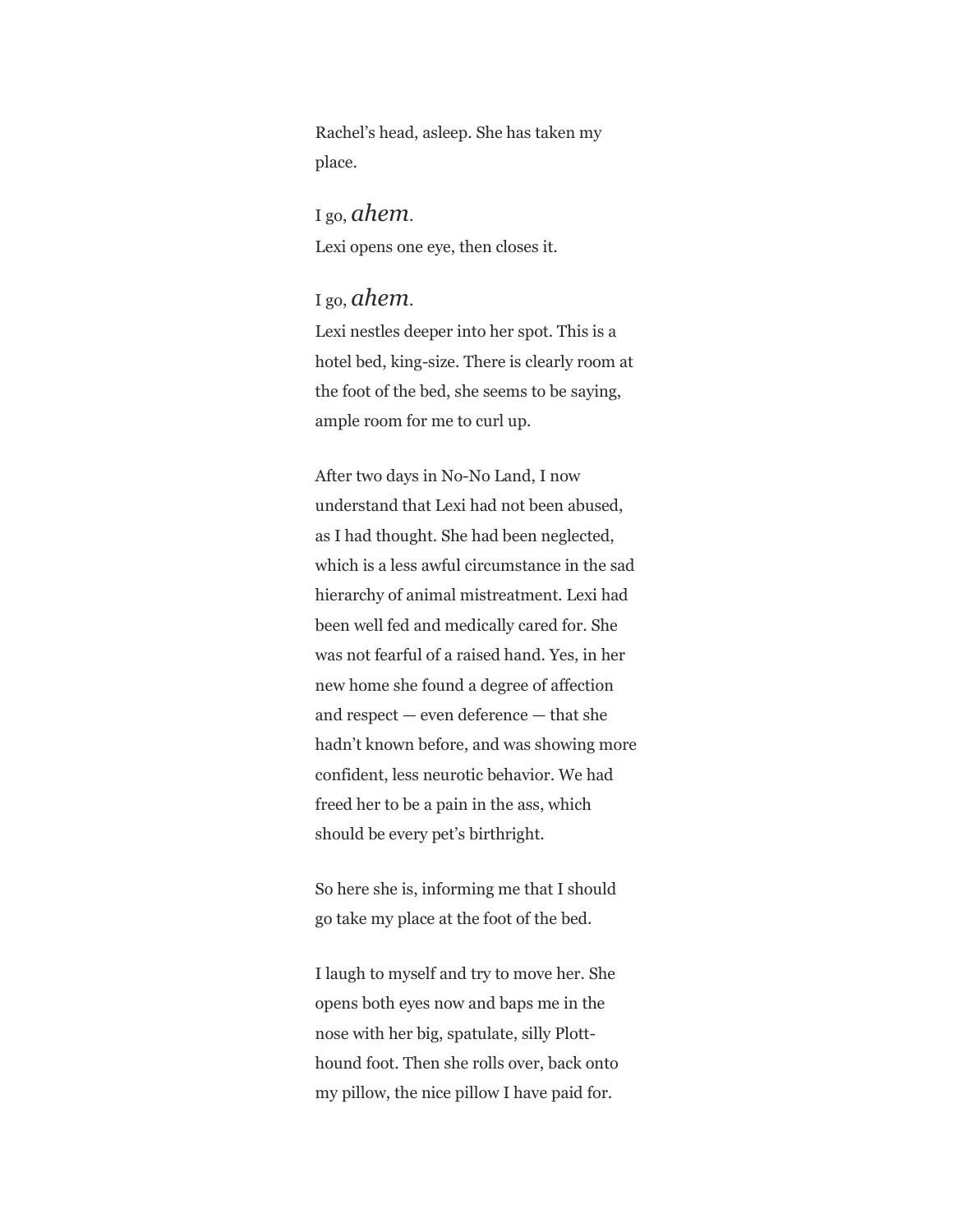She is now facing Rachel, and declaring the discussion over.

I drag Lexi to the foot of the bed. She squirms and protests the whole way, and when she gets there she grumbles thunderously, loud enough to wake Rachel, and then goes right to sleep.

I lie in bed for a while, smiling. Lexi's sense of entitlement is breathtaking. She feels she deserves a seat at the table, a place in the Room Where It Happens. She is not docile or servile. She has opinions to contribute. She believes she is someone. In effect, she exists because she thinks. She is an imbecile Descartes. It is glorious.

This is what was missing from almost all of the dogs I had seen in the previous two days: a true sense of self. Even the few who had withstood horror and survived through their own indomitability had done so at a cost. They were victims, begging for attention. Half-dying from the exhaustion of trying to survive, there was no time or energy left to develop a personality.

There is a terrible power that comes with being human. But there is a potentially beautiful power in that, too. In this brutally unequal world, isn't that part of the covenant with our pets? Don't we owe them that much dignity?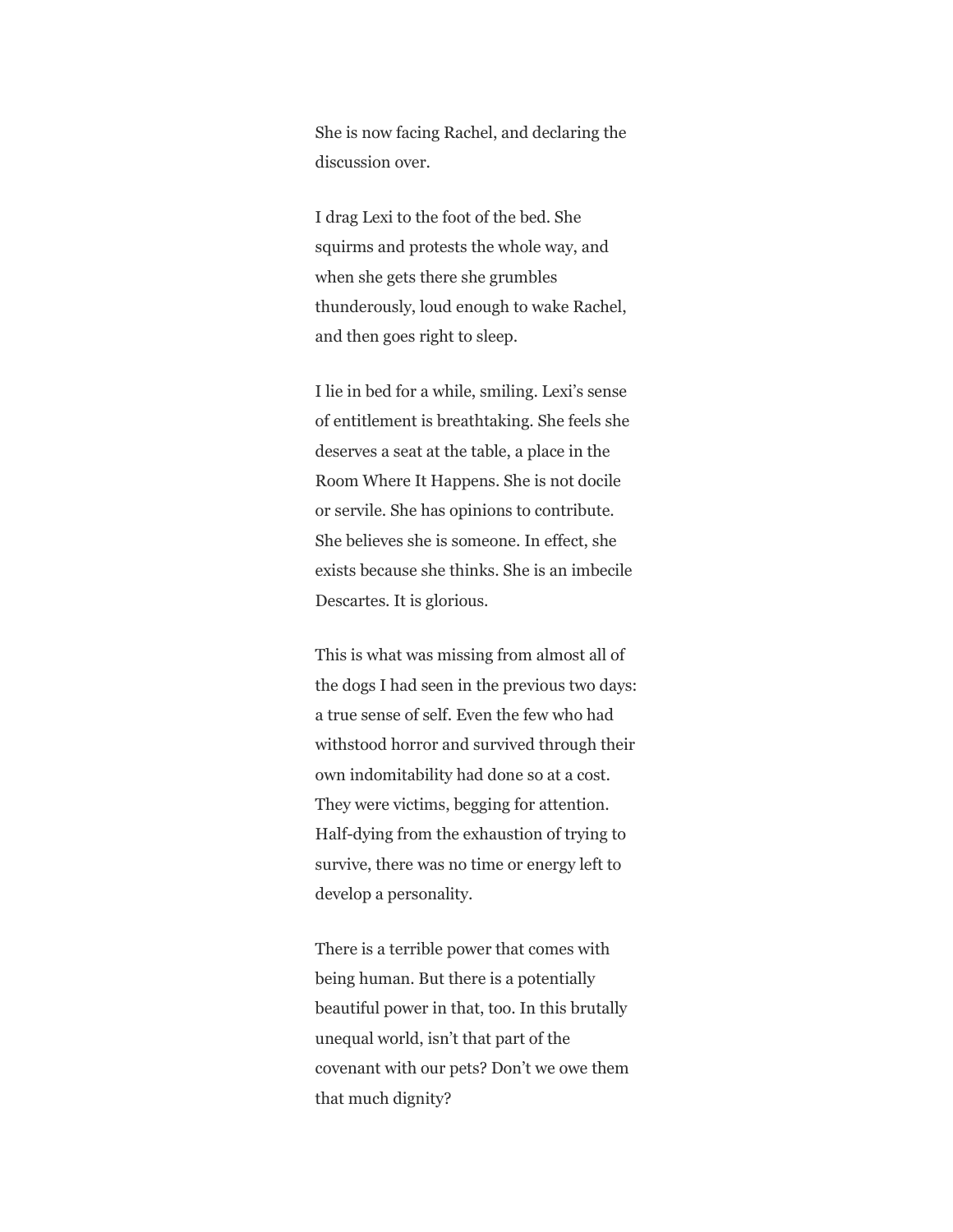I didn't get to sleep for some time. Lexi slept fine.



Nachminovitch in Norfolk with Bam Bam. A woman in North Carolina had found the dog and, after seeing the PETA van while stopping for gas, asked if PETA would take him.

This is a trailer park, double-wides, mostly. There are a lot of dogs, most of them tethered. The backyard has a few cement lawn angels and winged Madonnas. You see these in the most modest of houses here, like a plea for someone to watch over them, or a declaration that something better awaits them. A few dozen feet away, in the center of one of those dirt circles is a female pit-bull mix, and she embraces you with one of those impossible bear hugs.

Farther away, in a neighboring yard, is another female. Her name is Tee Tee. She is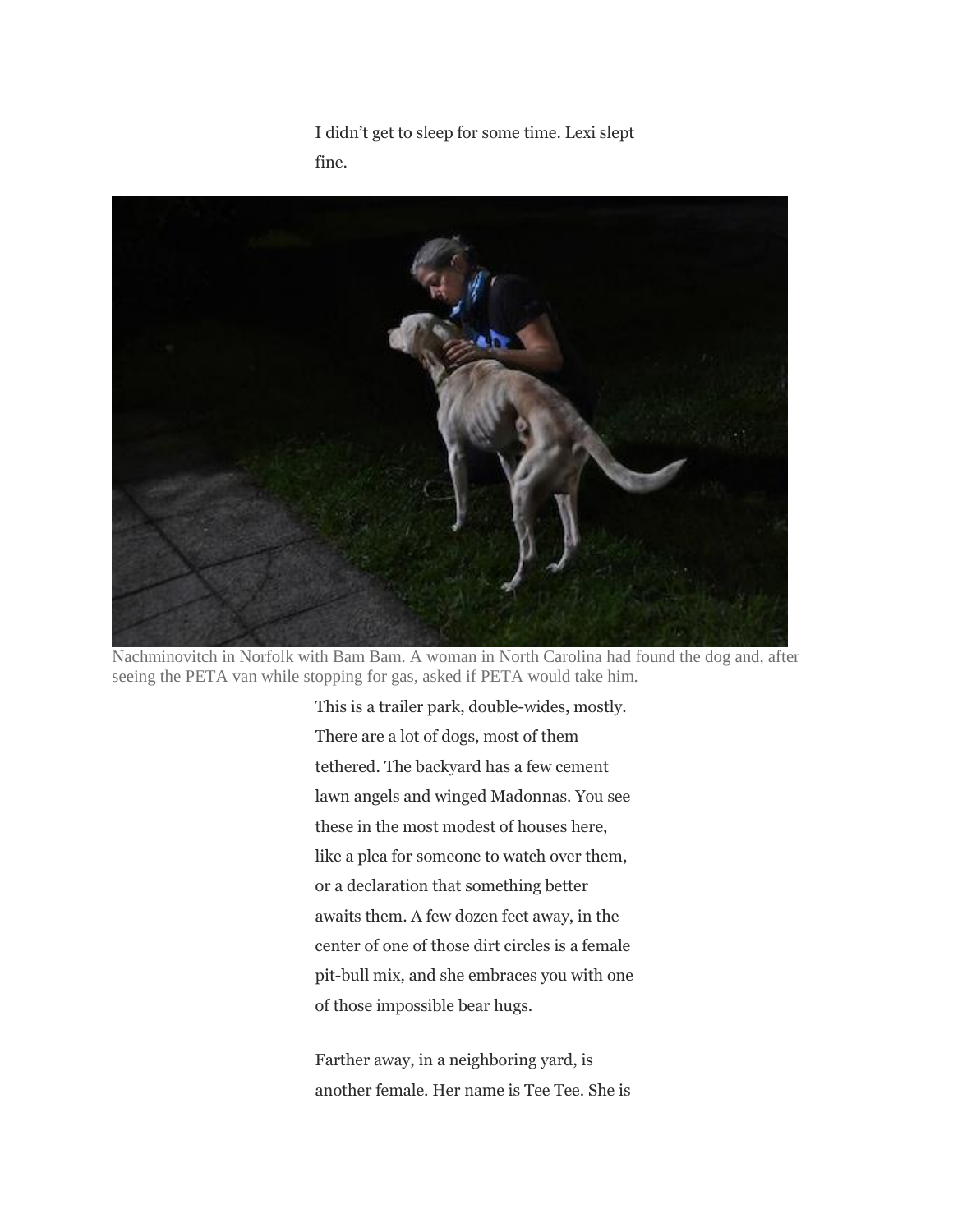contained in a pen, a metal cage 10 by 10 feet, lying on a bed of soil and feces. She has two puppies. It's her second or third litter the owners aren't sure. She's about 3 years old. She has oily black water in a bowl. Tee Tee's ribs, spine and pelvis are almost extruded from her body. She is cadaverously malnourished.

Tee Tee's puppies are beautiful and of normal weight. They look like Labradors, squirmy and brown and needy. They are about 4 weeks old, sucking plaintively on their mother's teats, which are distended but empty. Tee Tee is doing her best, but she's given all she has, and there is nothing left.

Chris Klug, a PETA guy, steps forward. He is a big, handsome, generously muscled bald guy with a lot of tattoos. You'd think he'd be aggressive or imposing, but he's not. He's a born negotiator. The dog's owner, whose name is Tariek, is shirtless and yawning.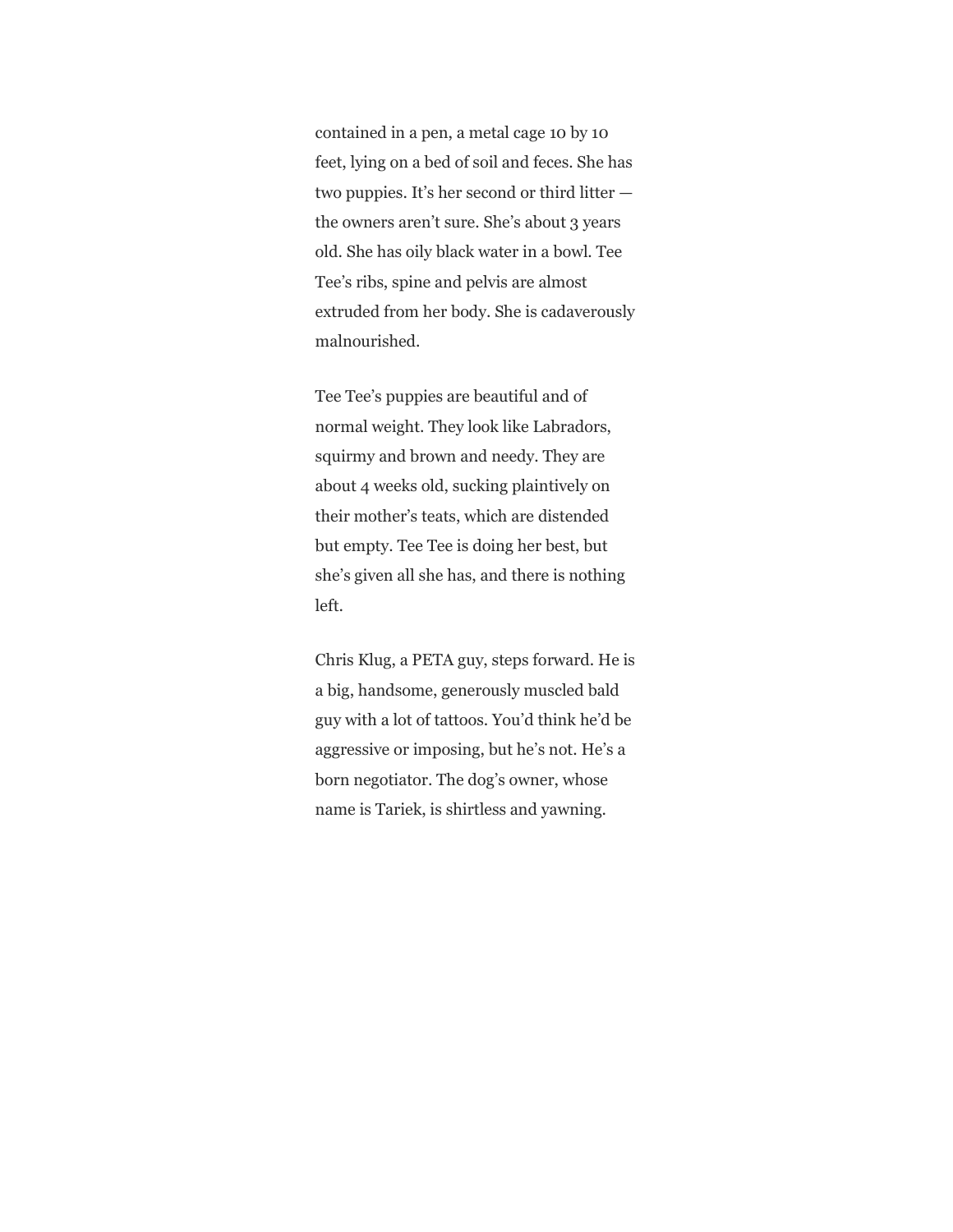

Tee Tee's puppies are of normal weight, but for the pair to survive, Tee Tee winds up with little nourishment for herself.

Give us the mom and the pups, Chris says. They are sick and could die. She's not being fed enough, but she knows her job is for her pups to survive, so she winds up with nothing for herself. We'll take them and get them medical care and find good homes, and we'll give you food for your other dogs. Win-win.

"No," Tariek says. He says he sells the puppies. He gets \$150 apiece for them, or more. They are an investment, his livelihood.

"Just give us the mother and one pup. The sicker one."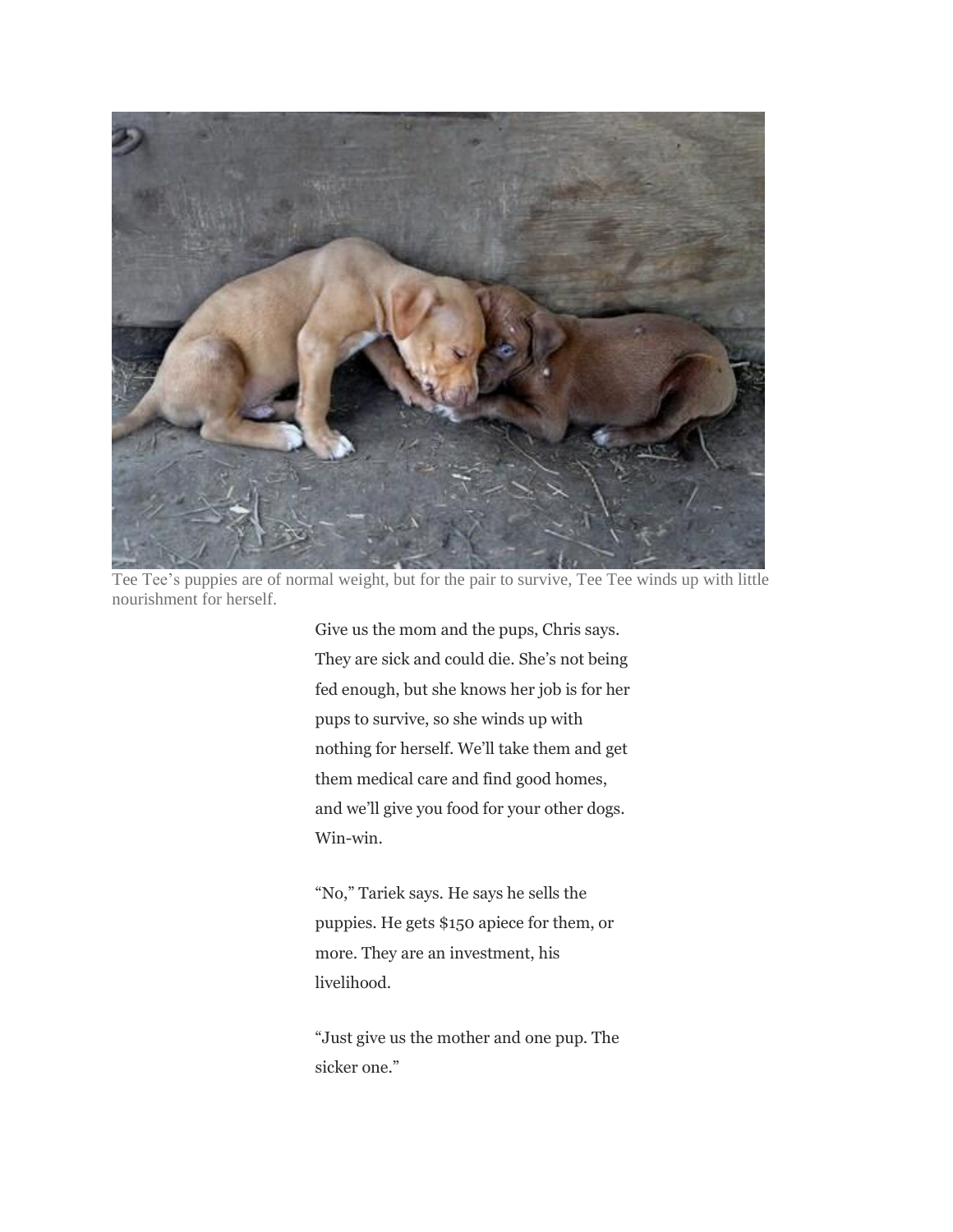"No."

"We have a lot of dog food. We will give you a lot of dog food. Just give us one puppy."

"No."

This sort of relentless, boneheaded bargaining sometimes works — people get exhausted and maybe embarrassed from saying no — but not here. Then Chris and Jes point out the dogs have round welts on their bodies. It's ringworm, which can be transmitted to children, so if Tariek sells the pups to a family and a child gets sick, he could be legally liable. The PETA guys are improvising mightily.

"No." This is a business, Tariek says.

Jes and Chris tell him that ringworm lives in the dirt, and that this mother and her puppies will be re-exposed to it constantly. They offer to move the pen to a different area. Tariek says okay, so the three PETA people — Jes, Chris and Nachminovitch straining, grunting, lift the pen, which is ungainly and has to weigh 200 pounds or more, and shimmy it about 20 feet away. Its new location is also more shaded. Situational triage.

Jes and Chris whisper between themselves. They whisper to Nachminovitch. The two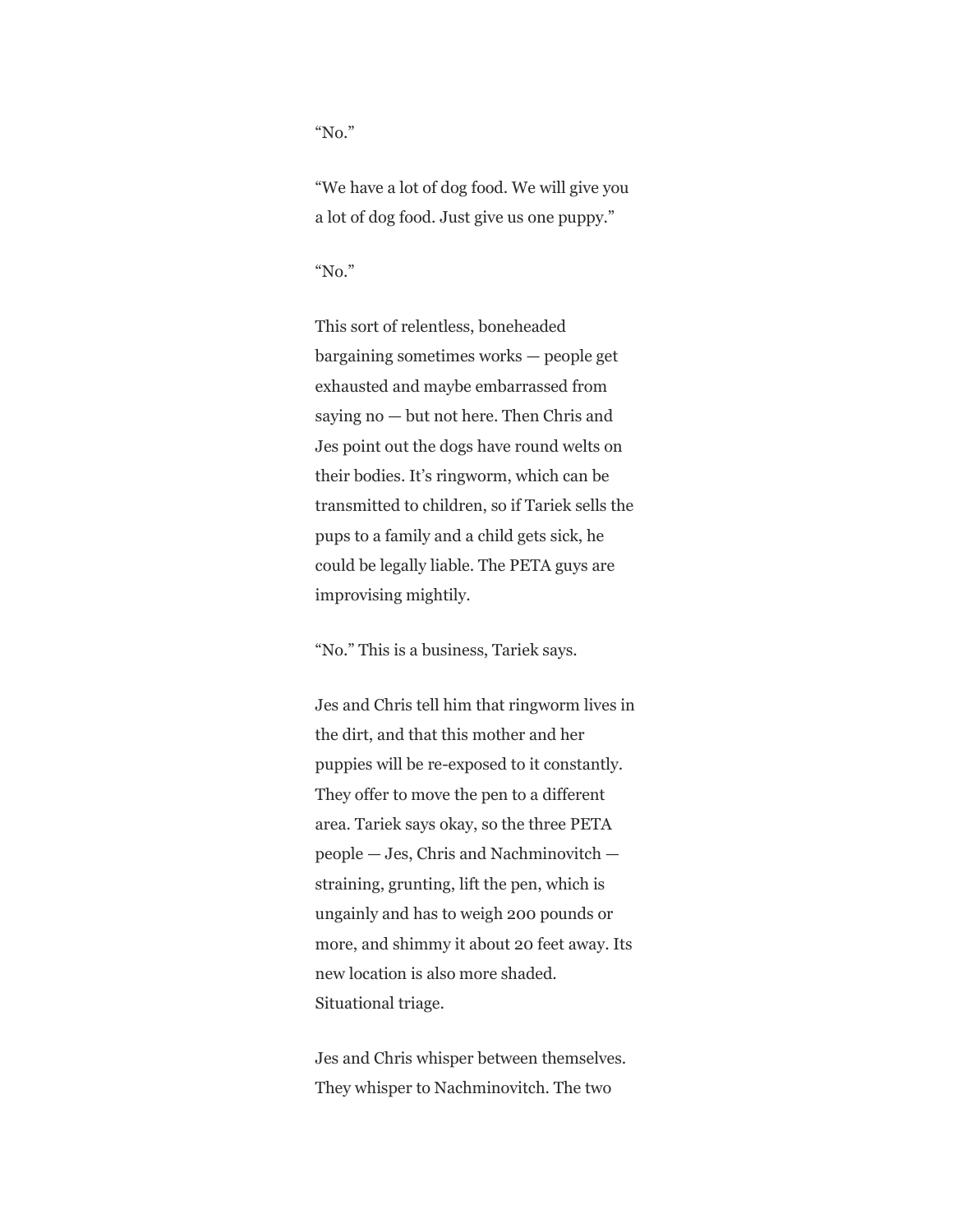men return to Tariek for one more conversation. "Let's go," Nachminovitch says to me, loudly enough to be overheard. This negotiation is apparently over. We go back to the van. In the van, she tells me Chris and Jes are trying something.

#### Trying something?

"They are going to offer \$20 for each dog, from their own wallets. They are going to say it's against the rules, which it is, but" — Nachminovitch meets my eyes — "they are going to say that they are doing it behind my back."

They were conspiring, she says, guy to guy to guy, against the clueless, dumb boss lady.

The clueless, dumb boss lady is smiling tautly. She doesn't care about the manipulative misogyny. She just wants the dogs.

Daphna Nachminovitch was an idealist who has become a realist. She joined PETA as a young woman, almost on a whim. She was just looking for a job, but it has become her life. And it's a life she's willing to jettison. If governments all over the country stop the chaining and penning of dogs, she says — "people won't do what's right because it is right, they'll do it because they are forced to" — if all of the commercials, the lobbying, the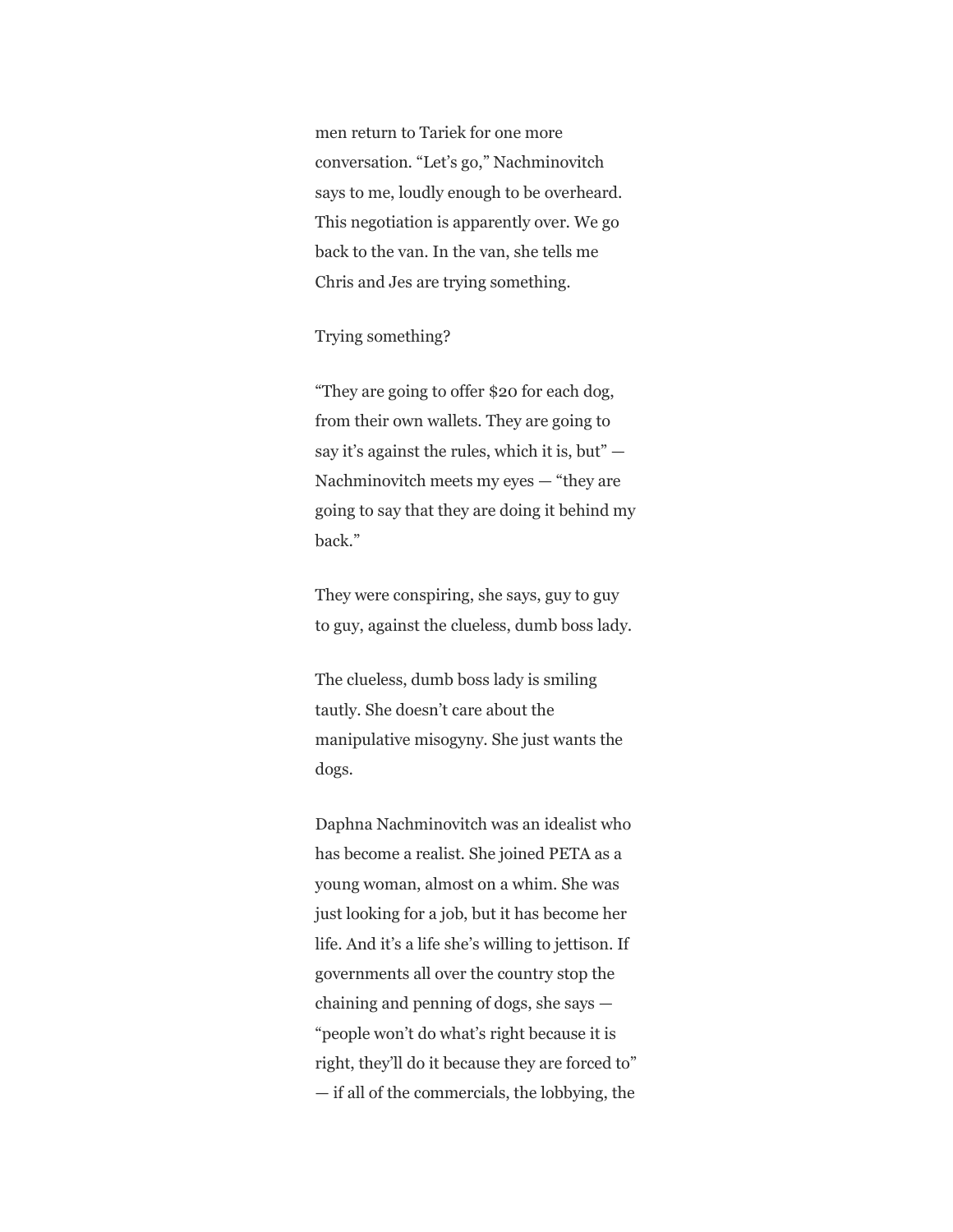door-to-door work, the triage, the bargaining, the carrots and the sticks, if they wind up ending the horror, "then I'll retire early, and I'll be unemployed and happy."

Five minutes later, Chris and Jes are back. No dice. When they made the offer, the guy said he didn't need money and showed off a wad of bills. Had to be a thousand dollars in there. The mom and her puppies remained.

Three days later, the PETA people will return. They will find, in Tee Tee's food bowl, lemon rinds, onions, grease and corncobs. Every one of these things is lethal to dogs.

When confronted, abusers give reasons for what they do, and as heartless as the reasons are, they tend to have a certain ruptured logic to them. My dog *prefers* it outside! This is a business — they're not pets! It's a tough neighborhood; I want people to see I have a tough dog! The most bewildering cases are the ones where there is no logic at all, ruptured or otherwise, where affection and affliction collide and explode.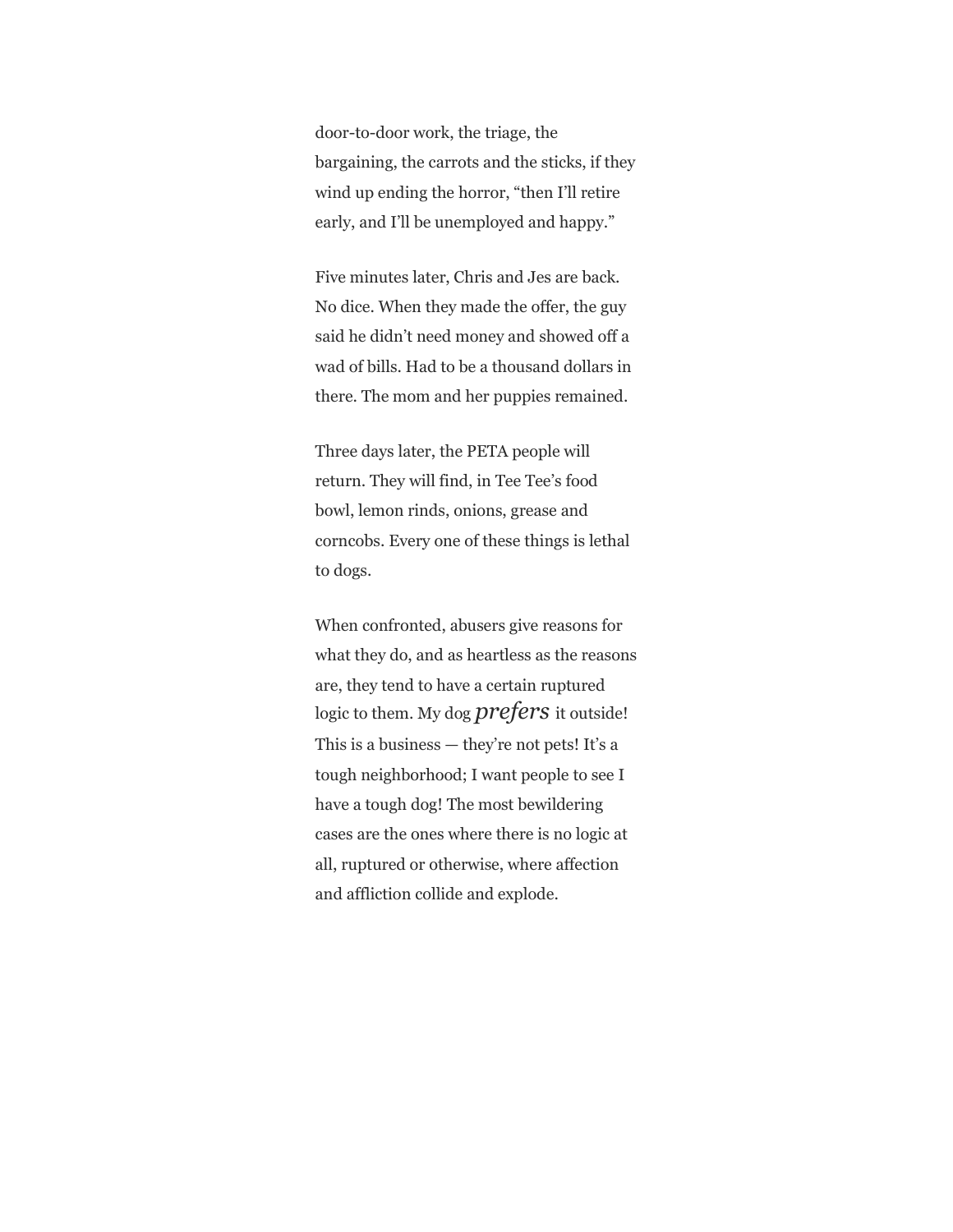

Teed and Nachminovitch comfort a dog named Brandy, who was being euthanized. Brandy had a variety of untreatable issues and died a few moments after this photo was taken.

Afew weeks before I got there, a PETA team was driving in No-No Land when they noticed a dog in a pen in a garbage-strewn yard. He was mostly pit bull. From a nearby yard to which they had access, Chris Klug took a photograph of what looked like the saddest dog in the world in the worst place in the world. Big. Bereft. Slouching. Dejected. Lifeless, hopeless eyes.

PETA contacted the homeowner a few days later, and he agreed to see them and introduce them to Monster, who is age uncertain  $-$  at least 8, possibly  $11 -$  and who, he said, is doing okay.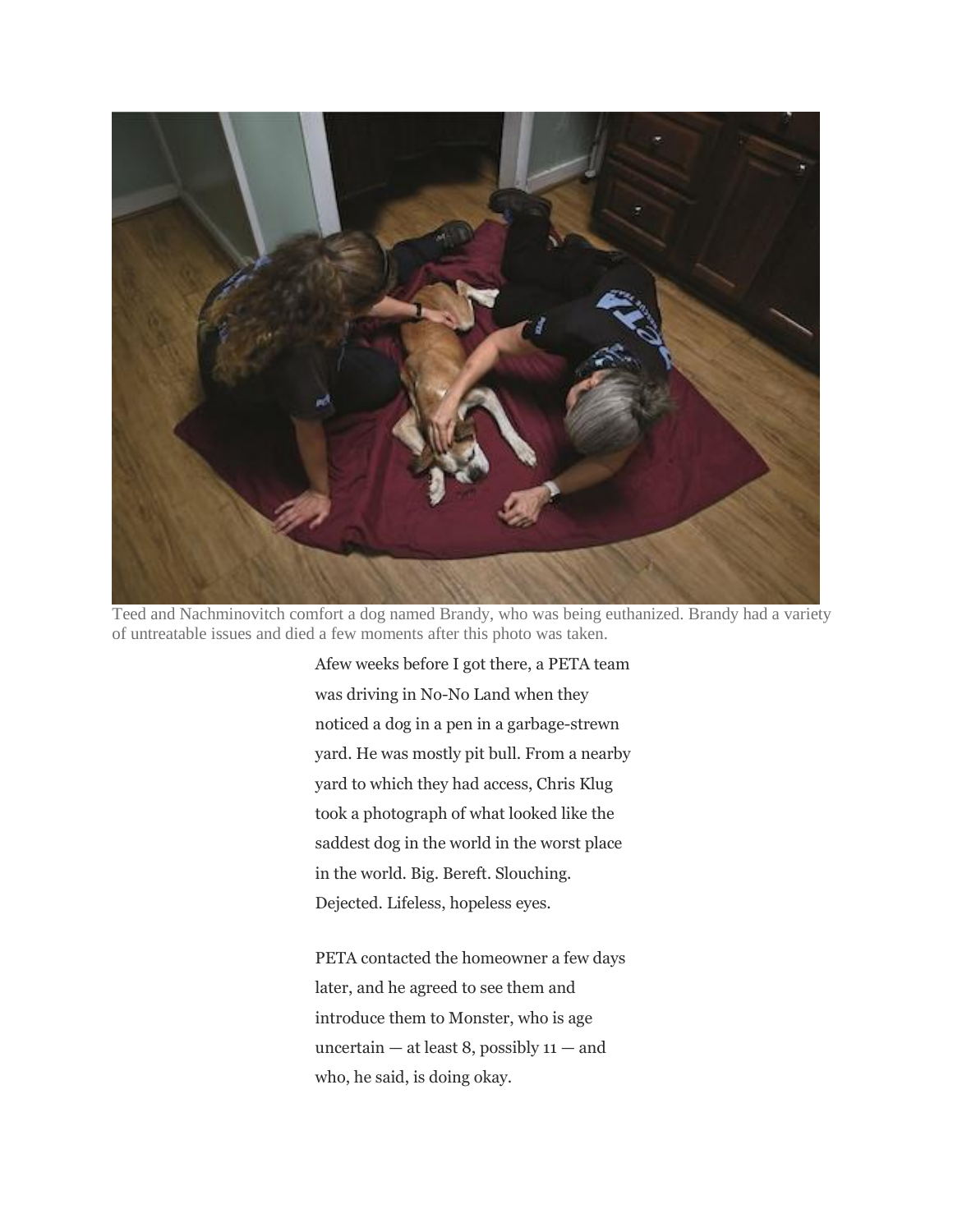We are there now. Monster wags buoyantly. He's a sweet guy. He lives in a loathsome 10 by-10 backyard enclosure near an abandoned stove, an ancient rusted air conditioner, rotting lumber and, incongruously, a trampoline. His eyes are bloodshot and dripping with goo. His muscles are atrophied from disuse. His coat is sickly stiff, like a used Brillo pad. His pen is foul with garbage, his "water" a bowl of sludge, but the worst part is what happens when the PETA people try to clean out his pen. A shovel into the dirt produces a stench so overpowering they nearly vomit. Monster is living in a year or more of his own excreta, nearly a foot deep.

The owner of the house is a 50-ish guy named Alonzo. One arm is in a sling from an accident at the meatpacking plant where he works. It has slowed him some, he says, made it harder to care for Monster. Alonzo is a courtly looking man with a trim beard and an apologetic bearing. For some reason he keeps calling Monster "she" even though the dog is undeniably and emphatically an un-neutered male.

"He has a skin condition," Nachminovitch notes.

It's under control, Alonzo assures her: "I rub her up with burnt motor oil and sulfur."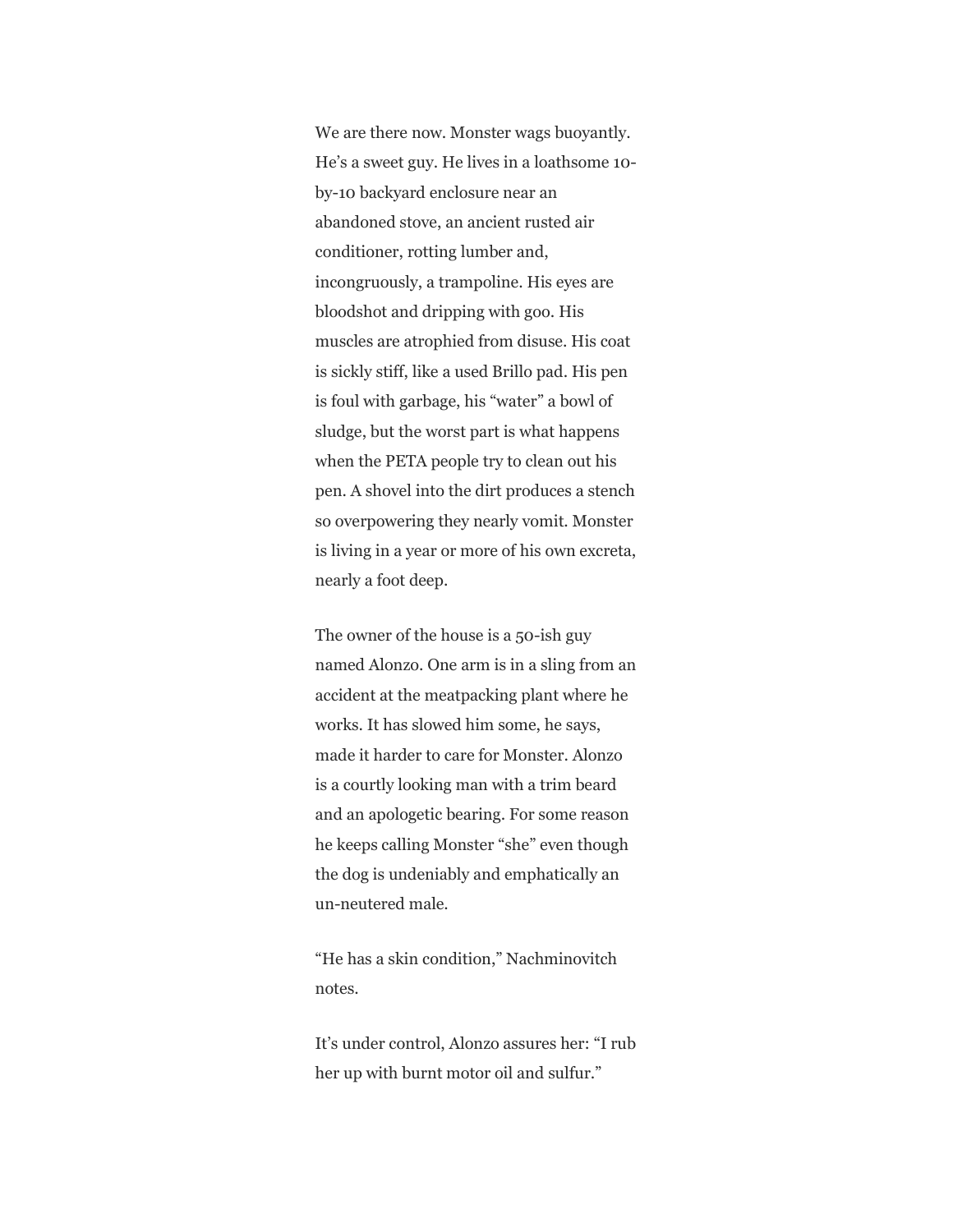Silence.

"Old family remedy," Alonzo elaborates.

"That doesn't work!" Nachminovitch says. She notes there are worms in his watery poop. Alonzo has that covered, too, he says. "I squirt Clorox in her water."

"That's very toxic to him!" Nachminovitch says.

"I sometimes give her Gatorade."

"Please stick to water," begs Ashley Beard, another PETA worker.

The PETA people are still shoveling out his pen, fighting nausea. In the end the filth will fill four 50-gallon trash bags.

Alonzo explains that Monster is always kept outside because his wife is a cook — she caters events — and the dog would get hungry and underfoot, and also the wife "is not a dog person."

I take him to the side and ask him a question I have not yet asked anyone else.

"Why do you love that dog?" The one kept in the stench. He looks at the ground, then at Monster.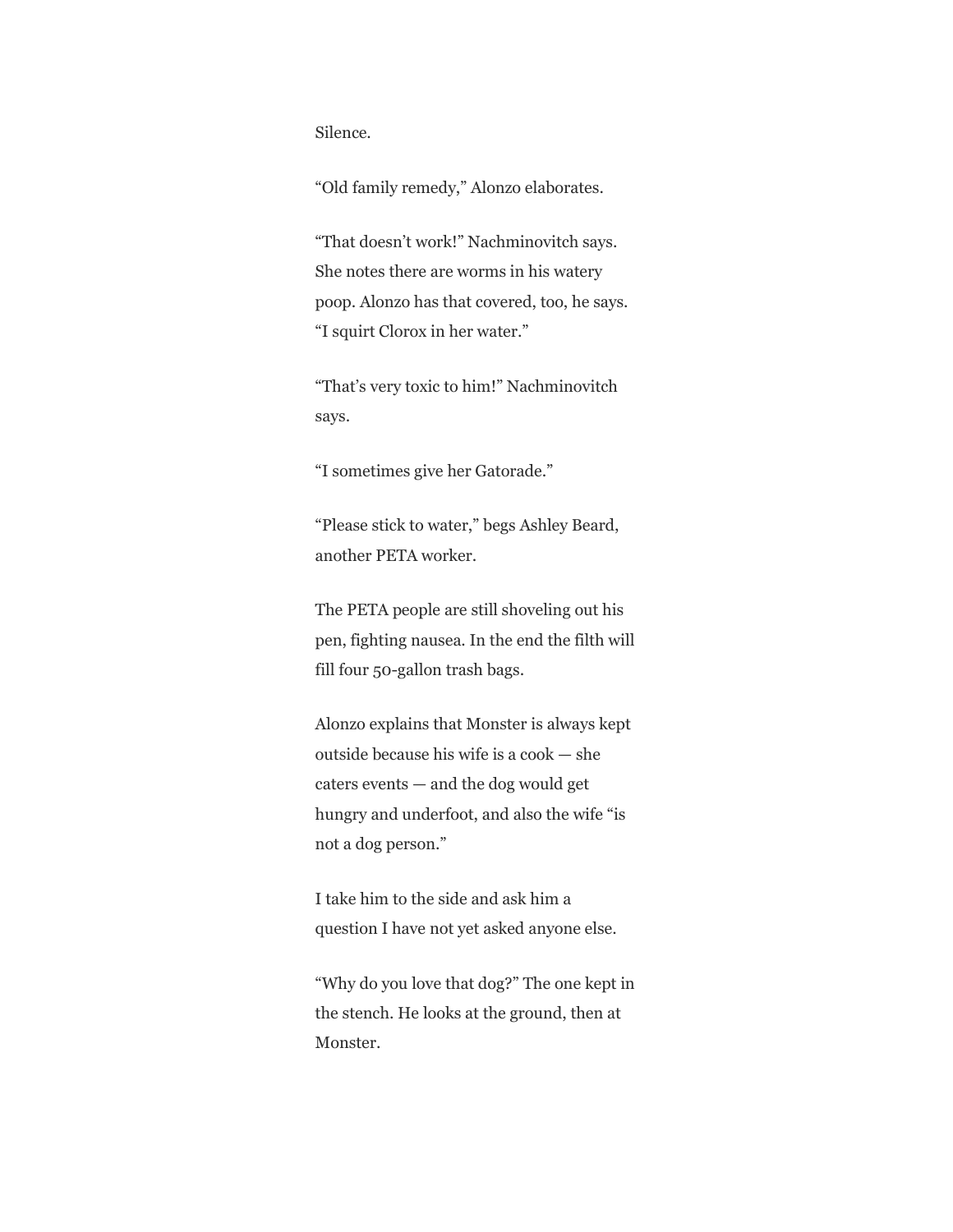"That's my heart down there," he says, quietly. "She saved my life."

Alonzo says he has cardiac problems, and sometimes he has seizures, and once, when alone in the house, he fainted dead away in the bathroom, between the tub and the toilet. Monster found him and, for 20 minutes or more, licked him awake. He got up to find smoke in the kitchen: He'd had food cooking on the stove. He feels that without Monster, the house would have burned down with him in it.

Then, why …

The PETA team has gathered around, just watching and listening.

"I don't know," Alonzo says. He is wearing a T-shirt extolling Jesus. His eyes well up. He opens his mouth, then closes it again. He looks at the PETA people, one by one. "Thank you all for your love and concern. Sometimes criticism comes with love. I see that here."

He crosses himself and tearfully agrees to surrender Monster to PETA. He is told he won't see the dog again, and he understands that but says he doesn't want Monster to die while in his care.

**Now that the hot weather is over, caged and tethered dogs won't be sweltering to death. Soon, though, they'll be freezing to death.**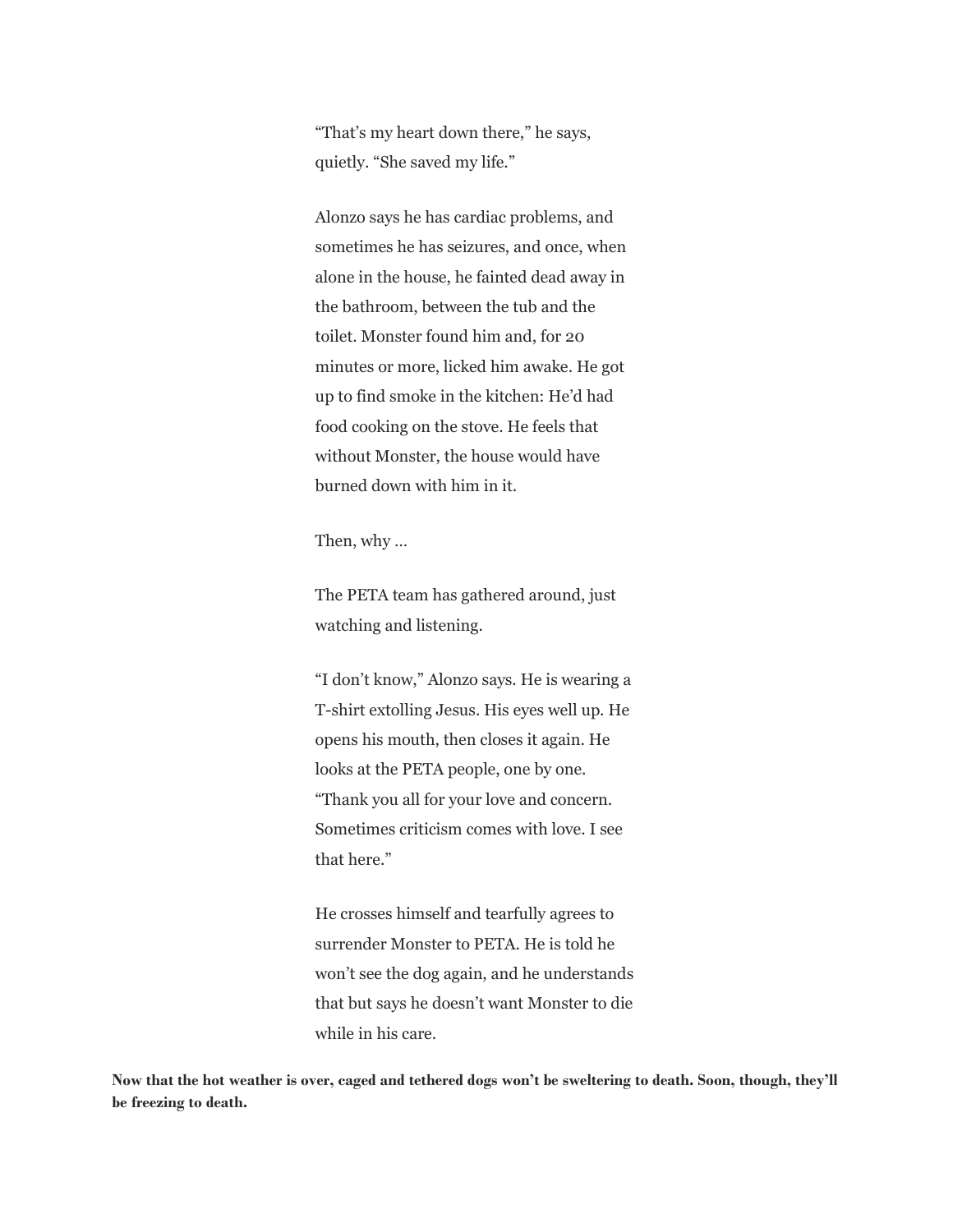He has another dog tethered out there, a little one named Cookie, and part of the deal is that PETA will take Cookie, too, to spay her. When she returns, Alonzo claims, Cookie will live exclusively in the house. He and Nachminovitch hug. Two hours later, Monster is in Norfolk.

"Let's give him some sniffs," Nachminovitch tells Beard. She means a final walk. Free to be a dog.

Something is about to happen here that all the PETA people are familiar with but haven't fully numbed themselves to. Monster gets his sniffs. It's a long walk. He blasts out his last slimy diarrhea. He is, for the moment, happy.

Michael S. Williamson, the Post photographer, has two Pulitzer Prizes. He is professionally impassive. He did not lose his composure when he took photos of the Loma Prieta earthquake in San Francisco, from above, in a plane, with the death and devastation below, but when he is told what is about to happen, he bursts into tears. It's hard to explain, but with animals, you are overwhelmed by their innocence and vulnerability.

Nachminovitch feels that PETA has no choice but to euthanize Monster. He is at least 8 years old and very sick,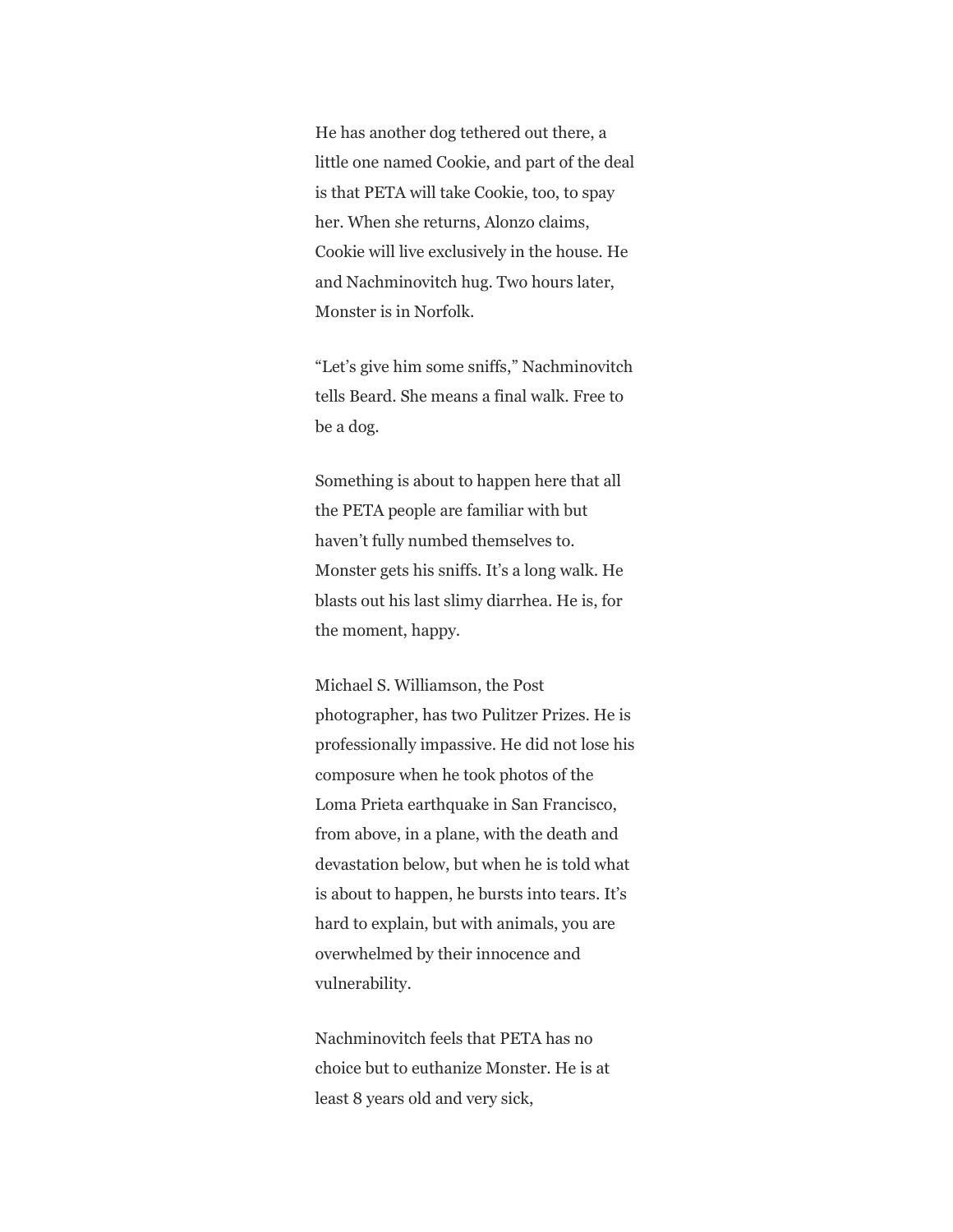unpredictably emotionally damaged, big and potentially dangerous. He has a terminal case of heartworm — a test at PETA confirms it. He is unadoptable. Best-case scenario is that after a brief day or two of freedom he'd be put back in a cage, in a shelter, to his terror, and then euthanized anyway.

Beard walks back to the PETA headquarters with Monster, who will not go in the building. He stops in his tracks and sits. He looks at the PETA people, who encourage him, and because he trusts his new friends, he gingerly walks in.

Nachminovitch shakes her head and wonders out loud if he's ever been allowed to walk through a door.

The process is dignified and quiet, almost sepulchral. The PETA staff lowers the lights. Monster gets a tranquilizing shot ketamine — and instantly, before it hits, he is given a whole can of cat food, which dogs love. Cat food isn't great, nutritionally, for dogs, but under the circumstances ...

He wolfs the food, walks around for a few seconds, dazed, then drops to the floor. The killing shot, sodium pentobarbital, is next. Nachminovitch cradles his big old head in her arms, kisses his muzzle and, when he is gone, rolls back his lips. His teeth are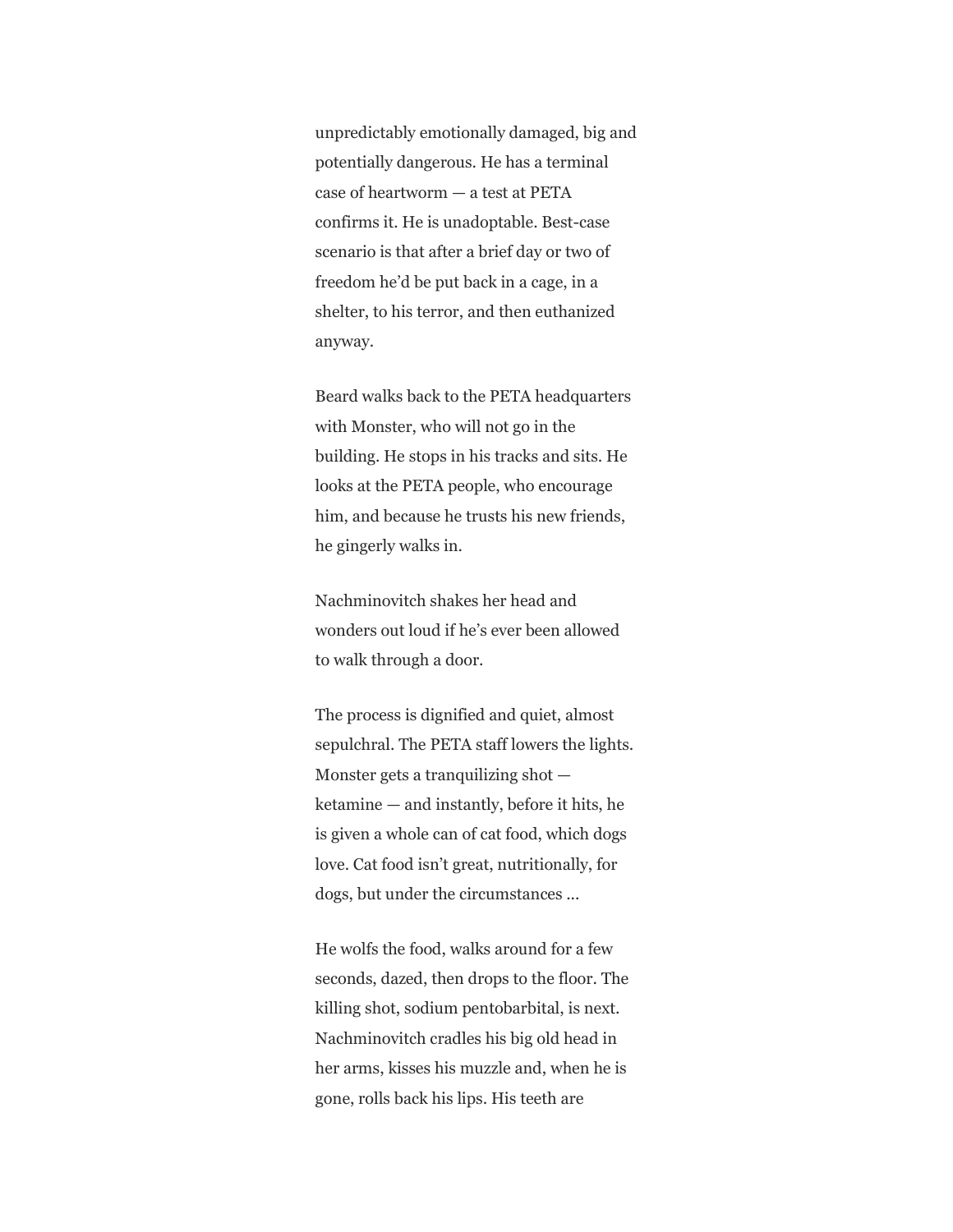chewed down to nubs, the dentin and nerves exposed. He must have been in agony.

A day later, Cookie was spayed and back with Alonzo, who promised she would now be a house dog.

Weeks later, PETA went by to check. Cookie was not a house dog. She was in Monster's miserable pen. A police officer had told Alonzo that the dog could not be out there without additional shelter to escape the heat or rain. He complied, but not with a doghouse. He had dragged into the pen a rusted old washing machine, and tipped it onto its side so Cookie could enter it. If she did, encased by metal, she'd bake.

Updates: Shortie, the terrified dog living in car parts, was too emotionally shattered to be adopted and was euthanized. Brandy, the boxer who squeezed through a five-inch gap in a fence, was found to be dying of cancer and euthanized, too. Dora, the dog in the carport, was irreversibly psychologically damaged, too high-strung and aggressive for adoption, and euthanized. Pancake, the ribthin dog, is now white again and living happily in a foster home, and … chubby. The other dogs are still where they were, most of them slightly better off, still in torment, except for one. Sharon, the border collie mix who survived on mush and snails, was adopted by someone who had already loved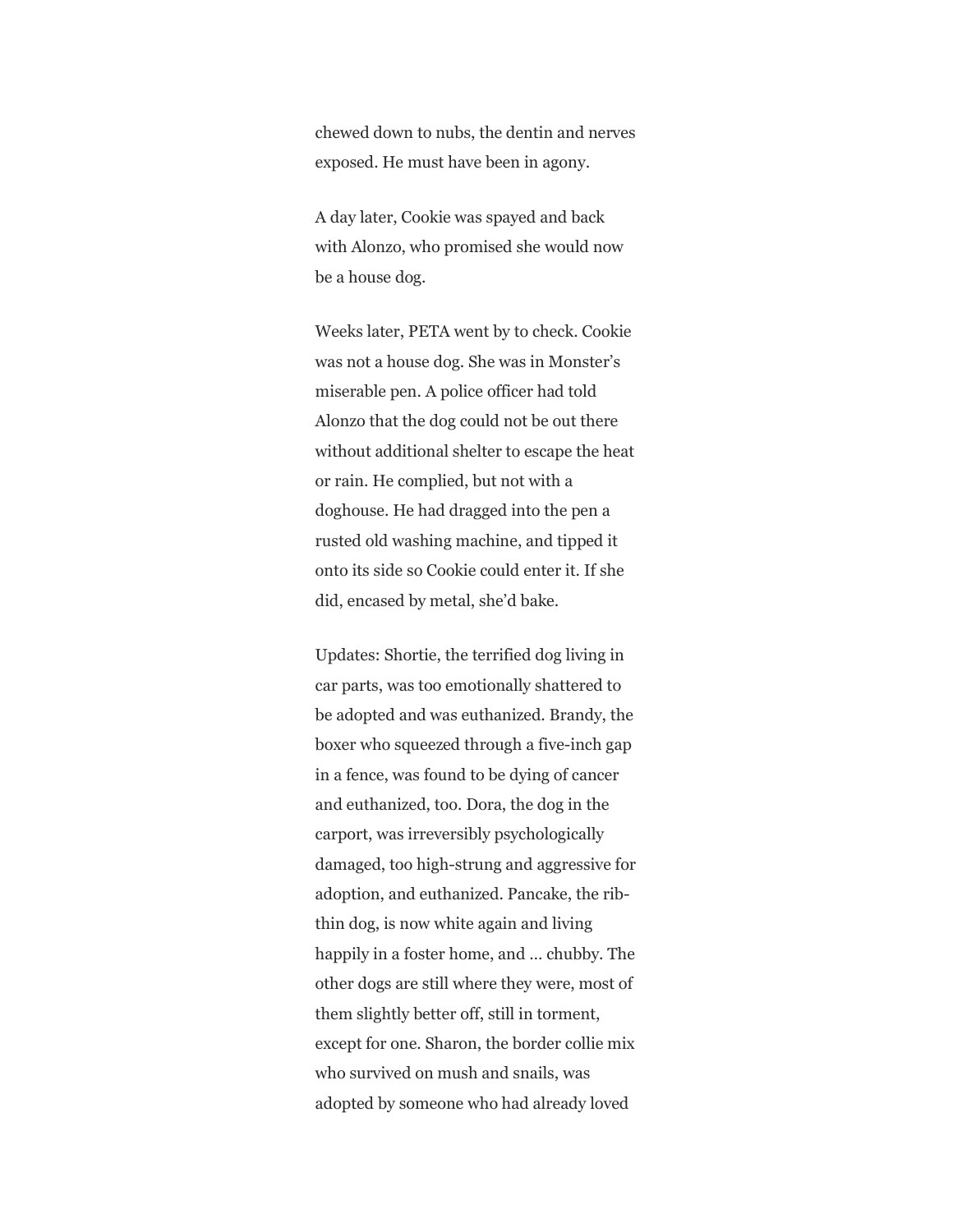her. She belongs to Jenny Teed — Gator, the PETA worker, her rescuer.

For having consigned his remaining dog to a metal washing machine, Alonzo was criminally charged with animal cruelty.

Now that it's November, the hot weather is over. Caged and tethered dogs won't be sweltering to death for a while. Soon they'll be *freezing* to death.



Monster, shortly before his death.

On the drive back to Washington, I was alone with Lexi in the car and noticed that my gas gauge was down to no bars. I pulled off the highway and stopped in a Wendy's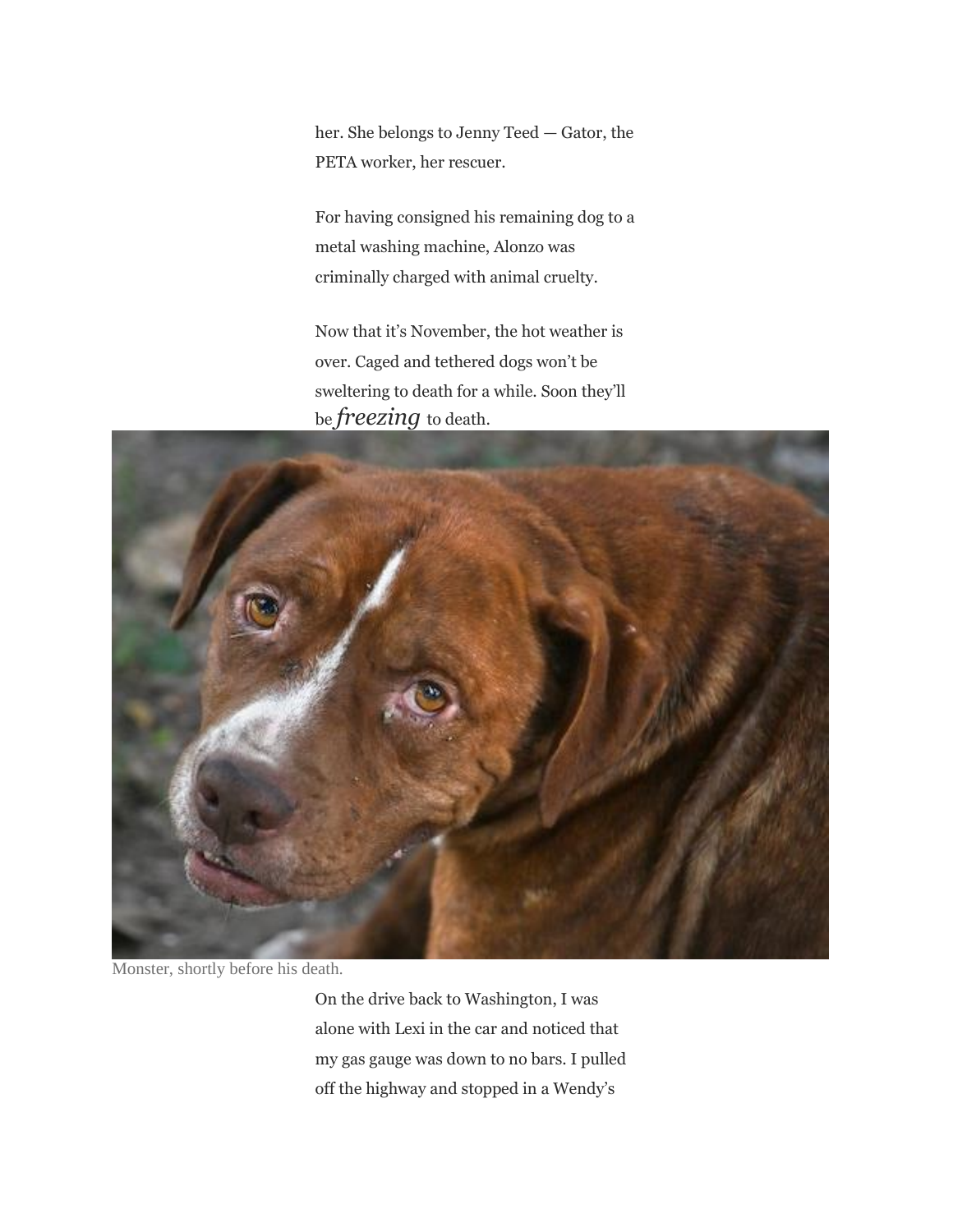parking lot to ask directions to the nearest gas station. Was pointed toward a nearby Walmart, then came back out.

A guy was standing next to my car, watching me approach. Then he screamed at me at the top of his lungs.

# *"Did you leave this car running?"*

No. I grew up in New York City. You don't leave a car running.

"You A--HOLE!" he bellowed. "You left a dog to die in the car!"

Well, I *had* left a dog in the car for about a minute and a half. That much was true. And it *was* 90 degrees. Then the guy noticed something.

"You wear a PETA T-shirt and you'll do that to a dog?"

I was, in fact, wearing a PETA T-shirt Nachminovitch had given me.

"Okay," I said, "but you should know ..."

"GET IN THE F---ING CAR AND TURN ON THE AIR, YOU F---ING A--HOLE."

I did. Lexi wagged hi. The guy came up to the driver's window, his hands balled into fists. I rolled down the window.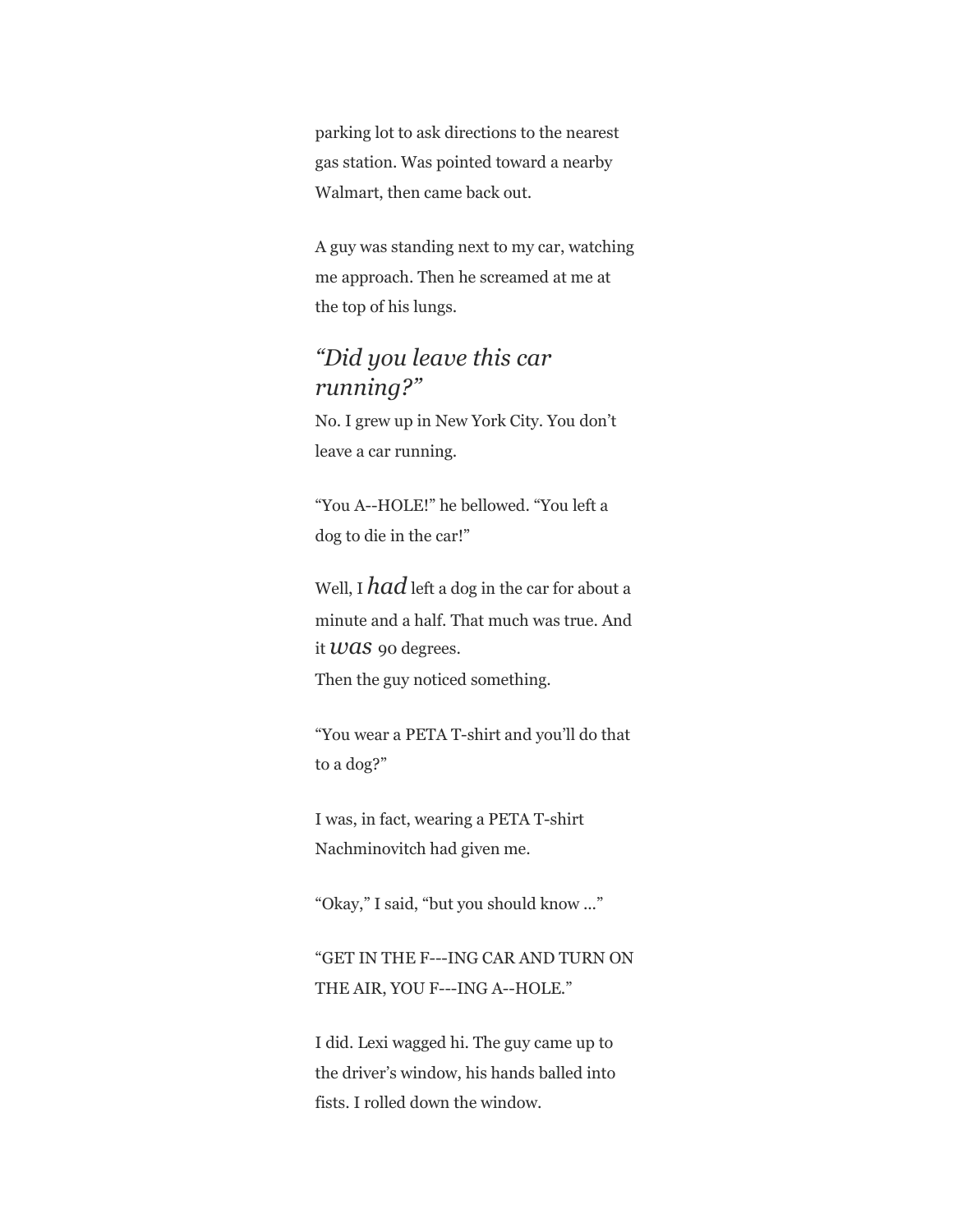"Listen," I said. "We really should discuss …"

He was staring at the passenger seat. "YOU HAVE OPEN BEER IN THE CAR. I'M CALLING THE COPS!" he said, and backed away into Wendy's, fast, glowering at me. The beer was also sort of true. During our excursions, in midday, in the summer, I was the guy who always wanted to get a cold one. The six-pack of Miller was a joke from Nachminovitch. It wasn't open, but still. I drove away, a little shaken.

Here is what I would have told the guy had he let me speak: Lexi was in the car alone for less than two minutes. I kept the windows rolled up to conserve the cold from the AC; had I cracked one open, heat would have seeped in. Lexi was never in any sort of peril. I am actually an expert in **death** [from heat in cars](https://www.washingtonpost.com/lifestyle/magazine/fatal-distraction-forgetting-a-child-in-thebackseat-of-a-car-is-a-horrifying-mistake-is-it-a-crime/2014/06/16/8ae0fe3a-f580-11e3-a3a5-42be35962a52_story.html).

Had the guy let me speak, I would have told him that he was rude, obnoxious, bullying, willfully ignorant, stupid with anger. But it was an anger on this one particular subject, an essential subject, an essential anger, an anger I wish more of us had. Had he let me, I would have shaken his hand.

*Gene Weingarten writes for The Washington Post Magazine.*